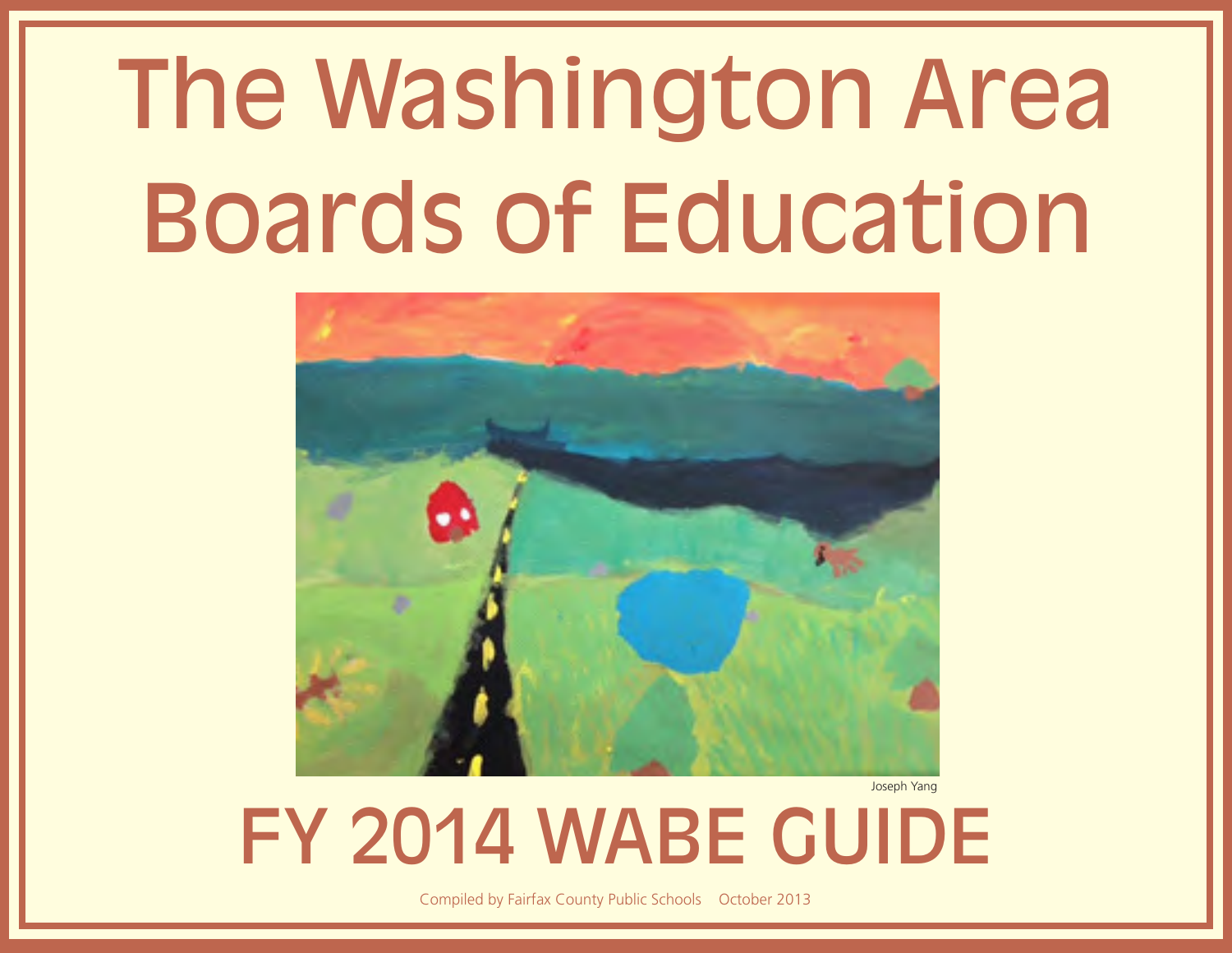# **Table of Contents**

| Highlights                                                  |
|-------------------------------------------------------------|
|                                                             |
|                                                             |
|                                                             |
|                                                             |
|                                                             |
|                                                             |
|                                                             |
|                                                             |
|                                                             |
|                                                             |
|                                                             |
|                                                             |
|                                                             |
| English for Speakers of Other Languages (ESOL) Students  18 |
|                                                             |
| FY 2013 Actual Special Education Membership 21              |
| FY 2014 Approved Special Education Membership 22            |
|                                                             |
|                                                             |
|                                                             |
|                                                             |
|                                                             |
|                                                             |
|                                                             |
|                                                             |
|                                                             |

A special thank you to our cover artist, Joseph Yang from Eagle View Elementary School, Fairfax, Virginia.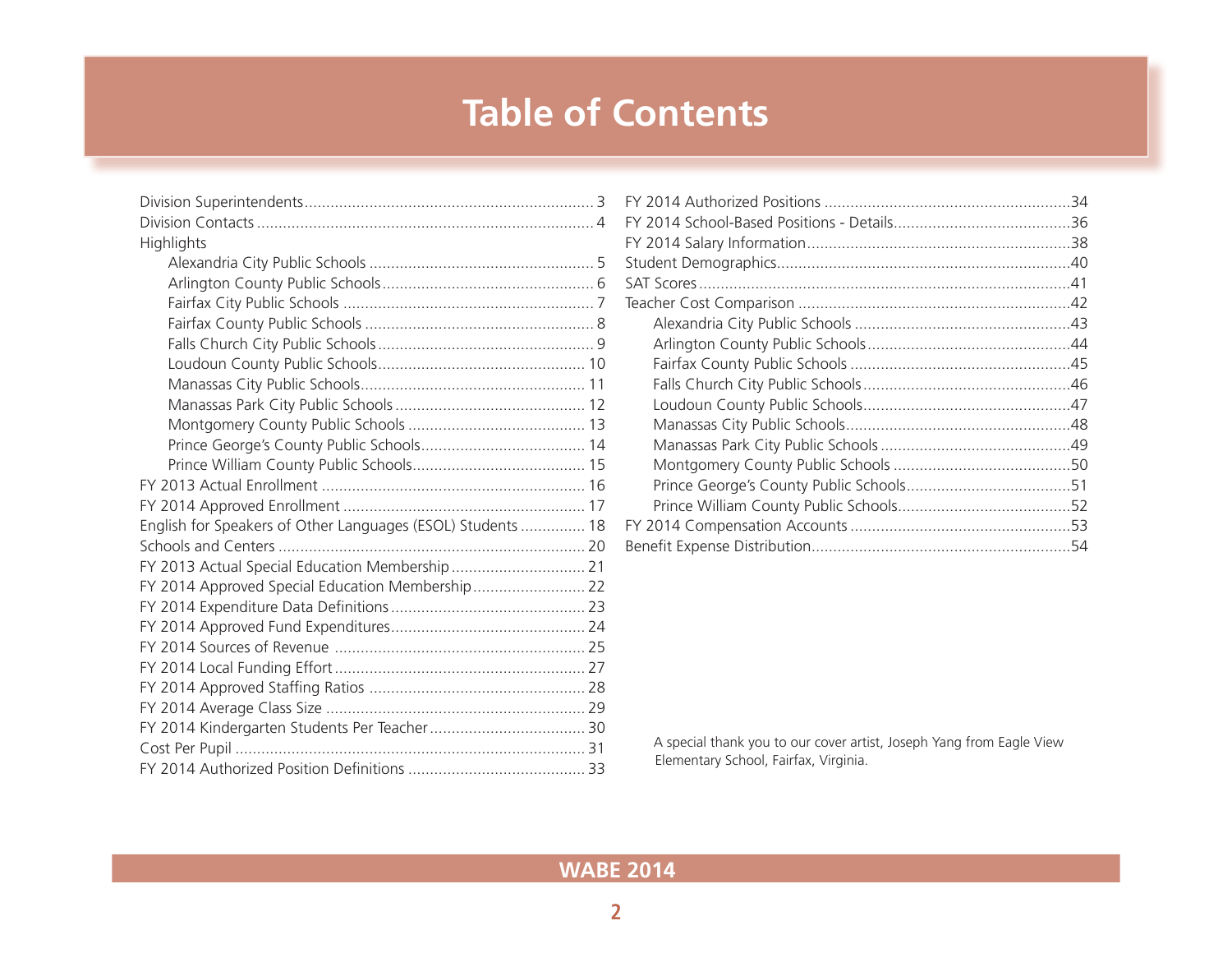### **Division Superintendents**

#### <span id="page-2-0"></span>**Alexandria City Public Schools**

Dr. Margaret May Walsh, Acting Supt. 2000 N. Beauregard Street Alexandria, Virginia 22311 Phone 703-824-6610, Fax 703-824-6699

#### **Arlington County Public Schools**

Dr. Patrick K. Murphy 1426 N. Quincy Street Arlington, Virginia 22207 Phone 703-228-8634, Fax 703-228-6188

#### **Fairfax City Public Schools**

Dr. Peter Noonan 10455 Armstrong Street Fairfax, Virginia 22030 Phone 703-293-7131, Fax 703-691-2028

#### **Fairfax County Public Schools**

Dr. Karen K. Garza 8115 Gatehouse Road Falls Church, Virginia 22042 Phone 571-423-1010, Fax 571-423-1007

#### **Falls Church City Public Schools**

Dr. Toni Jones 800 W. Broad Street, Suite 203 Falls Church, Virginia 22046 Phone 703-248-5617, Fax 703-248-5613

#### **Loudoun County Public Schools**

Dr. Edgar B. Hatrick 21000 Education Court Ashburn, Virginia 20148 Phone 571-252-1020, Fax 571-252-1003

#### **Manassas City Public Schools**

Dr. Catherine Magouyrk 8700 Centreville Road, Suite 400 Manassas, Virginia 20110 Phone 571-377-6008, Fax 703-257-8801

#### **Manassas Park City Public Schools**

Dr. Bruce McDade One Park Center Court; Suite A Manassas Park, Virginia 20111 Phone 703-335-8850, Fax 703-361-4583

#### **Montgomery County Public Schools**

Dr. Joshua P. Starr 850 Hungerford Drive Rockville, Maryland 20850 Phone 301-279-3381, Fax 301-279-3205

#### **Prince George's County Public Schools**

Dr. Kevin Maxwell 14201 School Lane Upper Marlboro, Maryland 20772 Phone 301-952-6008, Fax 301-627-6576

#### **Prince William County Public Schools**

Dr. Steven L. Walts P.O. Box 389 Manassas, Virginia 20108 Phone 703-791-8712, Fax 703-791-7309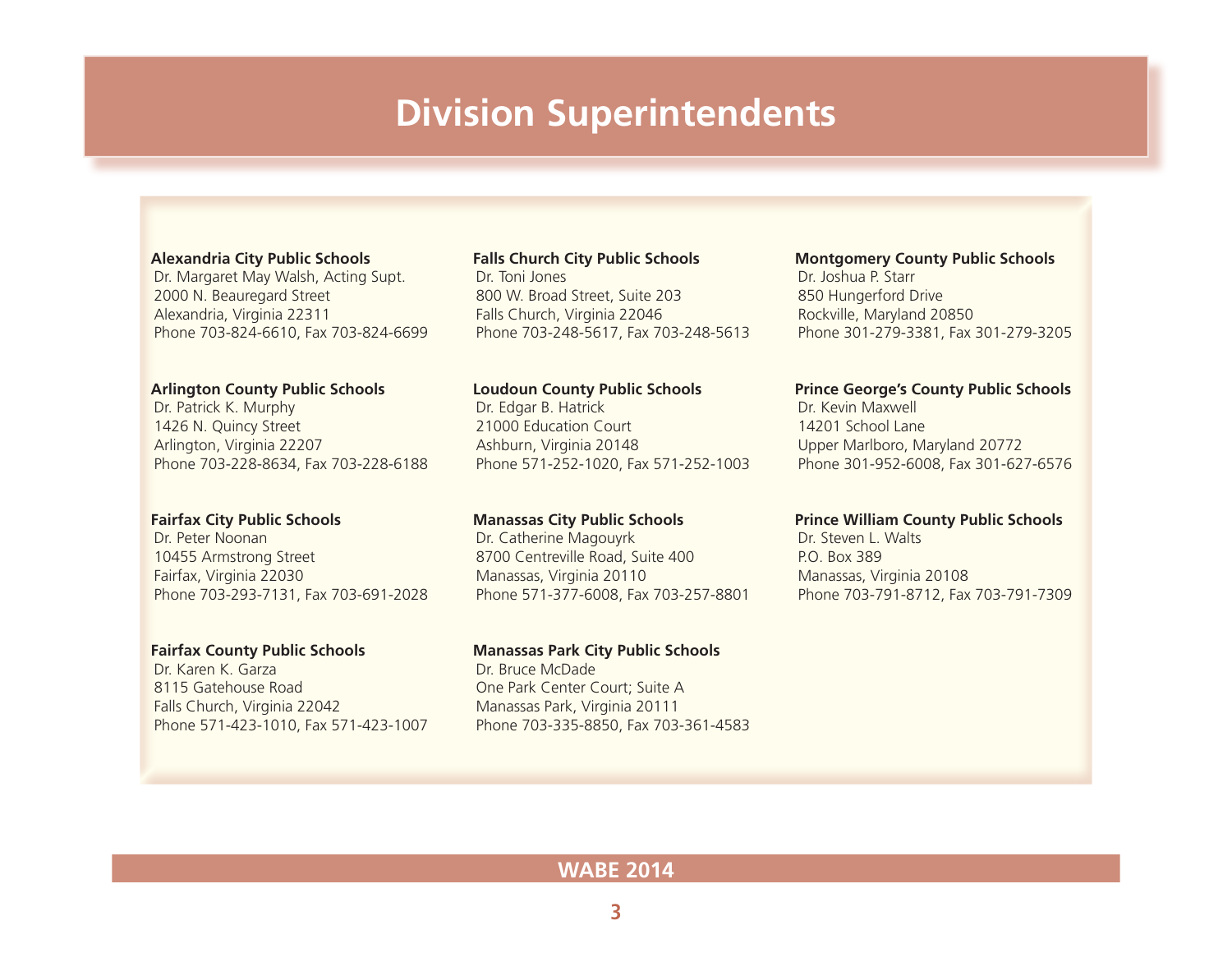### **Division Contacts**

<span id="page-3-0"></span>**Alexandria City Public Schools** Sarah Rhodes Phone 703-824-6644 Fax 703-824-0382 E-mail: [sarah.rhodes@acps.k12.va.us](mailto:sarah.rhodes@acps.k12.va.us)

#### **Arlington County Public Schools**

Leslie Peterson Phone 703-228-6177 Fax 703-841-0681 E-mail: [leslie.peterson@apsva.us](mailto:leslie.peterso@apsva.us)

#### **Fairfax City Public Schools**

Peter Noonan, Division Superintendent Phone 703-385-7911 Fax 703-691-2028 E-mail: peter.noonan[@fairfaxva.gov](mailto:ann.monday@fairfaxva.gov)

#### **Fairfax County Public Schools**

Jennifer Rosales Phone 571-423-3655 Fax 571-423-3607 E-mail: [jennifer.rosales@fcps.edu](mailto:jennifer.rosales@fcps.edu)

#### **Falls Church City Public Schools** Hunter Kimble Phone 703-248-5605 Fax 703-248-5613 E-mail: [hkimble@fccps.org](mailto:hkimble@fccps.org)

#### **Loudoun County Public Schools**

Kristen Achterhof Phone 571-252-1414 Fax 571-252-1365 E-mail: [kristen.achterhof@l](mailto:kristen.achterhof@lcps.org)cps.org

#### **Manassas City Public Schools**

Jennifer Maguire Phone 571-377-6035 Fax 703-257-8825 E-mail: [jmaguire@manassas.k12.va.us](mailto:jmaguire@manassas.k12.va.us)

#### **Manassas Park City Public Schools**

Krista Kelly Phone 703-335-8868 Fax 703-361-4583 E-mail:[krista.kelly@mpark.net](mailto:krista.kelly@mpark.net) **Montgomery County Public Schools** Carol Hurley Phone 301-279-3547 Fax 301-279-3045 E-mail:[carol\\_hurley@mcpsmd.org](mailto:carol_hurley@mcpsmd.org)

#### **Prince George's County Public Schools**

Thomas Sheeran Phone 301-952-6091 Fax 301-952-6150 E-mail: [Thomas.Sheeran@pgcps.org](mailto:Thomas.Sheeran@pgcps.org)

#### **Prince William County Public Schools**

Kathleen Addison Phone 703-791-8762 Fax 703-791-8752 E-mail: ADDISOKE@pwcs.edu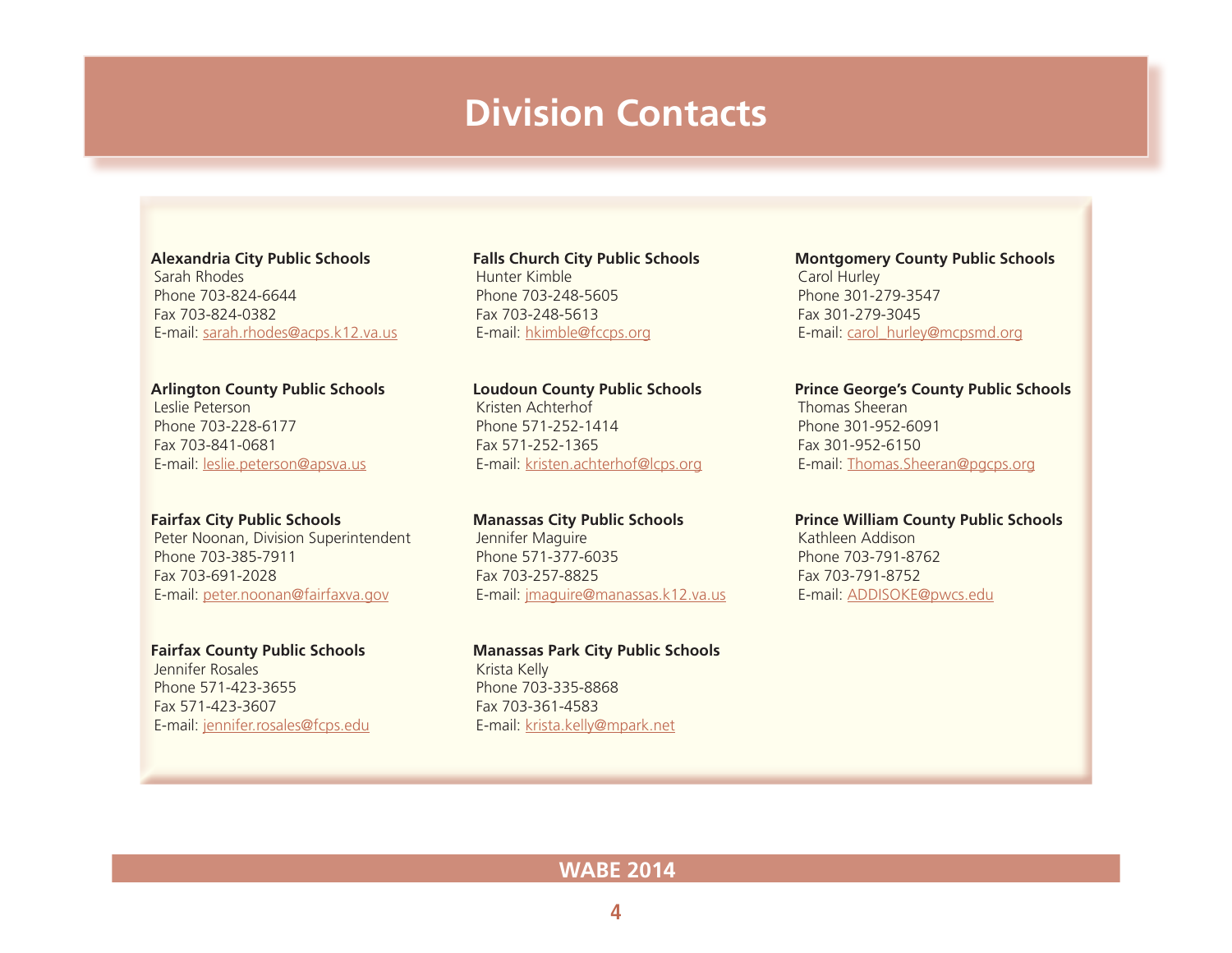### **Alexandria City Public Schools**

- <span id="page-4-0"></span>• In 2012, the Alexandria City Public Schools (ACPS) Strategic Plan earned the nationally prestigious first-place Magna Award. The ACPS Strategic Plan is one of only 15 programs to receive a first-place honor in the Magna Awards for 2012.
- The City of Alexandria was recently named one of the Top 100 Communities for Young People by America's Promise, partly because of the quality of our schools and programs. A recent City survey indicates that the number of people who made the decision to live in Alexandria based on the quality of the schools has increased since 2004.
- The FY 2014 Adopted Budget increases by 3.9% compared to FY 2013. This includes a projected enrollment increase of 4.4%.
- Alexandria City Public Schools class sizes remain among the smallest in Northern Virginia with averages ranging from 18 - 24 students per class across all grade levels.
- The T. C. Satellite campus, which opened in September 2012, served over 100 students for the 2012-2013 school year. The program graduated 40 seniors at the end of the academic year.
- T.C. Williams High School, Alexandria City's only high school and home to more than 3,000 students, entered "transformation" during the 2010 - 2011 school year seeking to improve school climate and academic achievement. It has accomplished significant achievement as demonstrated by its fully accredited standing for the 2013 - 2014 school year.
- In 2012, ACPS launched the Family and Engagement (FACE) Centers to provide resources and wraparound services for students, parents, and community members at regional sites. During the first year of operation, the six centers have provided 176 hands-on, interactive opportunities for student enrichment and family engagement at FACE Center sites and have served over 1,800 ACPS families. The 2nd Annual Back to School Family Night and Resource Fair held this summer served approximately 2,500 individuals and provided over 800 stuffed backpacks to students in need.

#### **Highlights at a Glance**

| FY 2014 Cost Per Pupil                     | \$16,880 |
|--------------------------------------------|----------|
| <b>Average Teacher Salary</b>              | \$73,705 |
| 2013 Actual Membership                     |          |
| Total Membership                           | 13,114   |
| Percent ESOL Enrollment                    | 24.4%    |
| Percent Free/Reduced Price Meal Eligible   | 56.2%    |
| Percent Special Education Enrollment       | 13.0%    |
| <b>2014 Approved Membership</b>            |          |
| Number Increase/Decrease from 2013 Actual  | 578      |
| Percent Increase/Decrease from 2013 Actual | 4.4%     |
| <b>Schools</b>                             |          |
| Elementary                                 | 12       |
| Middle                                     | 5        |
| Traditional (K-8)                          | 1        |
| Secondary and High                         | 1        |
| Special Education                          | 0        |
| Alternative                                | 1        |
| <b>Sources of Revenue</b>                  |          |
| Local                                      | 79.3%    |
| State                                      | 13.9%    |
| Other                                      | 6.8%     |
| <b>Authorized Positions</b>                |          |
| School-Based                               | 90.1%    |
| Nonschool-Based                            | 9.9%     |
|                                            |          |

Link to FY 2014 Budget: **[www.acps.k12.va.us](http://www.acps.k12.va.us)** [www.acps.k12.va.us/budgets/](http://www.acps.k12.va.us/budgets/) Dr. Margaret May Walsh, Acting Supt. 2000 N. Beauregard Street Alexandria, Virginia 22311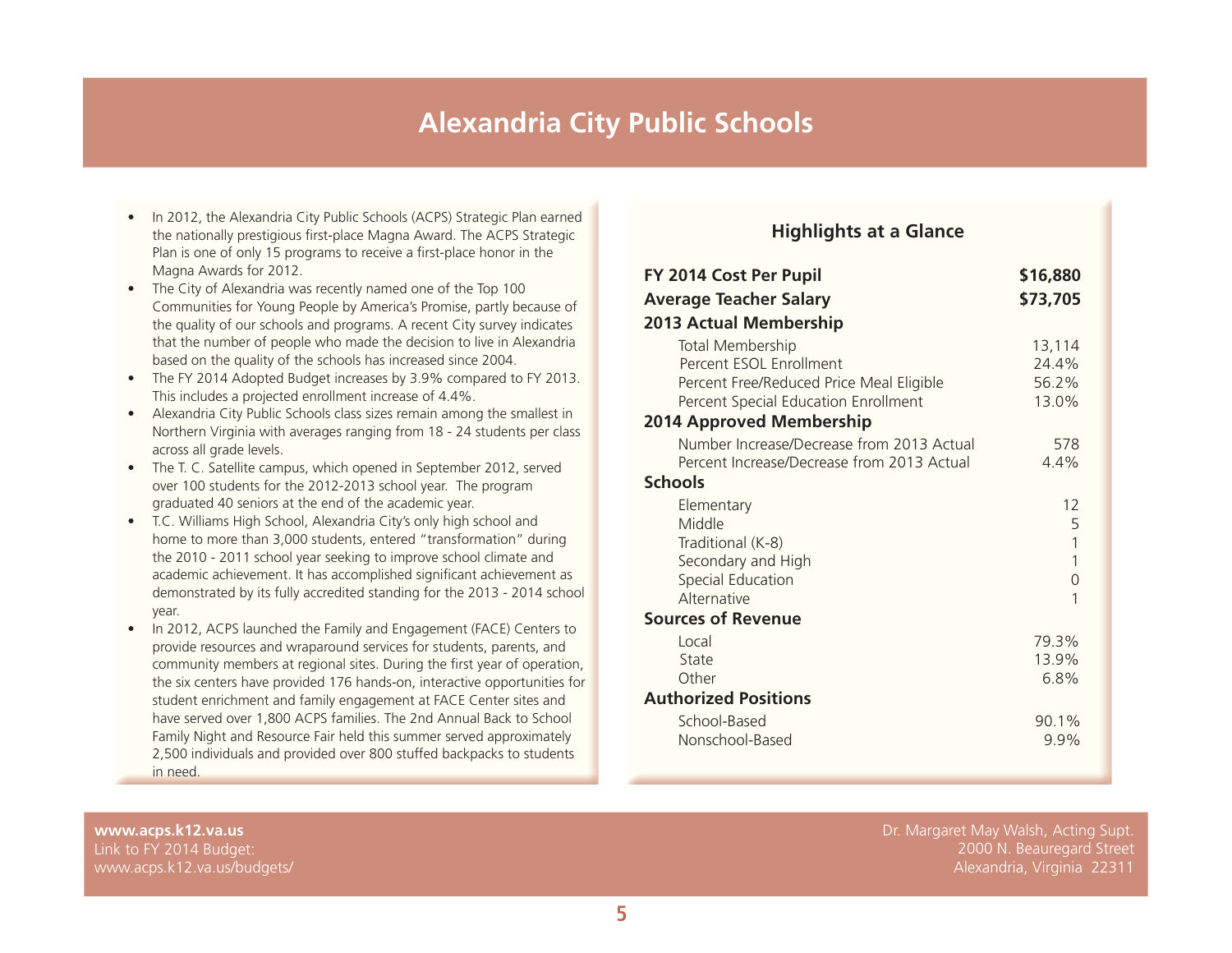### **Arlington County Public Schools**

- <span id="page-5-0"></span>• The 2013 *Washington Post* Challenge Index ranked all APS high schools in the top two percent in the U.S. for the sixth year in a row.
- In 2011, *Parent Magazine* rated Arlington, Va. as the #4 community in the nation for raising a family.
- In the 2012 Community Satisfaction Survey, 94% of APS parents graded their child's school with an "A" or "B" (compared with 79% nationally)
- In 2012, Arlington Traditional School was named a Blue Ribbon School by the U.S. Department of Education.
- The average APS teacher has 11 years of experience and 77% have earned a master's degree or higher.
- Since 1988, APS has renewed and/or expanded 25 schools, rebuilt nine schools, built one new elementary school and new Yorktown and Wakefield high schools. Over the next several years, APS will add 1,875 seats with the two new elementary schools and additions to three elementary schools.
- Over 60% of students complete Algebra I before grade 9.
- The Nov. 2012 Arlington School Bond was approved by 82% of voters. Previous bonds received similar support.
- 71% of Arlingtonians and 82% of parents say that money for schools is well spent.
- The Career Center is home to one of the Commonwealth's first Governor's Career and Technical Academies.The academy provides 21st century job skills to secondary students.
- In 2012, all APS schools were fully accredited by the Commonwealth of Virginia.
- As of December 2012, 168 APS teachers had earned National Board certification, bringing the total of NBCT teachers to more than 7.5 percent of APS teachers.

#### **Highlights at a Glance**

| FY 2014 Cost Per Pupil                     | \$18,678       |
|--------------------------------------------|----------------|
| <b>Average Teacher Salary</b>              | \$74,903       |
| 2013 Actual Membership                     |                |
| Total Membership                           | 22,630         |
| Percent ESOL Enrollment                    | 20.7%          |
| Percent Free/Reduced Price Meal Eligible   | 31.1%          |
| Percent Special Education Enrollment       | 15.5%          |
| 2014 Approved Membership                   |                |
| Number Increase/Decrease from 2013 Actual  | 1,091          |
| Percent Increase/Decrease from 2013 Actual | 4.8%           |
| <b>Schools</b>                             |                |
| Elementary                                 | 22             |
| Middle                                     | 5              |
| Traditional (K-8)                          | $\mathbf 0$    |
| Secondary and High                         |                |
| Special Education                          | $\frac{5}{2}$  |
| Alternative                                | $\overline{3}$ |
| <b>Sources of Revenue</b>                  |                |
| Local                                      | 81.0%          |
| State                                      | 12.4%          |
| Other                                      | 6.6%           |
| <b>Authorized Positions</b>                |                |
| School-Based                               | 90.7%          |
| Nonschool-Based                            | 9.3%           |

Link to FY 2014 Budget: **[www.apsva.us](http://www.apsva.us)** <http://apsva.us/budget/documents>

Dr. Patrick K. Murphy 1426 N. Quincy Street Arlington, Virginia 22207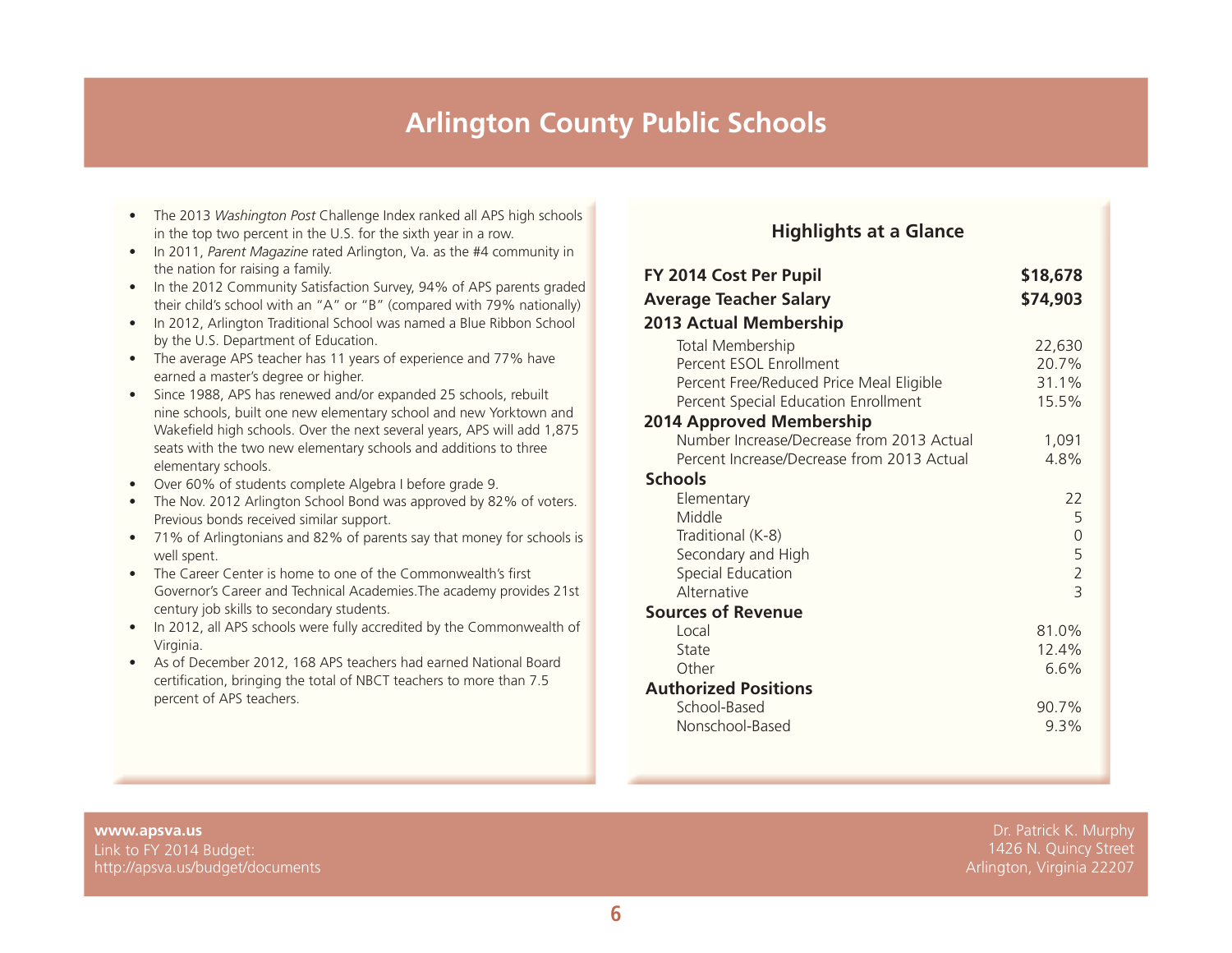### **Fairfax City Public Schools**

<span id="page-6-0"></span>Since 1962, the City of Fairfax School Board has contracted with Fairfax County Public Schools (FCPS) for the delivery of educational services. The City School Board owns and is responsible for its school buildings. Students in city schools have access to the same programs as are provided in all Fairfax County Public Schools.

• The City of Fairfax School Division is comprised of four buildings housing some 5,500 students in grades PreK-12. About 3,100 of these students are residents of the City of Fairfax, with the remainder residing in Fairfax County.

City of Fairfax Schools include:

• Daniels Run and Providence Elementary

Daniels Run and Providence elementary schools completed major renovations in 2000. Both schools provide a state of the art instructional environment, with technology available as a tool for learning. Both schools have additional resources to support a focus on mathematics, science, and technology. These schools are among the first in the region to offer world language instruction to all students. Each school has a capacity of about 800 students.

• Lanier Middle School

Lanier Middle School, often recognized for the rigor of its academic program, completed an extensive renovation in the spring of 2008. The newly renovated school provides a technology rich learning environment, as well as superior facilities for instruction in physical education and the arts. The capacity of Lanier is approximately 1,200 students.

#### • Fairfax High School

Fairfax High School, newly renovated and rededicated in the fall of 2007, is an academic and arts showcase. Offering students a challenging academic program, including a full range of AP courses, as well as the specialized programs of the Fairfax Academy for Communication Arts, graduates are fully prepared for their futures; approximately 90 percent continue their educations in post secondary institutions. The capacity of Fairfax High School is 2,400 students.

Dr. Peter Noonan 10455 Armstrong Street Fairfax, Virginia 22030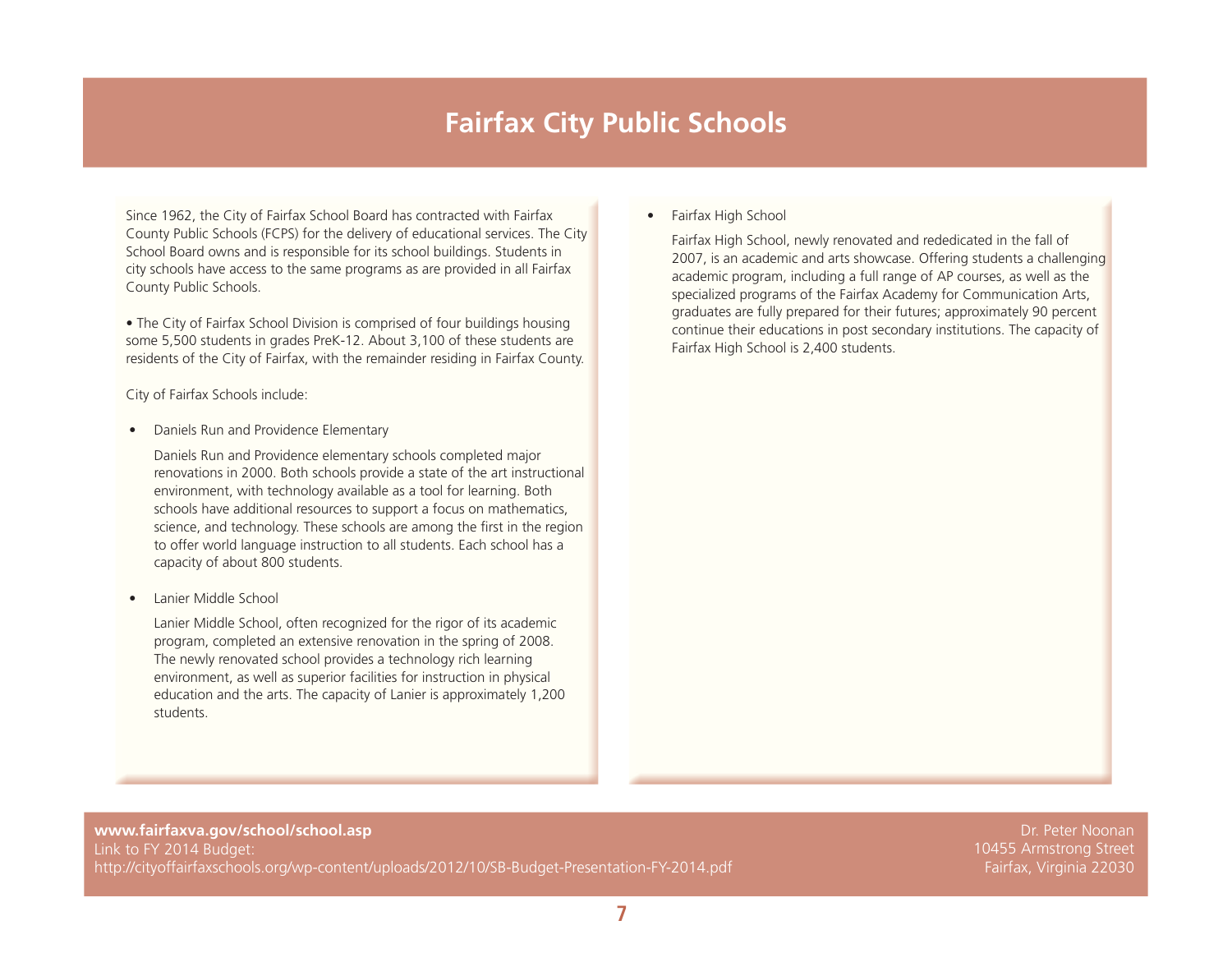### **Fairfax County Public Schools**

- <span id="page-7-0"></span>• Fairfax County Public Schools (FCPS), the nation's 11th largest school division, is a world-class school system inspiring, enabling, and empowering students to meet high academic standards, lead ethical lives, and demonstrate responsible citizenship.
- The FY 2014 Budget, which increased by \$27.3 million from the FY 2013 approved, included an increase of 3,089 students.
- Despite challenging economic trends, the School Board has maintained focus on student achievement. Click this link to view [Student](http://www.fcps.edu/schlbd/monitoringreports/monitoring.shtml)  [Achievement Goals and Operational Expectations .](http://www.fcps.edu/schlbd/monitoringreports/monitoring.shtml)
- FCPS' 2013 SAT average of 1663 exceeds both the state (1517) and national average (1474).
- Based on the 2013 *Washington Post* rankings, of 1,900 top U.S. high schools, all eligible Fairfax County high schools were designated among the most demanding public schools in the country.
- Thomas Jefferson High School for Science and Technology was ranked by *U.S. World and News Report* in 2013 as the number four gold medal school. In total, FCPS received 13 gold medal awards and three awards.
- Eighteen Fairfax County Public Schools received the 2013 Board of Education Excellence Award, a recognition of schools and divisions that have met all state and federal achievement benchmarks for at least two consecutive years and have made significant progress toward goals for increased student achievement and expanded educational opportunities.
- Ninety-three percent of eligible FCPS schools earned full state accreditation from the VDOE for 2013-2014. Statewide, 77 percent of schools are accredited compared to 93 percent for 2012-2013.

#### **Highlights at a Glance**

| FY 2014 Cost Per Pupil                                                                                                                                      | \$13,472                                    |
|-------------------------------------------------------------------------------------------------------------------------------------------------------------|---------------------------------------------|
| <b>Average Teacher Salary</b>                                                                                                                               | \$65,927                                    |
| <b>2013 Actual Membership</b>                                                                                                                               |                                             |
| Total Membership<br>Percent ESOL Enrollment<br>Percent Free/Reduced Price Meal Eligible<br>Percent Special Education Enrollment<br>2014 Approved Membership | 181,259<br>15.5%<br>26.4%<br>13.9%          |
| Number Increase/Decrease from 2013 Actual<br>Percent Increase/Decrease from 2013 Actual                                                                     | 3,366<br>1.9%                               |
| <b>Schools</b>                                                                                                                                              |                                             |
| Elementary<br>Middle<br>Traditional (K-8)<br>Secondary and High<br>Special Education<br>Alternative                                                         | 139<br>23<br>0<br>25<br>7<br>$\overline{2}$ |
| <b>Sources of Revenue</b>                                                                                                                                   |                                             |
| Local<br>State<br>Other                                                                                                                                     | 68.7%<br>22.7%<br>8.5%                      |
| <b>Authorized Positions</b>                                                                                                                                 |                                             |
| School-Based<br>Nonschool-Based                                                                                                                             | 93.0%<br>7.0%                               |

Dr. Karen K. Garza 8115 Gatehouse Road Falls Church, Virginia 22042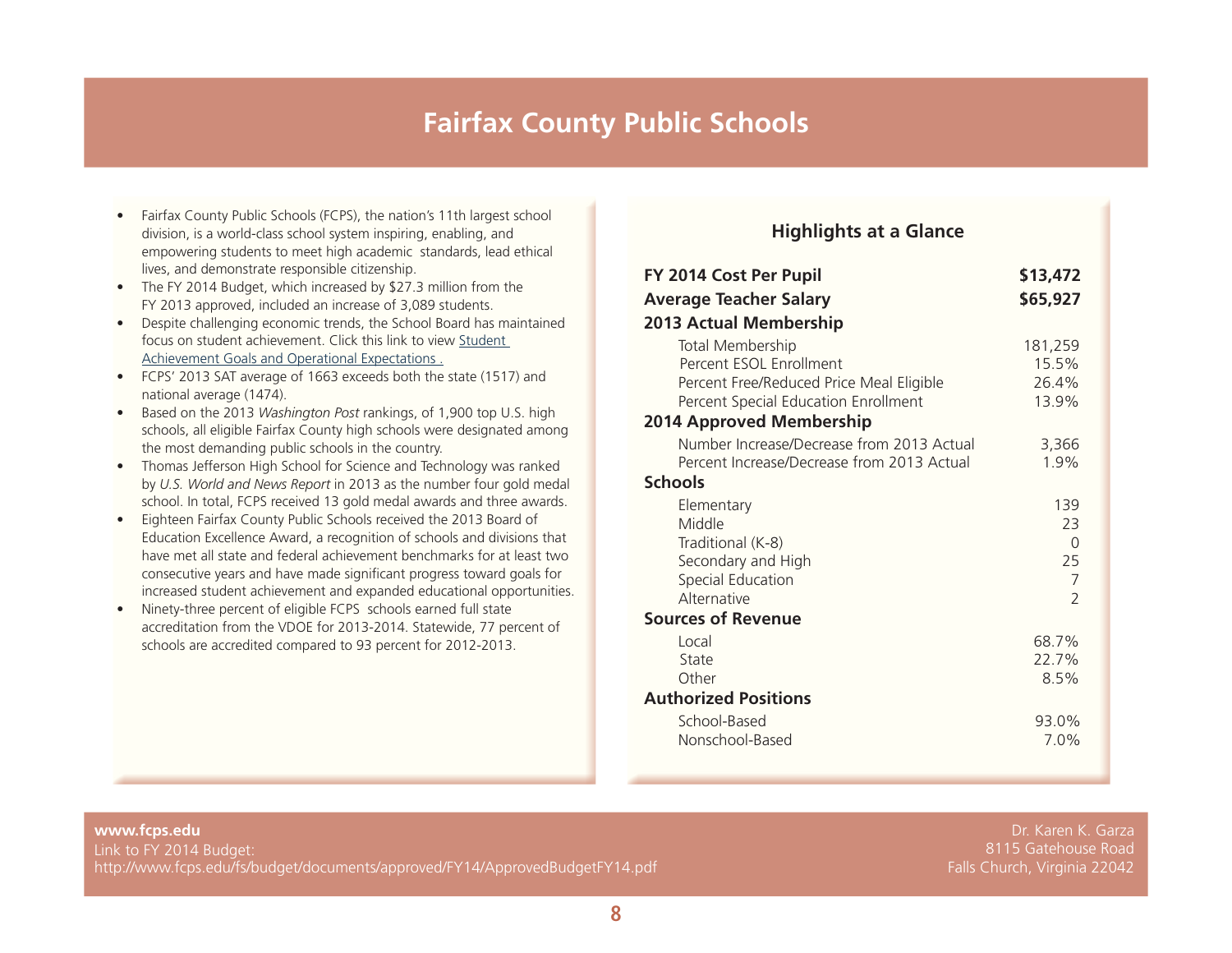### **Falls Church City Public Schools**

<span id="page-8-0"></span>A small, independent, city school division since 1949.

- All four schools fully accredited.
- Each school specializes in specific grade levels:
	- Mount Daniel Elementary (PreK-1, Special needs preschool and family literacy programs)
	- Thomas Jefferson Elementary (2-5)
	- Mary Ellen Henderson Middle (6-8)
	- George Mason High (9-12)
- Consistently ranks among the top school systems in the region and nation in analyses conducted by the *Washington Post* and *Newsweek* magazine.
- Consistently recognized for excellence by the Virginia Department of Education and the U.S. Department of Education.
- Consistently scores above state and national averages on standardized tests. 2013 FCCPS SAT average of 1764, the highest in the Washington DC Metro area, exceeds the state average of 1528 and the national average of 1498.
- Among the highest on-time graduation rates in Virginia: 97%.
- 93 percent of graduates seek post-secondary education, primarily in four-year colleges and universities.
- Student body is multi-cultural. In 2012, the number of native languages spoken by students was 36.
- Historical Accomplishments
	- First Virginia school system to offer the challenging International Baccalaureate curriculum for high school students. (1981)
	- Worked with Arlington County to become the first two Virginia school systems to develop an extended day-care program, before and after school, for children of working parents. (1975)
	- First Virginia school system to offer full-day kindergarten. (1973)
	- First Virginia school system to voluntarily integrate schools (1961)
	- First Virginia school system to install external Stop Arm Cameras on school bus fleet (2013)

#### **Highlights at a Glance**

| FY 2014 Cost Per Pupil                     | \$16,991       |
|--------------------------------------------|----------------|
| <b>Average Teacher Salary</b>              | \$64,750       |
| 2013 Actual Membership                     |                |
| Total Membership                           | 2,274          |
| Percent ESOL Enrollment                    | 7.0%           |
| Percent Free/Reduced Price Meal Eligible   | 6.6%           |
| Percent Special Education Enrollment       | 13.9%          |
| 2014 Approved Membership                   |                |
| Number Increase/Decrease from 2013 Actual  | 122            |
| Percent Increase/Decrease from 2013 Actual | 5.4%           |
| <b>Schools</b>                             |                |
| Elementary                                 | 2              |
| Middle                                     | $\overline{1}$ |
| Traditional (K-8)                          | 0              |
| Secondary and High                         | 1              |
| Special Education                          | 0              |
| Alternative                                | $\Omega$       |
| <b>Sources of Revenue</b>                  |                |
| Local                                      | 82.3%          |
| State                                      | 13.4%          |
| Other                                      | 4.3%           |
| <b>Authorized Positions</b>                |                |
| School-Based                               | 92.1%          |
| Nonschool-Based                            | 7.9%           |
|                                            |                |

Dr. Toni Jones 800 W. Broad Street, Suite 203 Falls Church, Virginia 22046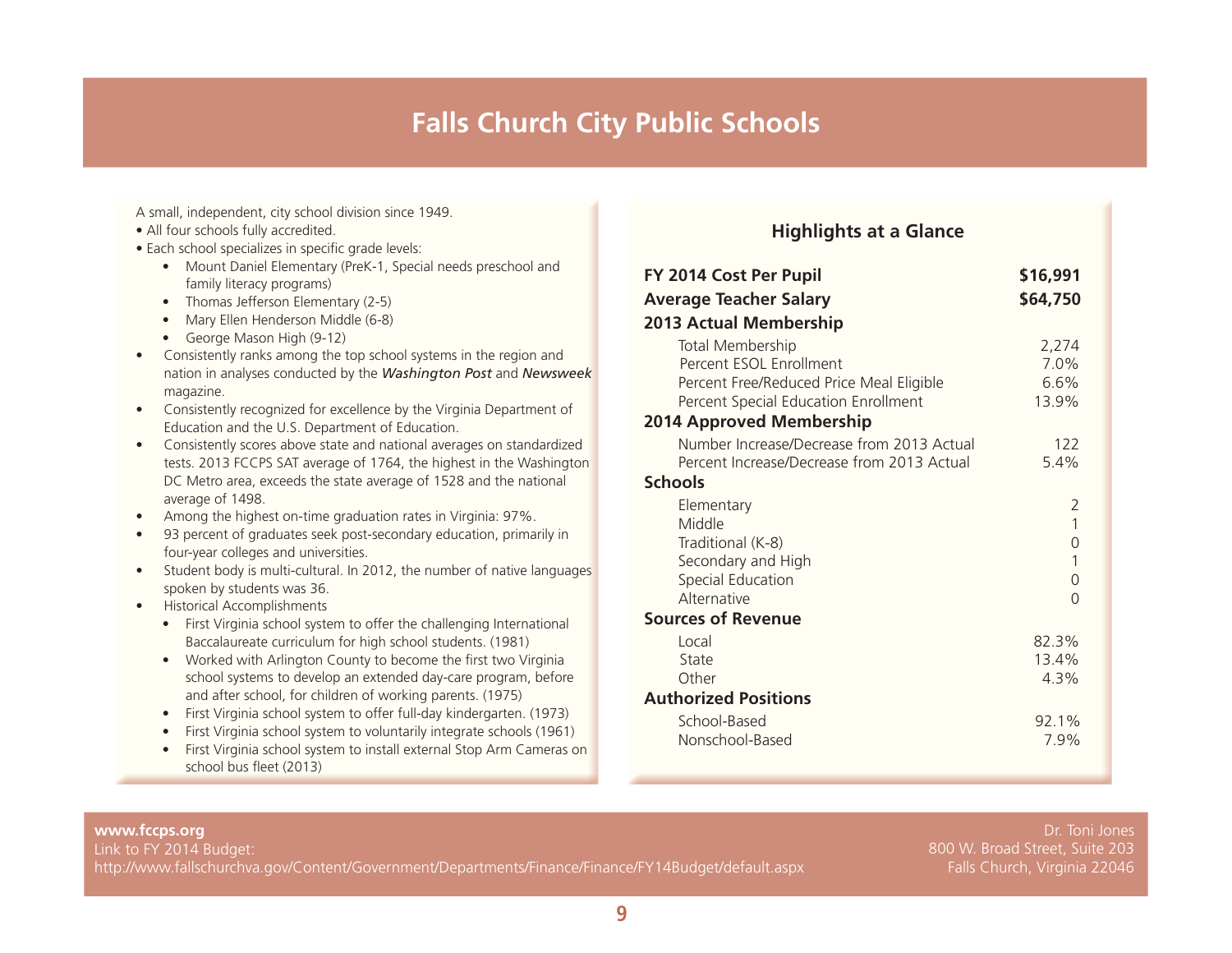### **Loudoun County Public Schools**

<span id="page-9-0"></span>Loudoun County Public Schools (LCPS) opened Discovery and Moorefield Station elementary schools in 2013, bringing the total number of schools to 84. The LCPS projected enrollment is 70,855 as compared with 68,289 a year ago. The FY 2014 operating budget is \$843,672,450, an increase of 2.5 percent over the FY 2013 budget.

LCPS academic success has continued despite the difficult economic times:

- LCPS has ten Schools to Watch, as determined by the National Forum to Accelerate Middle Grades Reform, the most of any jurisdiction in America.
- The number of students attaining Advanced Studies Diplomas has risen from 54 to 71 percent during the last decade.
- All 12 of the Loudoun County Public Schools (LCPS) high schools eligible to be ranked nationally by *The Washington Post's* Challenge Index received this honor in 2013.
- Nearly 70 percent of the 7,000-plus LCPS students with disabilities spend 80 percent or more of their school day in inclusive settings.
- Park View's Library Media Center was selected as a recipient of the National Medal for Museum and Library Service by The Institute of Museum and Library Services, the highest award given to American museums and libraries for service to the public.
- Marcy Lyle, a first grade teacher at Cool Spring Elementary was nominated for the Presidential Award for Excellence in Mathematics and Science Teaching.
- Taylor Klein, a senior at Broad Run High School, was selected as a finalist in the Prudential Spirit of Community Awards.
- Akhil Rekulapellli, a seventh-grader at Stone Hill Middle School, won the Virginia Geography Bee.
- Seven eighth-graders from J. Michael Lunsford Middle School students took third place in the World Finals Odyssey of the Mind Competition.

#### **Highlights at a Glance**

| FY 2014 Cost Per Pupil                     | \$11,638      |
|--------------------------------------------|---------------|
| <b>Average Teacher Salary</b>              | \$62,978      |
| <b>2013 Actual Membership</b>              |               |
| Total Membership                           | 68,289        |
| Percent ESOL Enrollment                    | 7.7%          |
| Percent Free/Reduced Price Meal Eligible   | 17.4%         |
| Percent Special Education Enrollment       | 11.7%         |
| <b>2014 Approved Membership</b>            |               |
| Number Increase/Decrease from 2013 Actual  | 2,566         |
| Percent Increase/Decrease from 2013 Actual | 3.8%          |
| <b>Schools</b>                             |               |
| Elementary                                 | 55            |
| Middle                                     | 14            |
| Traditional (K-8)                          | $\Omega$      |
| Secondary and High                         | 13            |
| Special Education                          | 0             |
| Alternative                                | $\mathcal{P}$ |
| <b>Sources of Revenue</b>                  |               |
| Local                                      | 65.1%         |
| State                                      | 31.1%         |
| Other                                      | 3.7%          |
| <b>Authorized Positions</b>                |               |
| School-Based                               | 93.1%         |
| Nonschool-Based                            | 6.9%          |

Link to FY 2014 Budget: **[www.lcps.org](http://www.lcps.org)** <http://www.lcps.org/page/1078>

Dr. Edgar B. Hatrick 21000 Education Court Ashburn, Virginia 20148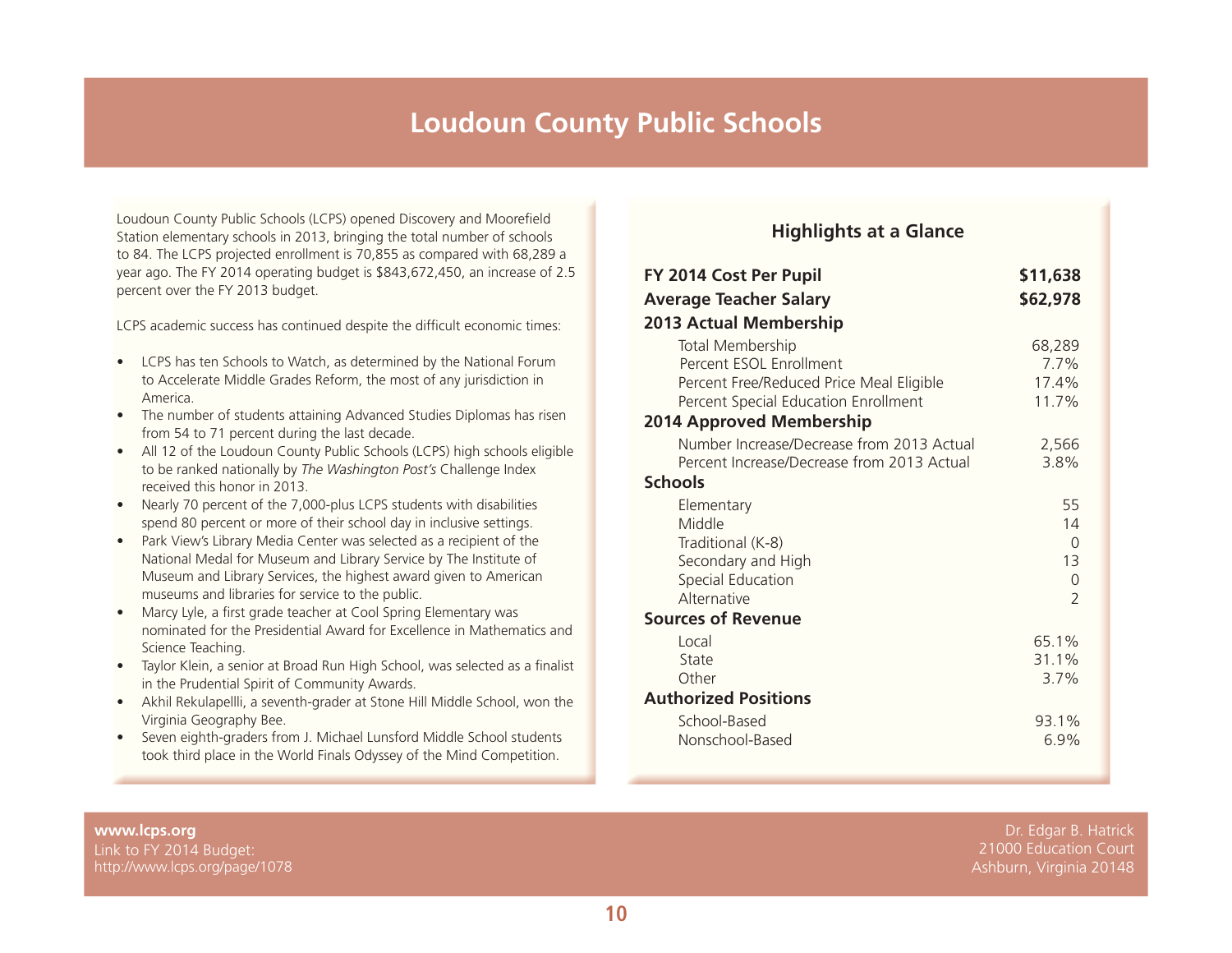### **Manassas City Public Schools**

- <span id="page-10-0"></span>MCPS embraces the challenge and opportunity to serve the 21st century learner in a safe, healthy, and supportive school environment focusing on innovative learning that integrates the use of technologies, inquiry, problem-solving, and higher order thinking skills.
- MCPS provides hands on activities for students across grade levels to explore and experience math, science and technology in exciting new ways through children's engineering projects. Students in elementary school can participate in LEGOS leagues.
- Advanced Placement classes are emphasized and an AP prep academy is provided for students taking AP classes for the first time. Students in AP have more than doubled since 2011and the number of tests taken by students has nearly tripled. The middle school utilizes SpringBoard's Pre-Advanced Placement curriculum for Language Arts.
- Robotics, VEX, Odyssey of the Mind, and "It's Academic" teams promote high level independent thinking and essential teamwork skills. The intermediate school offers Engineering is Elementary for 5th graders and Project Lead the Way for 6th graders, as electives.
- George Mason University and Northern Virginia Community College provide opportunities for students to experience college level academics and obtain college credit, while in high school.
- MCPS offers the only Integrated Math and Science program to students in grades 7-10 in the region. Selected students explore math and science through the application of real world problems. Algebra 1 and Geometry are offered at the middle school level.
- MCPS students can attend the Governor's School @ Innovation Park which offers advanced college level STEM courses to juniors and seniors on the Prince William Campus of George Mason University. The school has been honored by Virginia Living Magazine as a 2013 Top High School.
- MCPS and the City of Manassas received the 2013 Award for Excellence in Local Government by the Alliance for Innovation in Government for their joint CIP process.

#### **Highlights at a Glance**

| FY 2014 Cost Per Pupil                     | \$11,984       |
|--------------------------------------------|----------------|
| <b>Average Teacher Salary</b>              | \$63,228       |
| 2013 Actual Membership                     |                |
| Total Membership                           | 7,276          |
| Percent ESOL Enrollment                    | 31.5%          |
| Percent Free/Reduced Price Meal Eligible   | 55.2%          |
| Percent Special Education Enrollment       | 14.8%          |
| 2014 Approved Membership                   |                |
| Number Increase/Decrease from 2013 Actual  | 142            |
| Percent Increase/Decrease from 2013 Actual | 2.0%           |
| <b>Schools</b>                             |                |
| Elementary                                 | 5              |
| Middle                                     | $\overline{2}$ |
| Traditional (K-8)                          | 0              |
| Secondary and High                         | $\mathbf{1}$   |
| Special Education                          | 0              |
| Alternative                                | $\Omega$       |
| <b>Sources of Revenue</b>                  |                |
| Local                                      | 48.5%          |
| State                                      | 47.5%          |
| Other                                      | 4.0%           |
| <b>Authorized Positions</b>                |                |
| School-Based                               | 90.3%          |
| Nonschool-Based                            | 9.7%           |
|                                            |                |

Dr. Catherine Magouyrk 8700 Centreville Road, Suite 400 Manassas, Virginia 20110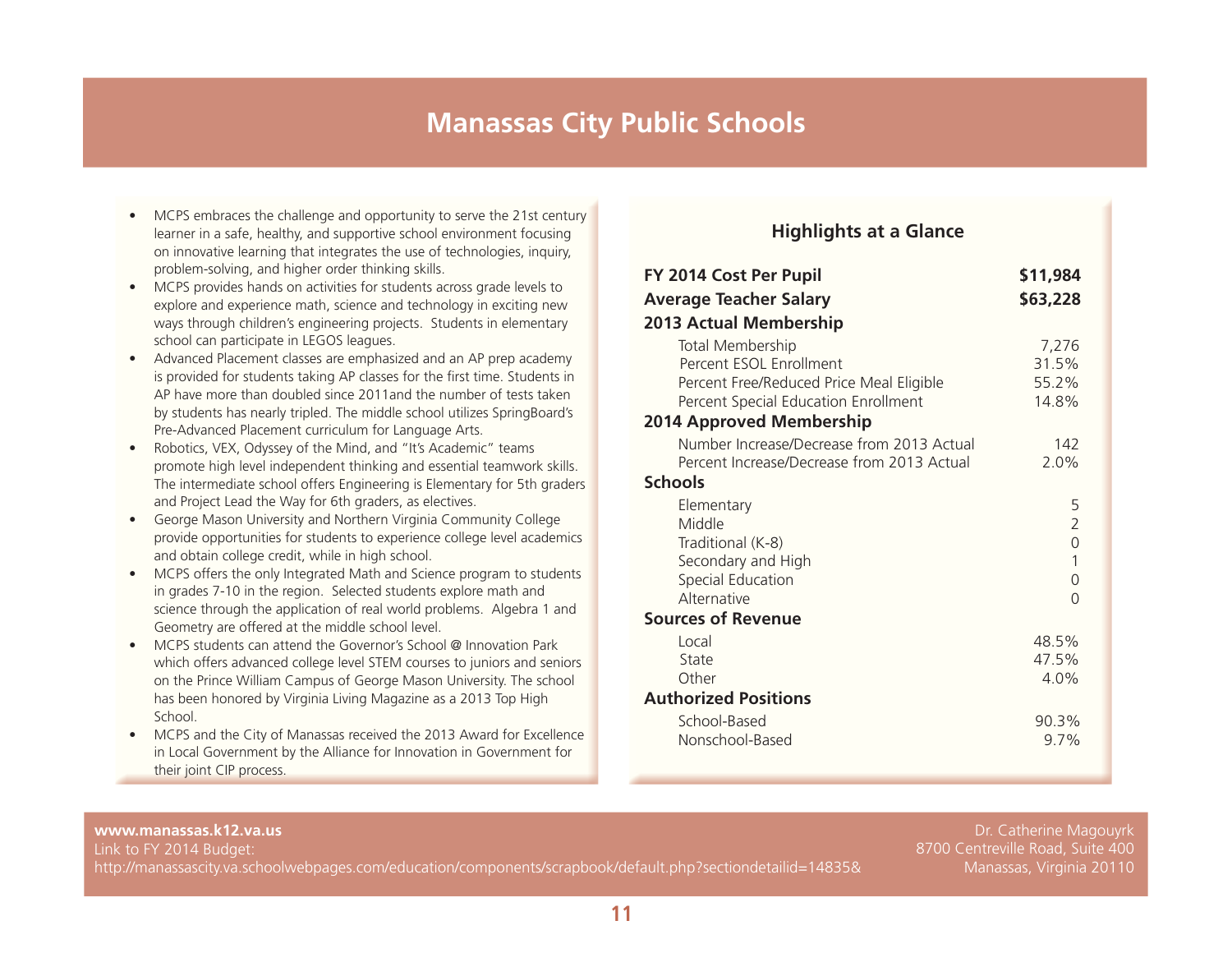### **Manassas Park City Public Schools**

- <span id="page-11-0"></span>The division consists of four schools and each school specializes in specific grade levels.
- Teachers in Manassas Park City Schools are committed to continuous improvement:
	- 96.76% of MPCS teachers are highly qualified
	- Eight teachers and one elementary Guidance Counselor are National Board Certified
	- Nine teachers are Washington Post's Agnes Meyer Outstanding Teacher of the Year Recipients
- The city's diversity extends into the school system where students speak over 40 different languages at home.
- Parallel block scheduling at the elementary level lowers student/teacher ratios in reading and mathematics and provides specialized learning in science and social studies.
- 100% of Kindergarten students identified for PALS services in September of 2012 had tested out of the program by May 2013.
- During the 2012-2013 school year, MPES implemented Project Discovery days where, one day each quarter, students worked collaboratively to develop and present solutions to real world problems and challenges. The overwhelming positive feedback was the driving force behind a permanent schedule change embedding STEM learning labs into the daily elementary curriculum for the 2013-2014 school year.
- Middle school students could earn up to four high school credits and most earn two since 100% of 8th grade students are enrolled in Early World History and either Algebra I or Geometry
- MPCS has 10 students, including one sophomore, attending the Regional Governor's School at innovation Park.
- MPHS achieved a 17% increase in the average AP test score while increasing participation by 53% with the administration of 332 AP tests in 18 different subjects during spring 2012.
- Pre-AP, AP, or Dual Enrollment classes are taken by 92% of high school students

#### **Highlights at a Glance**

| FY 2014 Cost Per Pupil                                                                                                                                                                                          | \$10,173                                                  |
|-----------------------------------------------------------------------------------------------------------------------------------------------------------------------------------------------------------------|-----------------------------------------------------------|
| <b>Average Teacher Salary</b>                                                                                                                                                                                   | \$57,993                                                  |
| 2013 Actual Membership                                                                                                                                                                                          |                                                           |
| Total Membership<br>Percent ESOL Enrollment<br>Percent Free/Reduced Price Meal Eligible<br>Percent Special Education Enrollment<br><b>2014 Approved Membership</b><br>Number Increase/Decrease from 2013 Actual | 3,171<br>37.1%<br>57.0%<br>11.8%<br>89                    |
| Percent Increase/Decrease from 2013 Actual                                                                                                                                                                      | 2.8%                                                      |
| <b>Schools</b>                                                                                                                                                                                                  |                                                           |
| Elementary<br>Middle<br>Traditional (K-8)<br>Secondary and High<br>Special Education<br>Alternative<br><b>Sources of Revenue</b>                                                                                | $\overline{2}$<br>$\mathbf{1}$<br>0<br>1<br>0<br>$\Omega$ |
| Local<br>State<br>Other<br><b>Authorized Positions</b><br>School-Based<br>Nonschool-Based                                                                                                                       | 32.2%<br>60.0%<br>7.8%<br>92.3%<br>7.7%                   |
|                                                                                                                                                                                                                 |                                                           |

Dr. Bruce McDade One Park Ctr. Ct., Suite A Manassas Park, VA 20111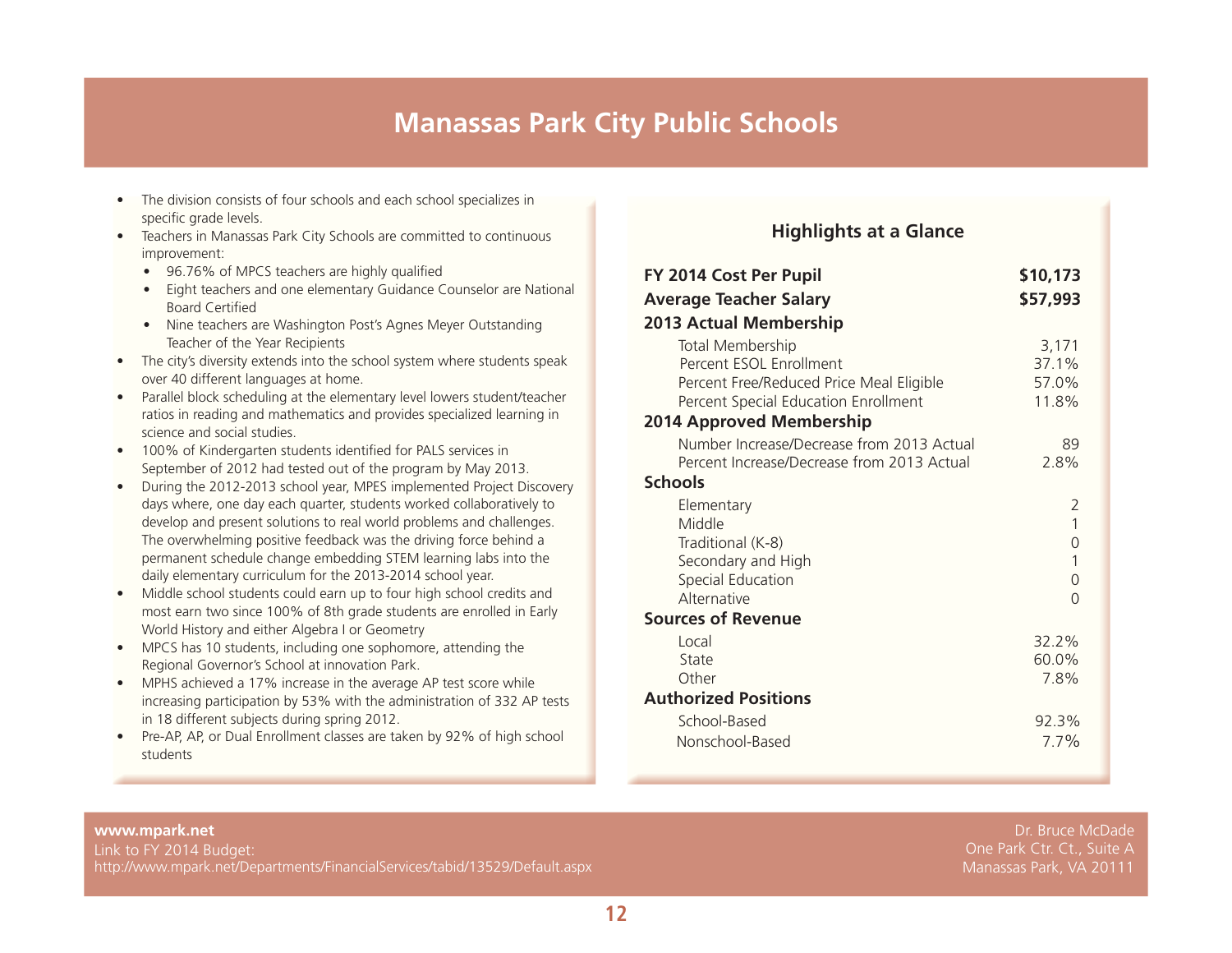### **Montgomery County Public Schools**

- <span id="page-12-0"></span>• Four MCPS high schools rank in the top 100 of *The Washington Post* 2013 High School Challenge and all 25 high schools appear on this list.
- Eight high schools made the *U.S. News & World Report* 2013 list of Best High Schools, including the top 6 high schools in Maryland. Six high schools were ranked among the nation's best for Science, Technology, Engineering, and Mathematics (STEM).
- According to *Education Week*, MCPS has one of the highest graduation rates among the nation's largest districts. The Schott Foundation reports that MCPS has the highest graduation rate in the nation for African American males in the nation's largest districts.
- A historic high of 32,974 AP exams were taken by MCPS students in 2012. Students earned a score of 3 or higher on 75% of the exams.
- The percentage of AP exams taken by African American students with scores of 3 or higher (51.8%) is significantly higher than the percentage in Maryland (30.9%) and nationwide (27.7%).
- The percentage of AP exams taken by Hispanic students with scores of 3 or higher (60%) was greater than the percentage in Maryland (53.4%) and nationwide (41.3%).
- More than 90% of kindergartners met/exceeded reading targets from 2008-2012, closing the achievement gap by race/ethnicity, and socioeconomic status at this grade level.
- 62% of grade 8 students completed Algebra 1 with a "C" or higher or enrolled in a higher level math course
- MCPS received the 2010 Malcolm Baldrige National Quality Award, the highest presidential honor given to American organizations for performance excellence. MCPS became only the sixth public school system to receive the award and is by far the largest school district to be a recipient.
- In 2010, MCPS was named one of five finalists for the prestigious Broad Prize for Urban Education, the largest education prize in the country. MCPS was chosen as a finalist from a pool of 100 school districts.

#### **Highlights at a Glance**

| FY 2014 Cost Per Pupil                                                                                                                                                                                                                                        | \$15,326                                            |
|---------------------------------------------------------------------------------------------------------------------------------------------------------------------------------------------------------------------------------------------------------------|-----------------------------------------------------|
| <b>Average Teacher Salary</b>                                                                                                                                                                                                                                 | \$74,038                                            |
| 2013 Actual Membership                                                                                                                                                                                                                                        |                                                     |
| Total Membership<br>Percent ESOL Enrollment<br>Percent Free/Reduced Price Meal Eligible<br>Percent Special Education Enrollment<br><b>2014 Approved Membership</b><br>Number Increase/Decrease from 2013 Actual<br>Percent Increase/Decrease from 2013 Actual | 148,779<br>12.9%<br>33.2%<br>11.7%<br>2,575<br>1.7% |
| <b>Schools</b>                                                                                                                                                                                                                                                |                                                     |
| Elementary<br>Middle<br>Traditional (K-8)<br>Secondary and High<br>Special Education<br>Alternative                                                                                                                                                           | 133<br>38<br>$\Omega$<br>26<br>5<br>$\Omega$        |
| <b>Sources of Revenue</b>                                                                                                                                                                                                                                     |                                                     |
| Local<br>State<br>Other                                                                                                                                                                                                                                       | 66.9%<br>27.9%<br>5.2%                              |
| <b>Authorized Positions</b>                                                                                                                                                                                                                                   |                                                     |
| School-Based<br>Nonschool-Based                                                                                                                                                                                                                               | 91.1%<br>8.9%                                       |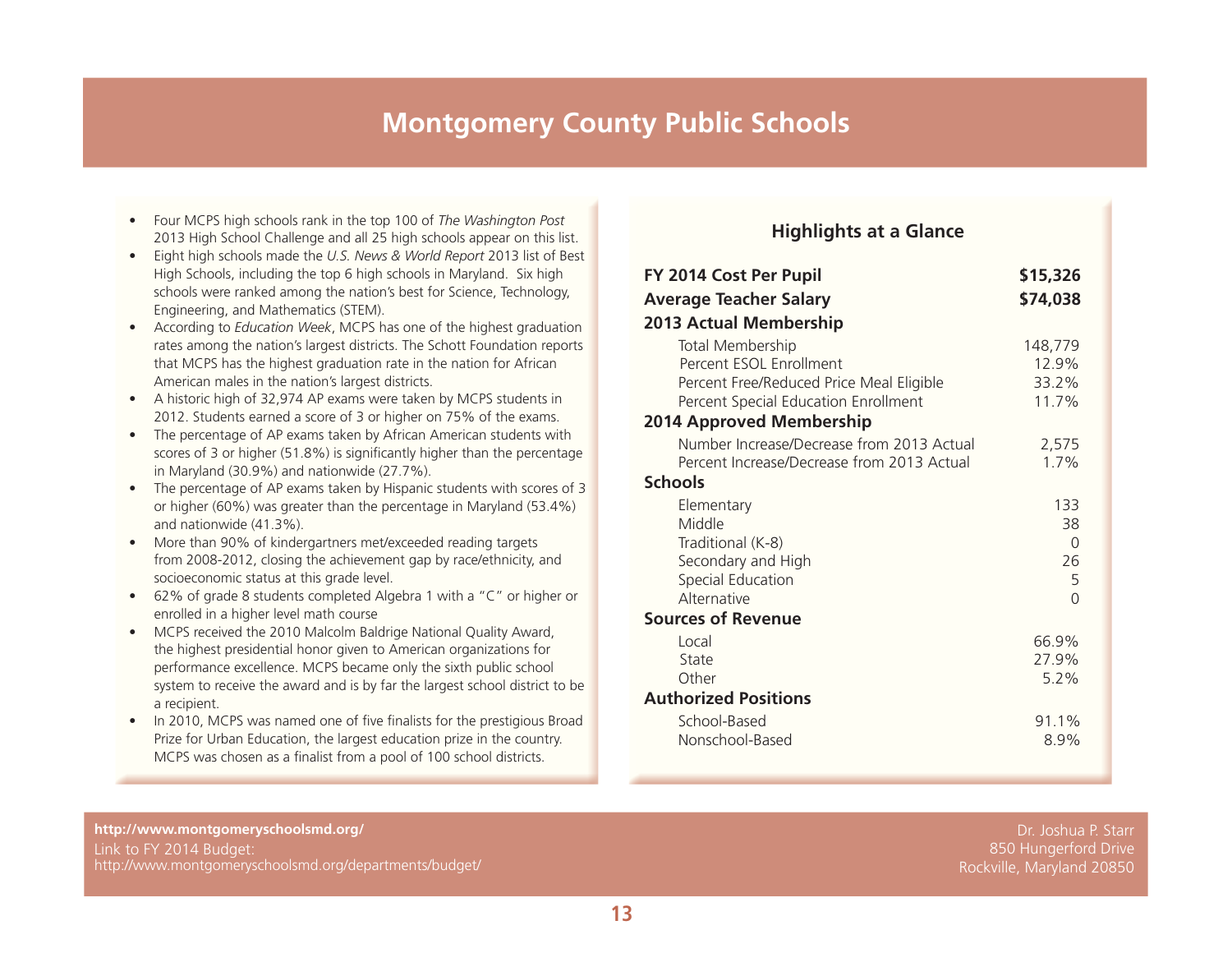### **Prince George's County Public Schools**

<span id="page-13-0"></span>Building on significant academic progress, the Board of Education reconciled and approved a \$1.687 billion operating budget on June 27, 2013, an increase of \$23.3 million that will maintain successful programs and fund new personnel resources. These resources are necessary to meet compliance requirements associated with mediated settlement agreements, cover mandatory costs of conducting school business, as well as key student achievement goals, notably Secondary School Reform, our Health Sciences Academy, Visual & Performing Arts Center at Northwestern HS, and funding to support Student-Based Budgeting to all schools.

The FY 2014 Operating Budget approved by the Board includes a net increase in State Aid of \$37.4 million, primarily due to adjustments in state aid programs. County funding, including both the telecommunications and energy tax estimates, totals \$623.7 million, a decrease of \$9.3 million from FY 2013. County funds increased Maintenance of Effort (MOE) by \$17,535 per SB 1301, Section 18.

Federal funding estimates remained constant at FY 2013 levels, while Board sources amount to \$15.0 million, a decrease of \$4.7 million primarily due to a decline in future unanticipated grants and miscellaneous revenue.

The FY 2014 approved expenditure budget was based on four key priorities: 1) Funding Student Need; 2) Supporting Employees; 3) Continued Investment in Innovative Programs; and 4) Continued Fiscal Stability. As such, \$14.2 million additional funding was included to support instruction and academic achievement.

The FY 2014 Operating Budget maintains our best efforts to achieve school system goals and fulfill our mission to ensure our students, teachers and support staff have tools and resources needed to help children learn and achieve.

#### **Highlights at a Glance**

| FY 2014 Cost Per Pupil                     | \$11,563 |
|--------------------------------------------|----------|
| <b>Average Teacher Salary</b>              | \$63,793 |
| <b>2013 Actual Membership</b>              |          |
| Total Membership                           | 123,741  |
| Percent ESOL Enrollment                    | 13.7%    |
| Percent Free/Reduced Price Meal Eligible   | 59.8%    |
| Percent Special Education Enrollment       | 11.6%    |
| 2014 Approved Membership                   |          |
| Number Increase/Decrease from 2013 Actual  | (797)    |
| Percent Increase/Decrease from 2013 Actual | $-0.6%$  |
| <b>Schools</b>                             |          |
| Elementary                                 | 122      |
| Middle                                     | 24       |
| Traditional (K-8)                          | 12       |
| Secondary and High                         | 24       |
| Special Education                          | 9        |
| Alternative                                | 5        |
| <b>Sources of Revenue</b>                  |          |
| Local                                      | 37.0%    |
| State                                      | 55.9%    |
| Other                                      | 7.2%     |
| <b>Authorized Positions</b>                |          |
| School-Based                               | 85.1%    |
| Nonschool-Based                            | 14.9%    |
|                                            |          |

Link to FY 2014 Budget: **[www.pgcps.pg.k12.md.us](http://www.pgcps.pg.k12.md.us)** http://www1.pgcps.org/budget/index.aspx?id=181013

Dr. Kevin Maxwell 14201 School Lane Upper Marlboro, Maryland 20772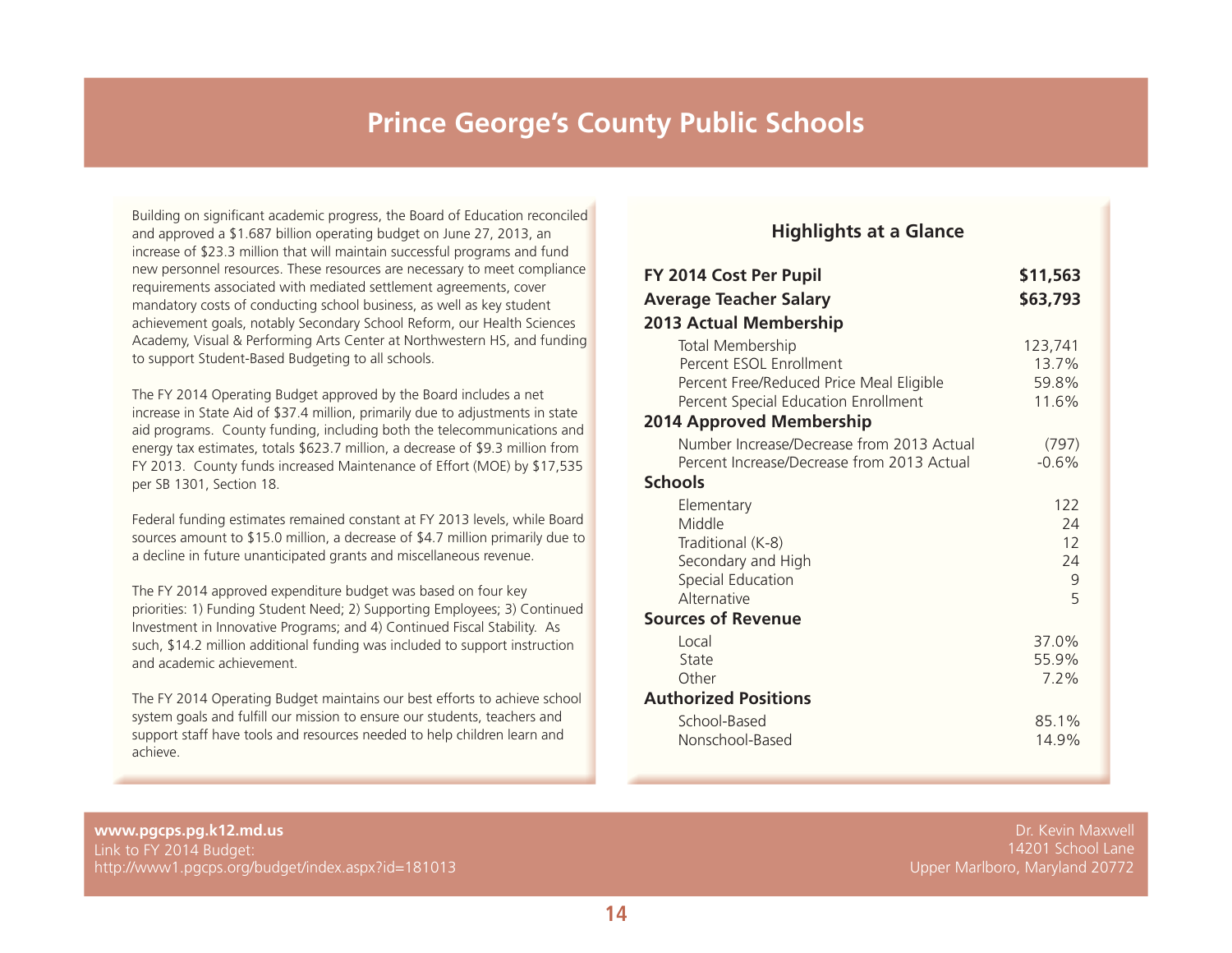### **Prince William County Public Schools**

- <span id="page-14-0"></span>• Launched the Governor's School @ Innovation Park, in concert with George Mason University and Manassas City and Manassas Park City Public Schools, providing advanced STEM study and research
- Implemented Teacher Incentive Performance Awards Program to enhance teaching and achievement in schools with economically disadvantaged student populations
- Received exemplary rating and Divisionwide accreditation as a quality school system by the Southern Association of Colleges and Schools (AdvancED SACS), 2007, 2012
- Implemented high speed internet connections, expanded use of wireless computer technology, and increased use of mobile computer labs in schools and for online testing
- Completed major renewals of 10 schools at a cost of \$63,066,000
- Built nine new schools and additions to nine schools, providing 8,986 additional student spaces at a cost of \$326,181,000
- Major Awards:
	- Nation's 100 Best Communities for Young People, America's Promise Alliance and ING, 2010, 2011, 2012
	- Outstanding School Business Official, Virginia Association of School Business Officials, 2012
	- Meritorious Budget Award, Association of School Business Officials, 1997-2013
	- Excellence in Financial Reporting, Govt. Finance Officers Association, 2003-2012
	- Energy Star Certification for four elementary schools, 2012
	- 2012 Best of the Web Award for K-12 Education Website, Center for Digital Education, 2012
	- Thirteen Gold Award of Distinction schools, HealthierUS School Challenge, USDA, 2012
	- Eleven schools earned Excellence Award, Board of Education, Virginia Dept. of Education
	- National STEM Education and Cyberlearning Model School, 2012

#### **Highlights at a Glance**

| FY 2014 Cost Per Pupil                     | \$10,158       |
|--------------------------------------------|----------------|
| Average Teacher Salary                     | \$60,408       |
| 2013 Actual Membership                     |                |
| Total Membership                           | 83,871         |
| Percent ESOL Enrollment                    | 21.5%          |
| Percent Free/Reduced Price Meal Eligible   | 38.2%          |
| Percent Special Education Enrollment       | 11.4%          |
| 2014 Approved Membership                   |                |
| Number Increase/Decrease from 2013 Actual  | 2,415          |
| Percent Increase/Decrease from 2013 Actual | 2.9%           |
| <b>Schools</b>                             |                |
| Elementary                                 | 57             |
| Middle                                     | 16             |
| Traditional (K-8)                          | $\mathcal{L}$  |
| Secondary and High                         | 11             |
| Special Education                          | 3              |
| Alternative                                | $\overline{2}$ |
| <b>Sources of Revenue</b>                  |                |
| Local                                      | 45.2%          |
| State                                      | 48.7%          |
| Other                                      | 6.1%           |
| <b>Authorized Positions</b>                |                |
| School-Based                               | 91.2%          |
| Nonschool-Based                            | 8.8%           |
|                                            |                |

Link to FY 2014 Budget: **[www.pwcs.edu](http://www.pwcs.edu)** http://financialservices.departments.pwcs.edu/modules/cms/pages.phtml?pageid=285650&sessionid= 32a2453a19ef32cb46a13cea385cfd67

Dr. Steven L. Walts P.O. Box 389 Manassas, Virginia 20108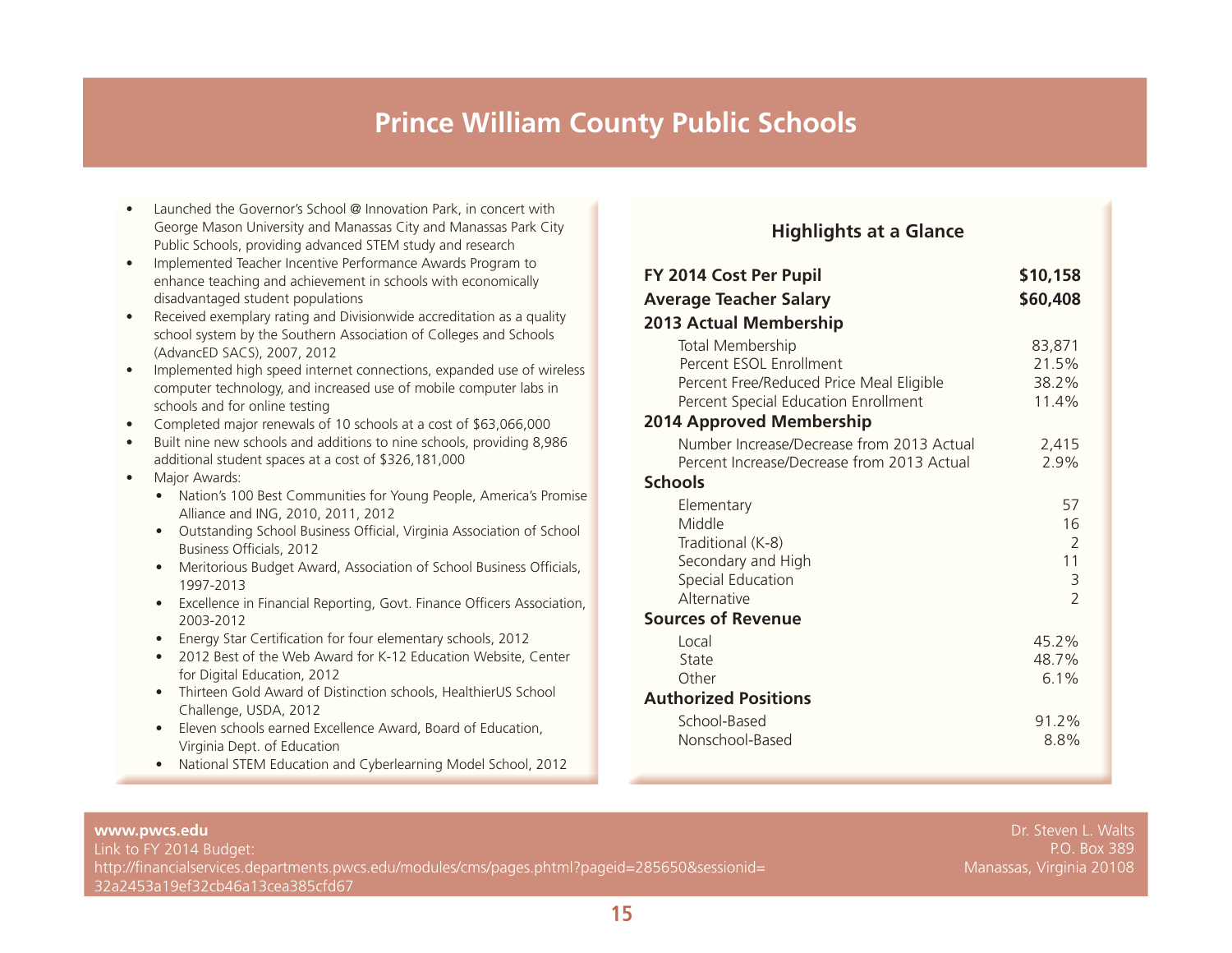### **FY 2013 Actual Enrollment**

<span id="page-15-0"></span>

| <b>School Division</b>        | <b>Preschool</b> | <b>Head Start</b> | Kindergarten | Grades 1-12 | <b>Special Education</b><br>Level 2<br>(50% or more of the<br>time) | <b>Total Enrollment</b> |
|-------------------------------|------------------|-------------------|--------------|-------------|---------------------------------------------------------------------|-------------------------|
| Alexandria City <sup>1</sup>  | 276              | 0                 | 1,516        | 11,074      | 248                                                                 | 13,114                  |
| Arlington County <sup>2</sup> | 1,057            | 0                 | 2,179        | 17,680      | 1,714                                                               | 22,630                  |
| <b>Fairfax County</b>         | 2,039            | 1,385             | 13,339       | 151,516     | 12,980                                                              | 181,259                 |
| <b>Falls Church City</b>      | 36               | 0                 | 169          | 1,971       | 98                                                                  | 2,274                   |
| <b>Loudoun County</b>         | 838              | 98                | 4,832        | 59,572      | 2,949                                                               | 68,289                  |
| <b>Manassas City</b>          | 108              | 54                | 627          | 6,039       | 448                                                                 | 7,276                   |
| <b>Manassas Park City</b>     | 66               | 36                | 270          | 2.608       | 191                                                                 | 3,171                   |
| <b>Montgomery County</b>      | 3,019            | 618               | 11,620       | 127,620     | 5,902                                                               | 148,779                 |
| <b>Prince George's County</b> | 4,639            | 932               | 10.013       | 103,376     | 4.781                                                               | 123,741                 |
| <b>Prince William County</b>  | 877              | 309               | 6,384        | 75.092      | 1,209                                                               | 83,871                  |

<sup>1</sup> Alexandria City Public Schools' Special Education Level 2 figures exclude Preschool and Kindergarten students who have already been included in the Preschool and Kindergarten totals and include 79 private placement students who are served by non-ACPS providers.

 $2$  Arlington County's preschool special education numbers do not include 24 students receiving preschool special education community-based services.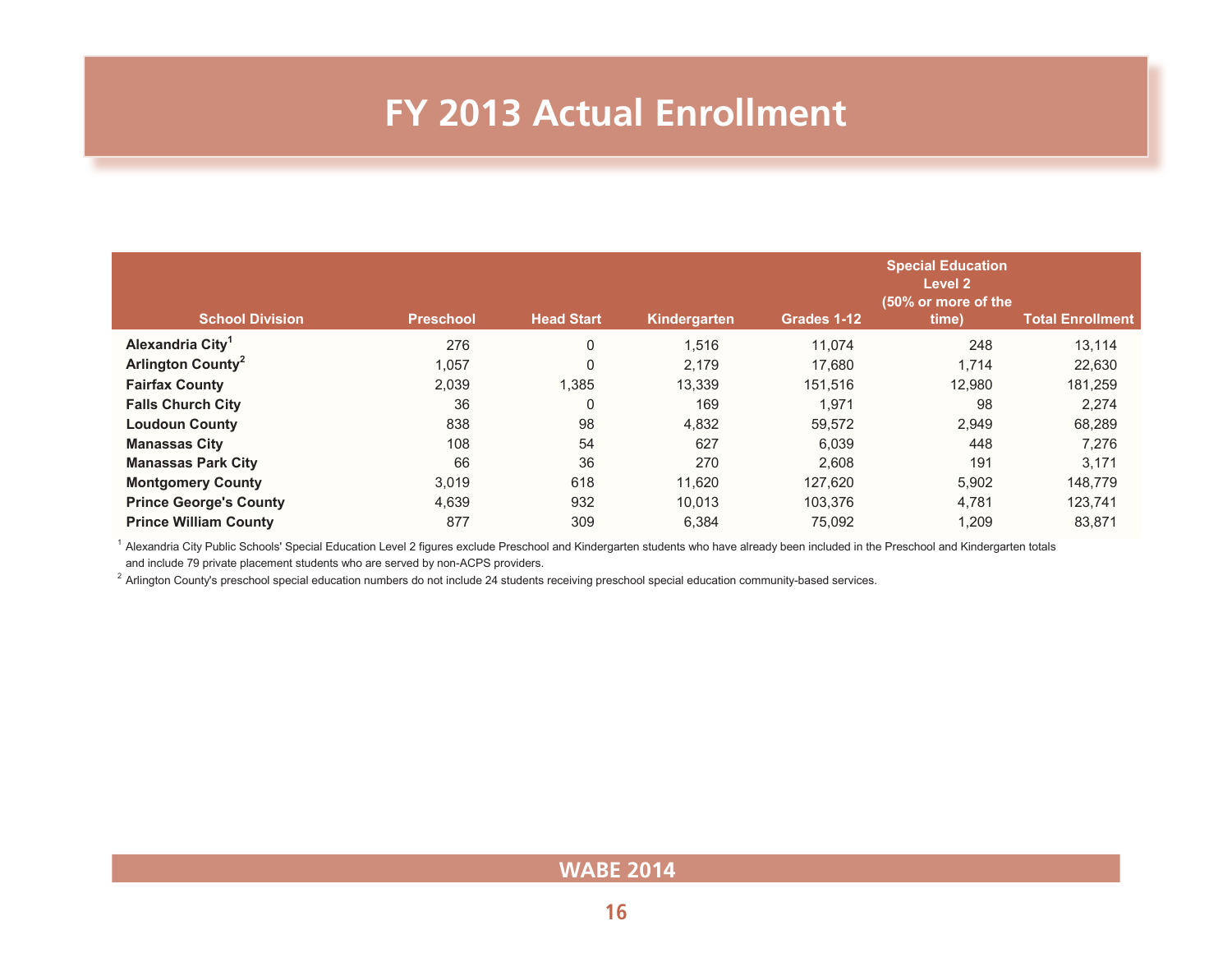# **FY 2014 Approved Enrollment**

<span id="page-16-0"></span>

| <b>School Division</b>        | <b>Preschool</b> | <b>Head Start</b> | <b>Kindergarten</b> | Grades 1-12 | <b>Special Education</b><br>Level 2<br>(50% or more of the<br>time) | <b>Total Enrollment</b> |
|-------------------------------|------------------|-------------------|---------------------|-------------|---------------------------------------------------------------------|-------------------------|
| Alexandria City <sup>1</sup>  | 295              | 0                 | 1,578               | 11.561      | 258                                                                 | 13,692                  |
| Arlington County <sup>2</sup> | 1,203            | 0                 | 2,150               | 18.616      | 1,752                                                               | 23,721                  |
| <b>Fairfax County</b>         | 2,085            | 1,444             | 13,544              | 154,229     | 13,323                                                              | 184,625                 |
| <b>Falls Church City</b>      | 40               | 0                 | 176                 | 2,077       | 103                                                                 | 2,396                   |
| <b>Loudoun County</b>         | 943              | 100               | 5,007               | 61,562      | 3,243                                                               | 70,855                  |
| <b>Manassas City</b>          | 162              | 0                 | 627                 | 6,248       | 381                                                                 | 7,418                   |
| <b>Manassas Park City</b>     | 67               | 36                | 270                 | 2,692       | 195                                                                 | 3,260                   |
| <b>Montgomery County</b>      | 3,358            | 628               | 11,466              | 130,201     | 5,701                                                               | 151,354                 |
| <b>Prince George's County</b> | 4,702            | 932               | 9,050               | 103,451     | 4,809                                                               | 122,944                 |
| <b>Prince William County</b>  | 550              | 349               | 6,507               | 76,696      | 2,184                                                               | 86,286                  |

<sup>1</sup> Alexandria City Public Schools' Special Education Level 2 figures exclude Preschool and Kindergarten students who have already been included in the Preschool and Kindergarten totals and include 79 private placement students who are served by non-ACPS providers.

 $2$  Arlington County's preschool special education numbers do not include 36 students receiving preschool special education community-based services.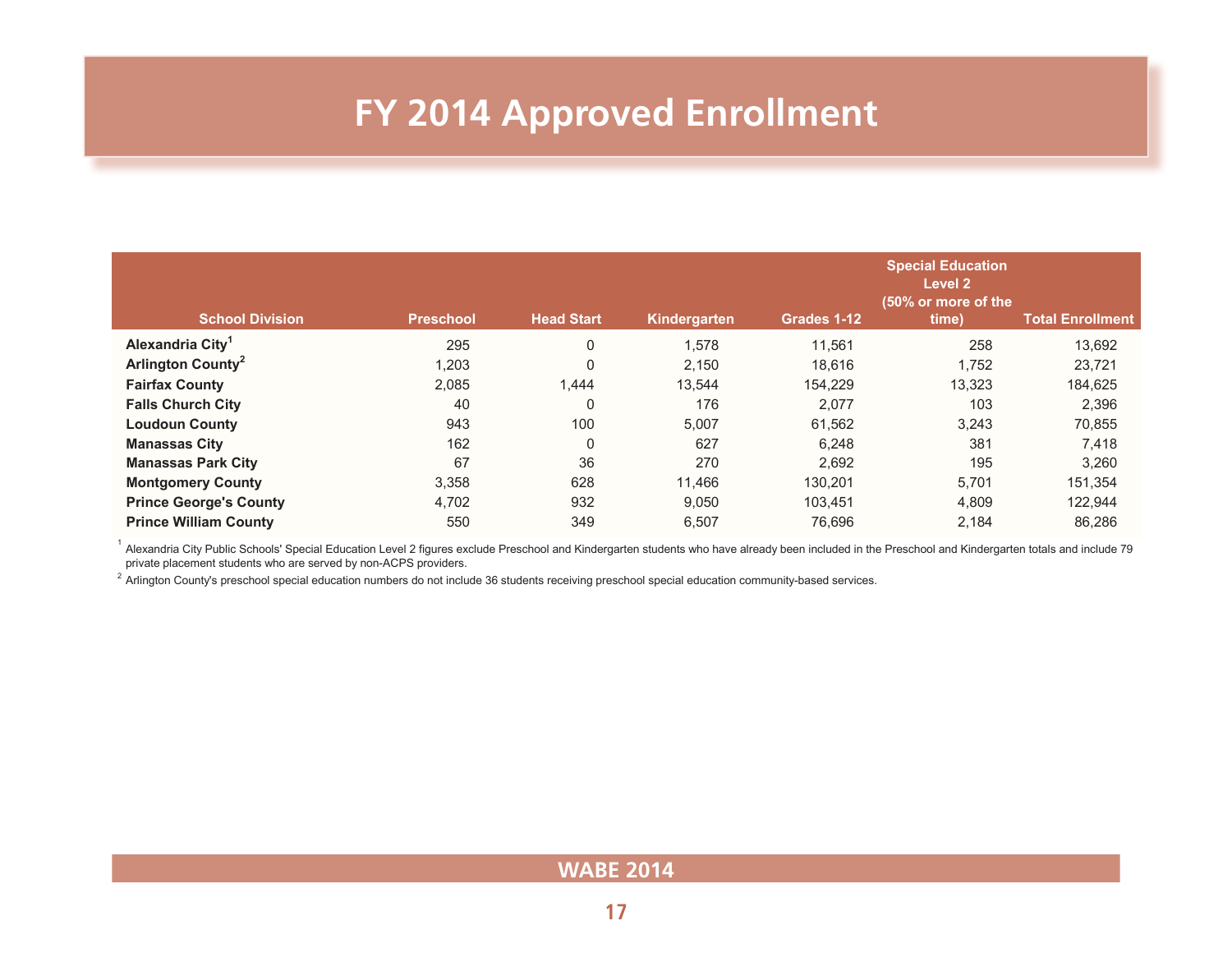# <span id="page-17-0"></span>**English for Speakers of Other Languages (ESOL) Students**

| <b>School Division</b>              | FY 2013 Actual<br><b>Enrollment</b> | FY 2014 Approved<br><b>Enrollment</b> | Percentage of<br><b>FY 2013</b><br><b>Enrollment</b> | Percentage of<br><b>FY 2014</b><br><b>Enrollment</b> |
|-------------------------------------|-------------------------------------|---------------------------------------|------------------------------------------------------|------------------------------------------------------|
| <b>Alexandria City</b>              | 3,201                               | 3,713                                 | 24.4%                                                | 27.1%                                                |
| <b>Arlington County<sup>1</sup></b> | 4,674                               | 4,532                                 | 20.7%                                                | 19.1%                                                |
| <b>Fairfax County</b>               | 28,090                              | 29,723                                | 15.5%                                                | 16.1%                                                |
| <b>Falls Church City</b>            | 159                                 | 168                                   | 7.0%                                                 | $7.0\%$                                              |
| <b>Loudoun County</b>               | 5,234                               | 6,288                                 | 7.7%                                                 | 8.9%                                                 |
| <b>Manassas City</b>                | 2,289                               | 2,289                                 | 31.5%                                                | 30.9%                                                |
| <b>Manassas Park City</b>           | 1,178                               | 1,211                                 | 37.1%                                                | 37.1%                                                |
| <b>Montgomery County</b>            | 19,200                              | 20,100                                | 12.9%                                                | 13.3%                                                |
| <b>Prince George's County</b>       | 16,997                              | 17,737                                | 13.7%                                                | 14.4%                                                |
| <b>Prince William County</b>        | 18.050                              | 18.157                                | 21.5%                                                | 21.0%                                                |

1 Arlington County's FY 2014 enrollment includes FY 2014 projections for English Language Proficiency (ELP) Levels 1-4 and 9/28/12 actuals for ELP Proficiency Level 5.

Note: Programs for English speakers of other languages use several different names in the WABE districts, including English as a Second Language, English for Speakers of Other Languages, and English Language Learners. For the purposes of this document, all such programs are referred to as English for Speakers of Other Languages, and enrollment includes only those students receiving services.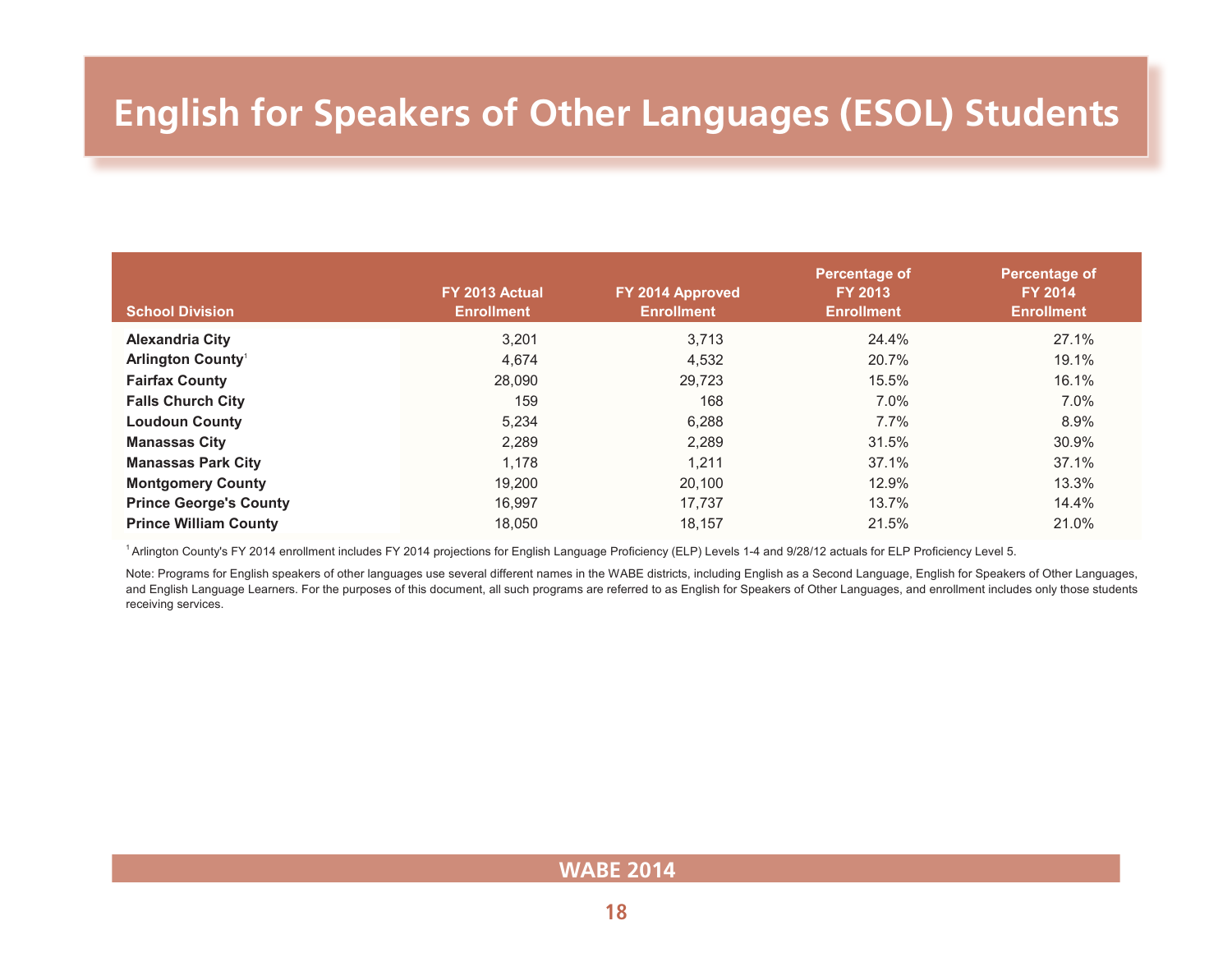### **English for Speakers of Other Languages (ESOL) Students Percent of FY 2014 Total District Enrollment**

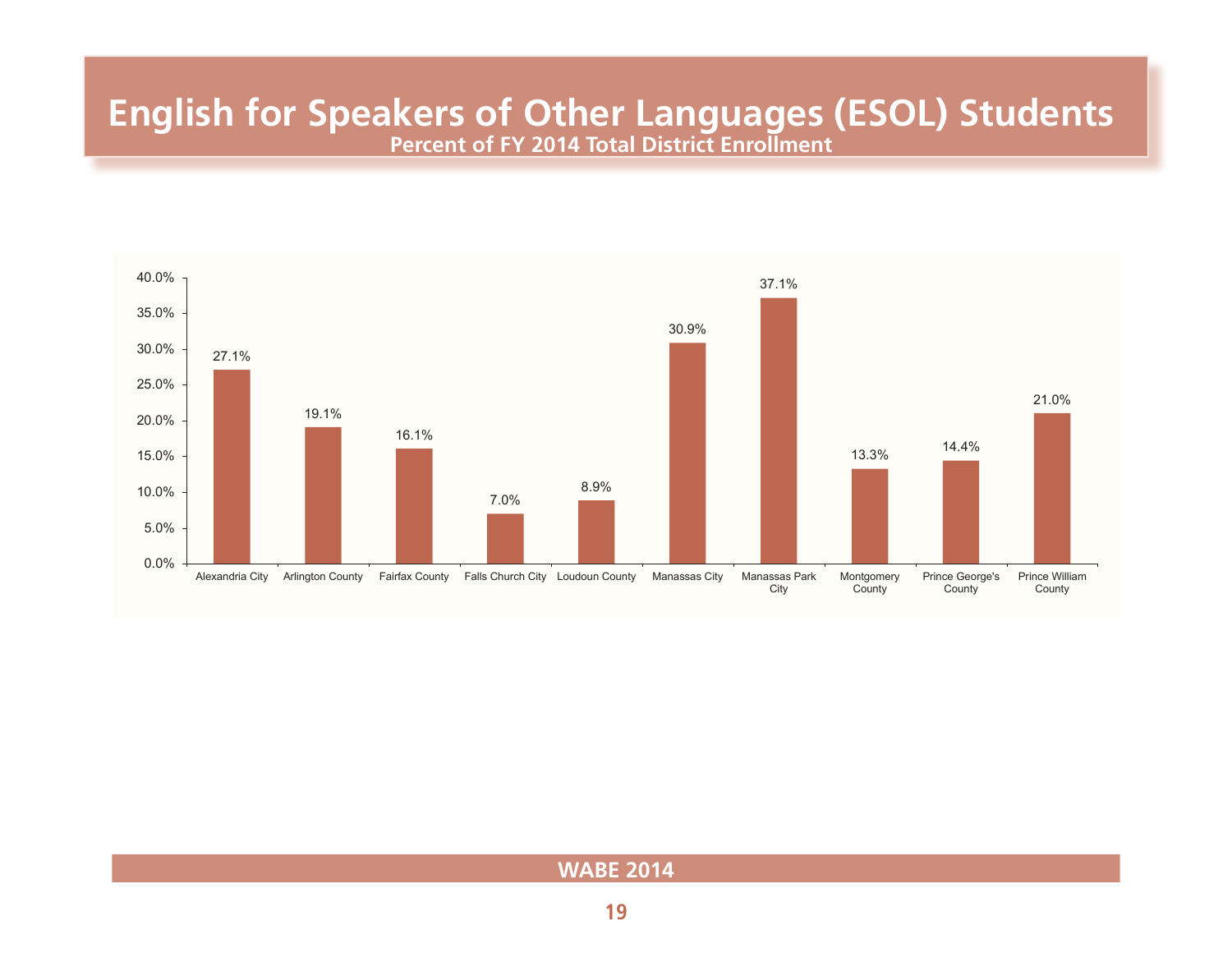### **Schools and Centers**

<span id="page-19-0"></span>

|                                           |                   |               | <b>Traditional</b> |                  |             | <b>Special</b>   |                    |              |
|-------------------------------------------|-------------------|---------------|--------------------|------------------|-------------|------------------|--------------------|--------------|
| <b>School Division</b>                    | <b>Elementary</b> | <b>Middle</b> | $(K-8)$            | <b>Secondary</b> | <b>High</b> | <b>Education</b> | <b>Alternative</b> | <b>Total</b> |
| Alexandria City <sup>1</sup>              | $12 \overline{ }$ | 5             |                    |                  |             |                  |                    | 20           |
| <b>Arlington County</b>                   | 22                | 5             |                    |                  | 4           |                  | 3                  | 37           |
| <b>Fairfax County</b>                     | 139               | 23            |                    |                  | 22          |                  |                    | 196          |
| <b>Falls Church City</b>                  | ◠                 |               |                    |                  |             |                  |                    |              |
| <b>Loudoun County</b>                     | 55                | 14            |                    |                  | 13          |                  |                    | 84           |
| <b>Manassas City</b>                      | 5                 | $\sqrt{2}$    |                    |                  |             |                  |                    |              |
| <b>Manassas Park City</b>                 |                   |               |                    |                  |             |                  |                    |              |
| <b>Montgomery County<sup>2</sup></b>      | 133               | 38            |                    |                  | 26          | 5                |                    | 202          |
| <b>Prince George's County<sup>3</sup></b> | 122               | 24            | 12                 |                  | 24          | 9                | 5                  | 196          |
| <b>Prince William County</b>              | 57                | 16            |                    |                  |             |                  |                    | 91           |

1 Alexandria City has one high school, T.C. Williams, with four locations: a 9th grade center, a traditional campus that serves students in grades 10-12, a satellite campus, and an interim education facility.

 $^2$  Montgomery County elementary schools include 1 charter school and high schools include 1 career and technology center.

<sup>3</sup> Does not include public charter schools.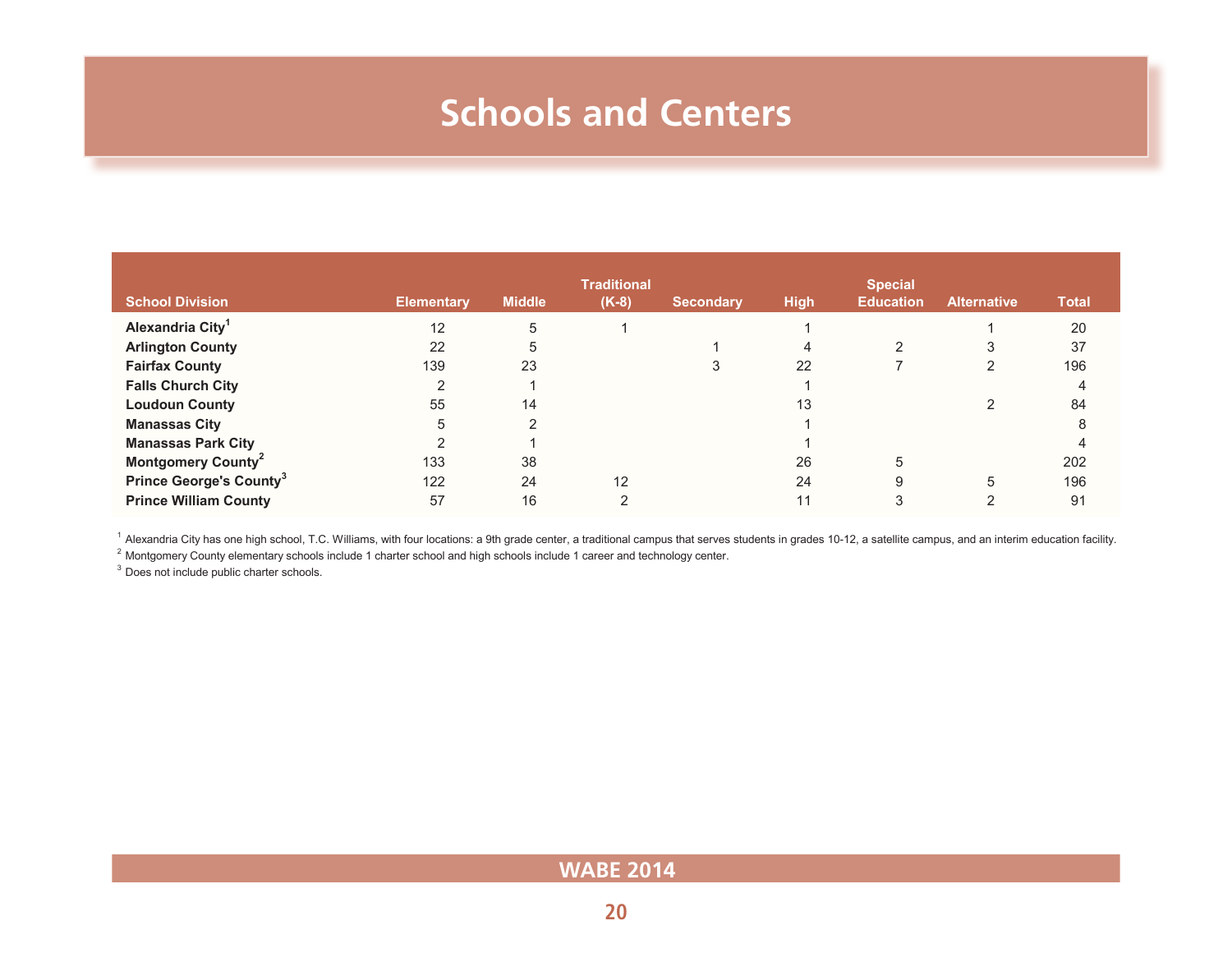### **Special Education Membership FY 2013 Actual**

<span id="page-20-0"></span>

|                                     |                  | <b>Unduplicated Special Education Membership</b> |                                         |              |                                                   |
|-------------------------------------|------------------|--------------------------------------------------|-----------------------------------------|--------------|---------------------------------------------------|
| <b>School Division</b>              | <b>Preschool</b> | Level 1                                          | <b>Level 2 (50% or</b><br>more of time) | <b>Total</b> | <b>Total Special</b><br><b>Education Services</b> |
| Alexandria City <sup>1</sup>        | 202              | 1,309                                            | 200                                     | 1,711        | 2,195                                             |
| <b>Arlington County<sup>2</sup></b> | 294              | 1,505                                            | 1,714                                   | 3,513        | 6,615                                             |
| <b>Fairfax County</b>               | 2,039            | 10,095                                           | 12,980                                  | 25,114       | 44,409                                            |
| <b>Falls Church City</b>            | 29               | 188                                              | 98                                      | 315          | 396                                               |
| <b>Loudoun County</b>               | 620              | 4,416                                            | 2,949                                   | 7,985        | 9,955                                             |
| <b>Manassas City</b>                | 54               | 578                                              | 448                                     | 1,080        | 1,683                                             |
| <b>Manassas Park City</b>           | 30               | 152                                              | 191                                     | 373          | 504                                               |
| <b>Montgomery County</b>            | 1,030            | 10,486                                           | 5,902                                   | 17,418       | 19,859                                            |
| <b>Prince George's County</b>       | 1,613            | 7,983                                            | 4,781                                   | 14,377       | 66,121                                            |
| <b>Prince William County'</b>       | 805              | 7,571                                            | 1,209                                   | 9,585        | $\mathbf 0$                                       |

<sup>1</sup> Preschool memberships include all special education service levels. The FY 2013 Services information is from the December 1, 2012 Child Court state report.

<sup>2</sup> Includes 24 students receiving preschool special education community-based services.

<sup>3</sup> Prince William County Schools does not report a duplicated special education student count.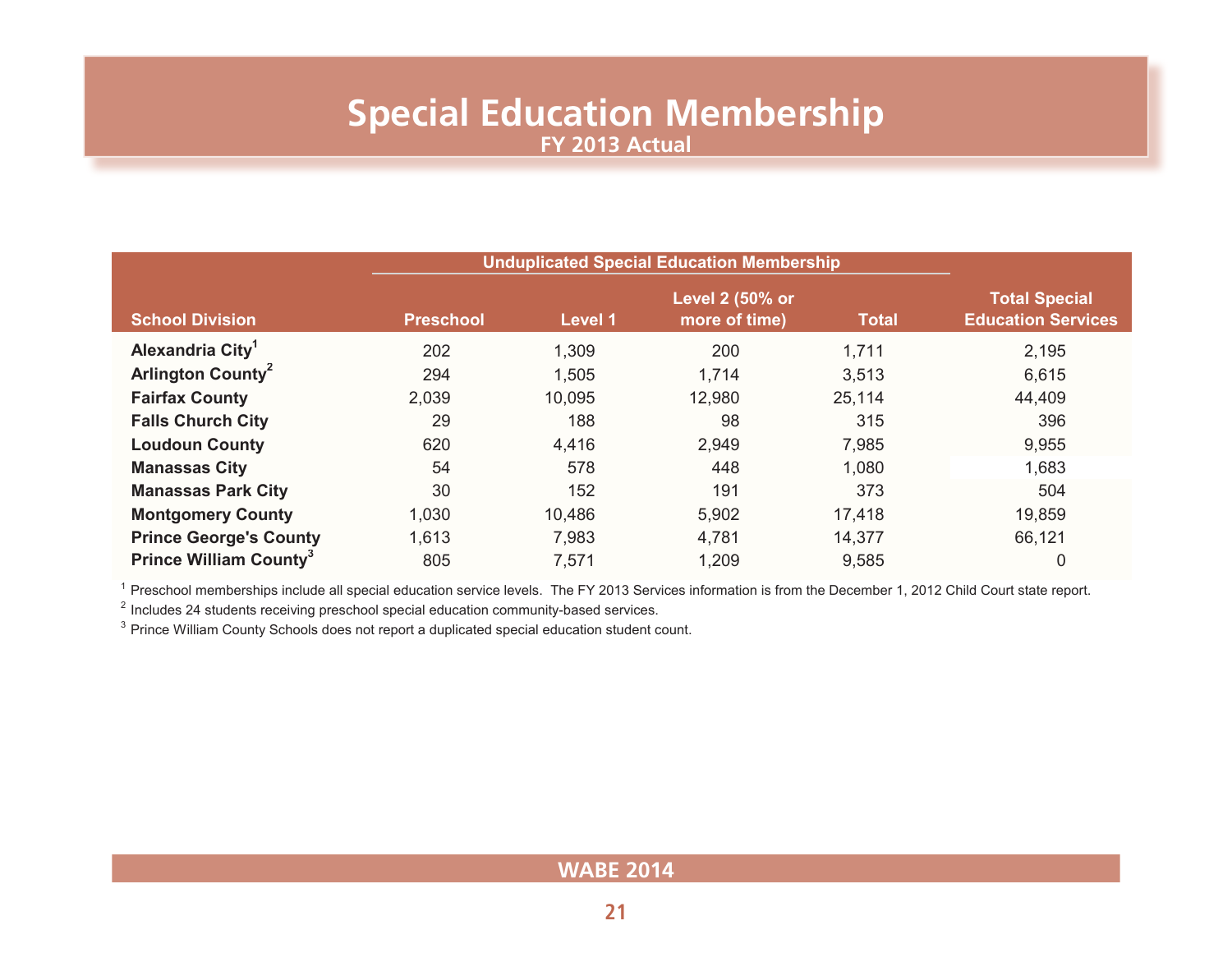### **Special Education Membership FY 2014 Approved**

<span id="page-21-0"></span>

|                                    |                  | <b>Unduplicated Special Education Membership</b> |                                  |              |                                                   |
|------------------------------------|------------------|--------------------------------------------------|----------------------------------|--------------|---------------------------------------------------|
| <b>School Division</b>             | <b>Preschool</b> | Level 1                                          | Level 2 (50% or<br>more of time) | <b>Total</b> | <b>Total Special</b><br><b>Education Services</b> |
| Alexandria City <sup>1</sup>       | 200              | 1,352                                            | 245                              | 1,797        | <b>TBD</b>                                        |
| Arlington County <sup>2</sup>      | 384              | 1,354                                            | 1,752                            | 3,490        | 6,622                                             |
| <b>Fairfax County</b>              | 2,085            | 10,017                                           | 13,323                           | 25,425       | 44,726                                            |
| <b>Falls Church City</b>           | 32               | 197                                              | 103                              | 332          | 416                                               |
| <b>Loudoun County</b>              | 681              | 4,857                                            | 3,243                            | 8,781        | 10,950                                            |
| <b>Manassas City</b>               | 54               | 437                                              | 381                              | 872          | 1,596                                             |
| <b>Manassas Park City</b>          | 31               | 155                                              | 195                              | 381          | 515                                               |
| <b>Montgomery County</b>           | 1,213            | 10,838                                           | 5,701                            | 17,752       | 22,515                                            |
| <b>Prince George's County</b>      | 1,621            | 8,030                                            | 4,809                            | 14,460       | 76,162                                            |
| Prince William County <sup>3</sup> | 478              | 9,986                                            | 2.184                            | 12,648       | 0                                                 |

<sup>1</sup> Alexandria does not forecast special education membership.

<sup>2</sup> Includes 36 students receiving preschool special education community-based services.

<sup>3</sup> Prince William County Schools does not report a duplicated special education student count.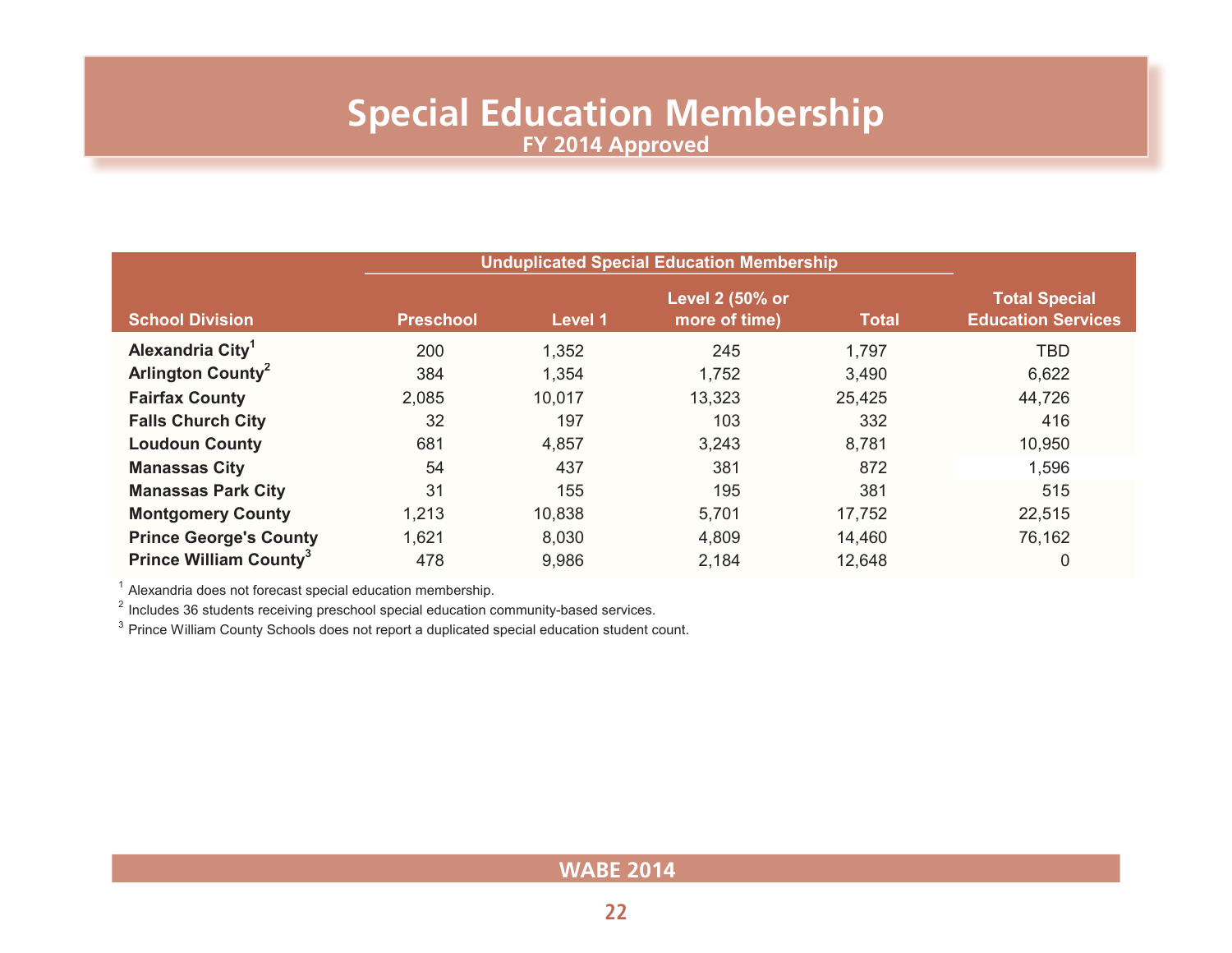### **FY 2014 Expenditure Data Definitions**

#### <span id="page-22-0"></span>**Operating Fund or Budgeted Current Expenditures**

The data in this category include all funds for day-to-day expenditures for operation of the school system such as regular and special education instruction; may include grants such as Head Start, NCLB, Impact Aid, Perkins, and grants associated with IDEA; transportation costs including costs for new and replacement buses; and building maintenance for educational programs. Budgeted current expenditures also include the employer's share of employee benefits whether paid by the school district, municipality, or the state. The expenditures are typically funded in the school operating fund.

#### **Construction and Renovation**

This category includes all expenditures (which are typically funded in a capital improvements fund or budget) for land, new construction, major renovations, and relocatable classrooms, whether funded by the school district, municipality, county, or state through bond sales or "pay-as-you-go" expenditures.

#### **Debt Service**

This category includes all payments for principal and interest on long-term debt whether paid by the school district, municipality, county, or state.

#### **Food Service**

This data include all expenditures for the school food services program regardless of the funding source (federal, state, and local subsidies and food sales).

#### **Other Governmental Funds**

This category includes other Governmental Funds expenditures not included elsewhere, such as:

- Grants budgeted in a fund other than those listed previously.
- Adult education, defined as any remedial, enrichment, or makeup course or program offered outside of the regular school year.
- Summer school, defined as any remedial, enrichment, or makeup course or program offered outside of the regular school year.
- Other expenditures not defined elsewhere and defined within the chart.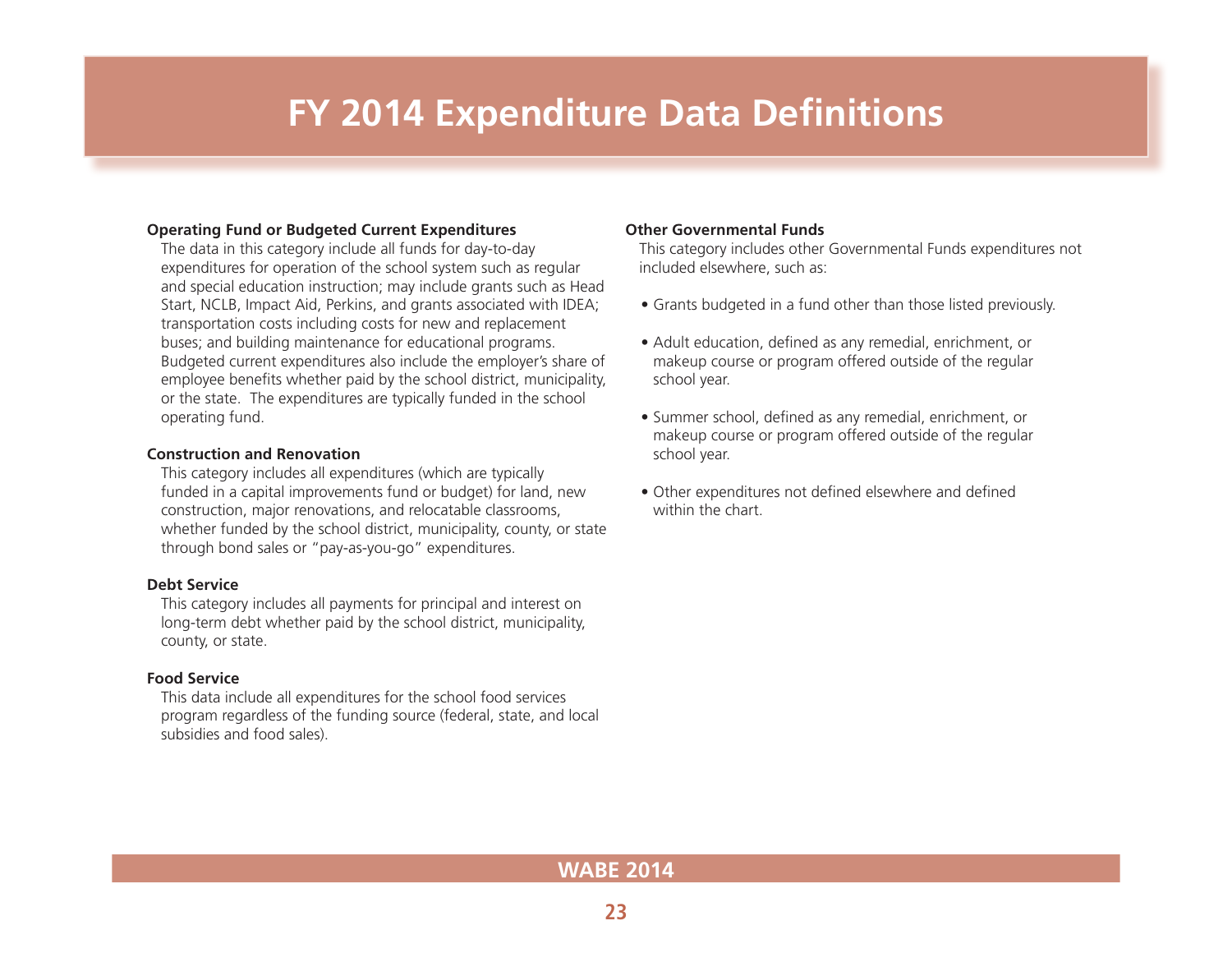# **FY 2014 Approved Fund Expenditures**

<span id="page-23-0"></span>

| <b>School Division</b>             | <b>Operating</b><br>Fund <sup>1</sup> | <b>Construction</b><br><b>Fund</b> | <b>Debt</b><br><b>Service</b> | Food<br><b>Fund</b> | <b>Other</b><br><b>Governmental</b><br>Funds $2$ | <b>Total</b><br><b>Expenditures</b> |
|------------------------------------|---------------------------------------|------------------------------------|-------------------------------|---------------------|--------------------------------------------------|-------------------------------------|
| <b>Alexandria City</b>             | \$233,988,514                         | \$14,140,911                       | \$0                           | \$7,127,148         | \$4,234,491                                      | \$259,491,064                       |
| <b>Arlington County</b>            | \$438,288,321                         | \$70,247,295                       | \$44,723,691                  | \$7,478,683         | \$24,555,225                                     | \$585,293,215                       |
| <b>Fairfax County</b> <sup>3</sup> | \$2,462,827,433                       | \$164,294,022                      | \$175,182,130                 | \$96,388,598        | \$41,305,039                                     | \$2,939,997,222                     |
| <b>Falls Church City</b>           | \$40,937,800                          | \$7,995,000                        | \$3,465,917                   | \$916,900           | \$1,839,300                                      | \$55,154,917                        |
| <b>Loudoun County</b>              | \$828,858,920                         | \$17,527,000                       | \$117,371,322                 | \$26,482,361        | \$14,813,530                                     | \$1,005,053,133                     |
| <b>Manassas City</b>               | \$89,683,151                          | \$8,187,000                        | \$4,956,781                   | \$3,701,318         | \$277,376                                        | \$106,805,626                       |
| <b>Manassas Park City</b>          | \$33,236,798                          | \$0                                | \$0                           | \$1,660,000         | \$168,202                                        | \$35,065,000                        |
| <b>Montgomery County</b>           | \$2,349,252,209                       | \$217,758,000                      | \$124,467,000                 | \$51,189,670        | \$23,213,173                                     | \$2,765,880,052                     |
| <b>Prince George's County</b>      | \$1,687,807,813                       | \$123,518,000                      | \$51,437,420                  | \$64,942,404        | \$44,638,248                                     | \$1,972,343,885                     |
| <b>Prince William County</b>       | \$881,989,578                         | \$209,620,417                      | \$74,899,758                  | \$42,866,062        | \$139,085,495                                    | \$1,348,461,310                     |

Note: Governmental Funds only - excludes Proprietary and Fiduciary Funds.

<sup>1</sup> Funds for entitlement grants are included in Operating Funds, even for districts that do not include those expenditures in their operating funds.

<sup>2</sup> Includes Adult Education, Summer School, competitive grants and other. Numbers will not necessarily match the approved operating budget.

<sup>3</sup> For Fairfax County Public Schools, the operating fund equals total revenue less transfers to other funds, and less the textbook replacement reserve.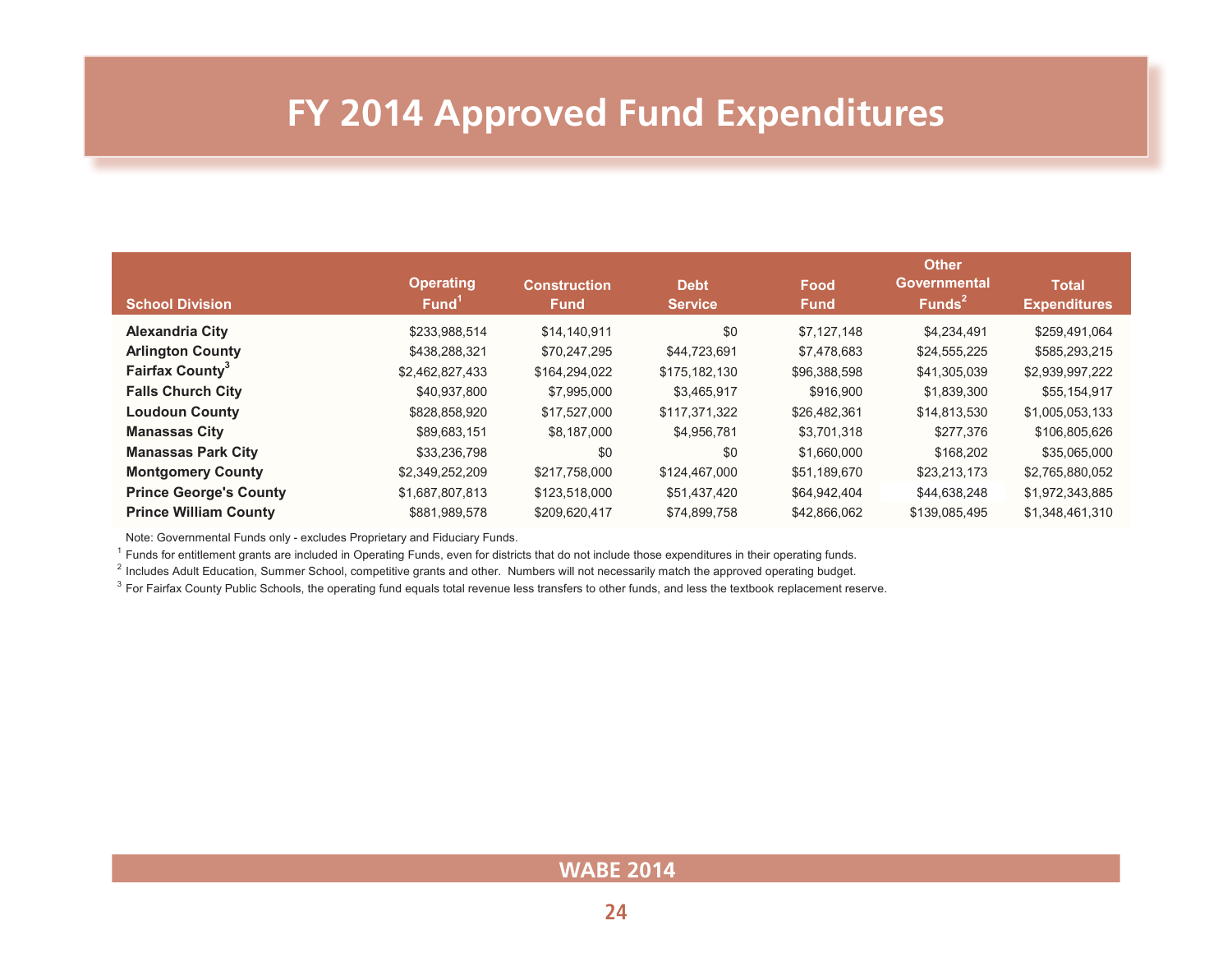### **FY 2014 Sources of Revenue School Operating Fund**

<span id="page-24-0"></span>

|                               | Federal       |                   | <b>State</b>  |                   | Local           |                   | <b>Beginning Balance</b> |                   | <b>Other</b>  |                   |                 |
|-------------------------------|---------------|-------------------|---------------|-------------------|-----------------|-------------------|--------------------------|-------------------|---------------|-------------------|-----------------|
|                               |               | <b>Percent of</b> |               | <b>Percent of</b> |                 | <b>Percent of</b> |                          | <b>Percent of</b> |               | <b>Percent of</b> |                 |
| <b>School Division</b>        | <b>Amount</b> | Total             | <b>Amount</b> | <b>Total</b>      | <b>Amount</b>   | Total             | Amount                   | <b>Total</b>      | <b>Amount</b> | <b>Total</b>      | <b>Total</b>    |
| <b>Alexandria City</b>        | \$7,048,267   | 3.0%              | \$32,570,464  | 13.9%             | \$185,611,472   | 79.3%             | \$6,669,465              | 2.9%              | \$2,088,846   | 0.9%              | \$233,988,514   |
| <b>Arlington County</b>       | \$10,777,364  | 2.5%              | \$54,558,189  | 12.4%             | \$355,075,277   | 81.0%             | \$15,292,999             | 3.5%              | \$2,584,492   | 0.6%              | \$438,288,321   |
| <b>Fairfax County</b>         | \$70,656,015  | 2.8%              | \$568,429,561 | 22.7%             | \$1,716,988,731 | 68.7%             | \$82,651,011             | 3.3%              | \$61,206,565  | 2.4%              | \$2,499,931,883 |
| <b>Falls Church City</b>      | \$506,800     | 1.2%              | \$5,474,900   | 13.4%             | \$33,682,700    | 82.3%             | \$486,000                | 1.2%              | \$787,400     | 1.9%              | \$40,937,800    |
| <b>Loudoun County</b>         | \$14,328,564  | 1.7%              | \$258,110,869 | 31.1%             | \$539,548,015   | 65.1%             | \$10,000,000             | 1.2%              | \$6,871,472   | 0.8%              | \$828,858,920   |
| <b>Manassas City</b>          | \$3,143,724   | 3.5%              | \$42,620,898  | 47.5%             | \$43,496,286    | 48.5%             | \$0                      | $0.0\%$           | \$422,243     | 0.5%              | \$89,683,151    |
| <b>Manassas Park City</b>     | \$904,688     | 2.7%              | \$19,941,326  | 60.0%             | \$10,692,183    | 32.2%             | \$0                      | $0.0\%$           | \$1,698,601   | 5.1%              | \$33,236,798    |
| <b>Montgomery County</b>      | \$72,680,788  | 3.4%              | \$604,989,615 | 27.9%             | \$1,448,250,594 | 66.9%             | \$26,972,451             | 1.2%              | \$12,174,062  | 0.6%              | \$2,165,067,510 |
| <b>Prince George's County</b> | \$106,093,300 | 6.3%              | \$942,923,300 | 55.9%             | \$623.743.913   | 37.0%             | \$0                      | $0.0\%$           | \$15,047,300  | 0.9%              | \$1,687,807,813 |
| <b>Prince William County</b>  | \$29,922,654  | 3.4%              | \$429,476,942 | 48.7%             | \$398,937,317   | 45.2%             | \$20,102,415             | 2.3%              | \$3,550,250   | 0.4%              | \$881,989,578   |

Note: Funds for entitlement grants are included here under the School Operating Fund for consistency with other districts, although some districts may not consider these funds as part of their operating funds.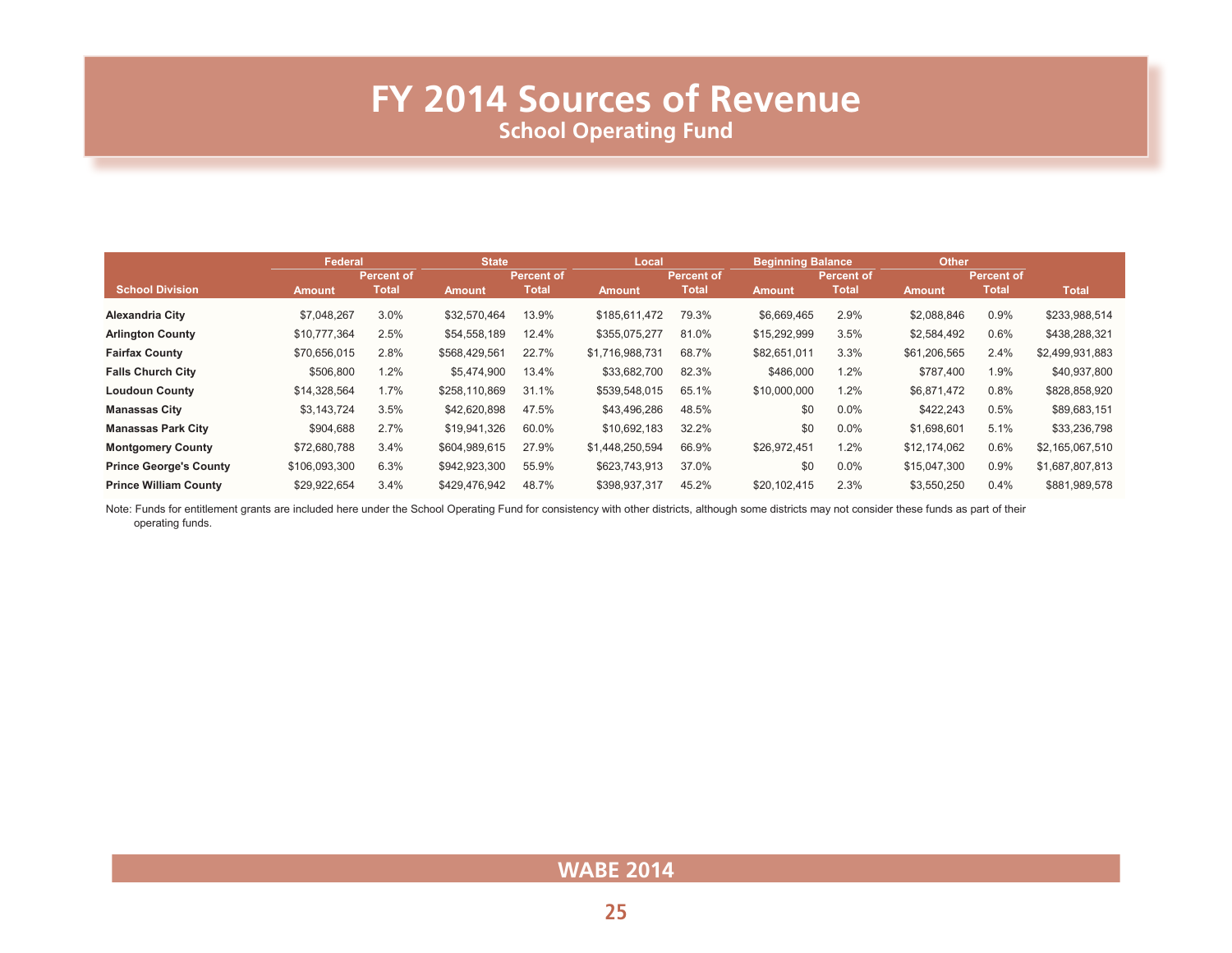### **FY 2014 Sources of Revenue Percent of Total Operating Fund**

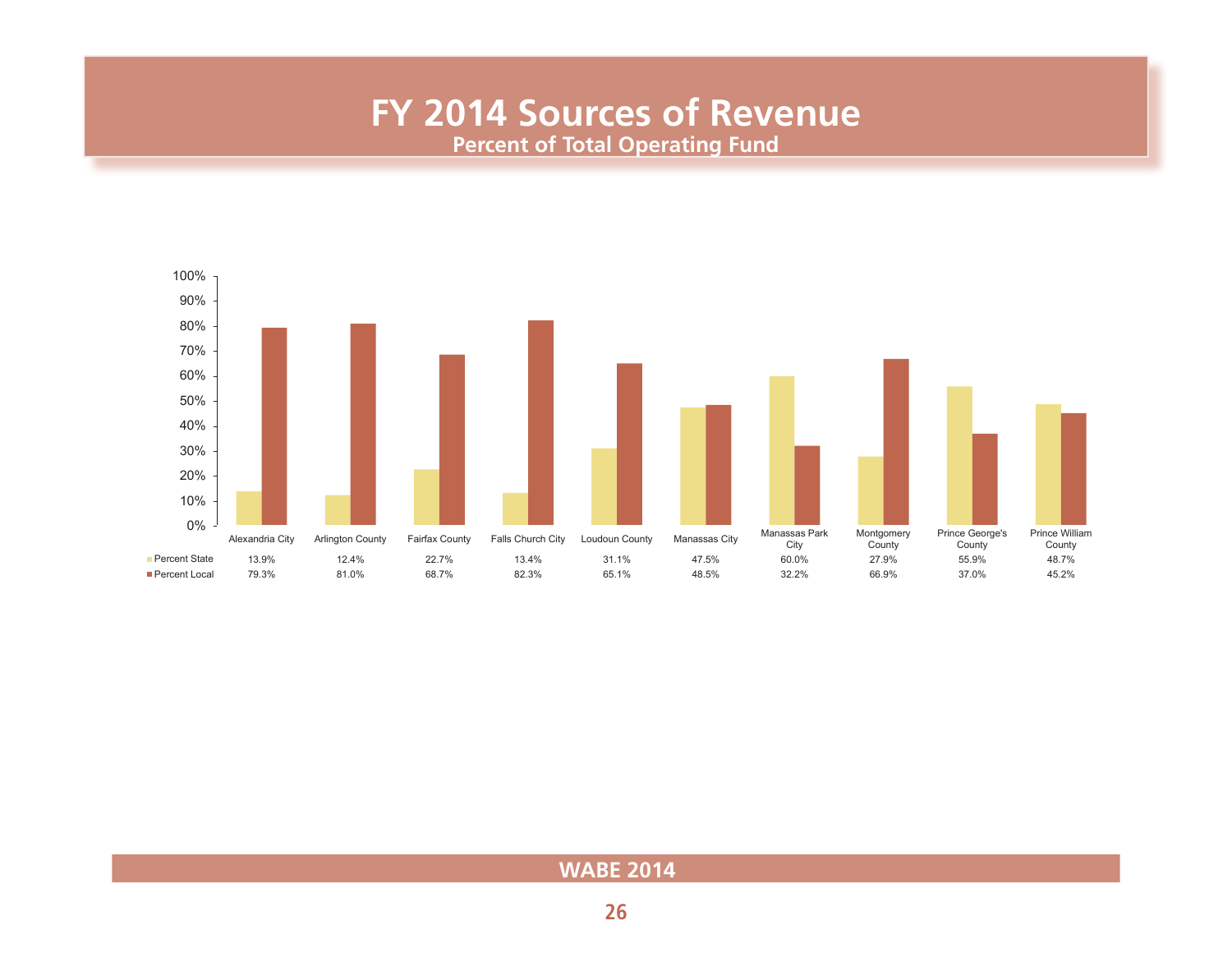# **FY 2014 Local Funding Effort**

<span id="page-26-0"></span>

| <b>School Division</b>        | <b>City/County</b><br><b>General Fund</b><br><b>Amount</b> | <b>City/County Approved</b><br><b>Disbursements to School</b><br><b>Operating Funds</b> | <b>Percent of</b><br><b>City/County</b><br><b>General Fund</b> | <b>City/County Approved</b><br><b>Disbursements to School</b><br><b>Debt Service</b> | <b>Percent of</b><br><b>City/County</b><br><b>General Fund</b> | <b>Total City/County</b><br><b>Approved Disbursements</b><br>to Schools | <b>Percent of</b><br><b>City/County</b><br><b>General Fund</b> |
|-------------------------------|------------------------------------------------------------|-----------------------------------------------------------------------------------------|----------------------------------------------------------------|--------------------------------------------------------------------------------------|----------------------------------------------------------------|-------------------------------------------------------------------------|----------------------------------------------------------------|
| Alexandria City               | \$624.848.747                                              | \$185,611,472                                                                           | 29.7%                                                          | \$0                                                                                  | 0.0%                                                           | \$185.611.472                                                           | 29.7%                                                          |
| <b>Arlington County</b>       | \$1,091,506,803                                            | \$353,675,277                                                                           | 32.4%                                                          | \$44.723.691                                                                         | 4.1%                                                           | \$398,398,968                                                           | 36.5%                                                          |
| <b>Fairfax County</b>         | \$3,586,369,722                                            | \$1,716,988,731                                                                         | 47.9%                                                          | \$172,367,649                                                                        | 4.8%                                                           | \$1,889,356,380                                                         | 52.7%                                                          |
| <b>Falls Church City</b>      | \$75,579,675                                               | \$37,241,517                                                                            | 49.3%                                                          | \$3.465.917                                                                          | 4.6%                                                           | \$40,707,434                                                            | 53.9%                                                          |
| <b>Loudoun County</b>         | \$1.180.826.439                                            | \$543,615,482                                                                           | 46.0%                                                          | \$117.371.322                                                                        | 9.9%                                                           | \$660,986,804                                                           | 56.0%                                                          |
| <b>Manassas City</b>          | \$100,333,310                                              | \$48,483,974                                                                            | 48.3%                                                          | \$4,956,781                                                                          | 4.9%                                                           | \$53,440,755                                                            | 53.3%                                                          |
| <b>Manassas Park City</b>     | \$34,940,514                                               | \$10,692,183                                                                            | 30.6%                                                          | \$0                                                                                  | 0.0%                                                           | \$10,692,183                                                            | 30.6%                                                          |
| <b>Montgomery County</b>      | \$4,194,797,973                                            | \$2,084,338,000                                                                         | 49.7%                                                          | \$124.467.000                                                                        | 3.0%                                                           | \$2,208,805,000                                                         | 52.7%                                                          |
| <b>Prince George's County</b> | \$2,695,478,900                                            | \$674,881,333                                                                           | 25.0%                                                          | \$64,942,404                                                                         | 2.4%                                                           | \$739,823,737                                                           | 27.4%                                                          |
| <b>Prince William County</b>  | \$962,566,044                                              | \$398,937,317                                                                           | 41.4%                                                          | \$72,542,798                                                                         | 7.5%                                                           | \$471,480,115                                                           | 49.0%                                                          |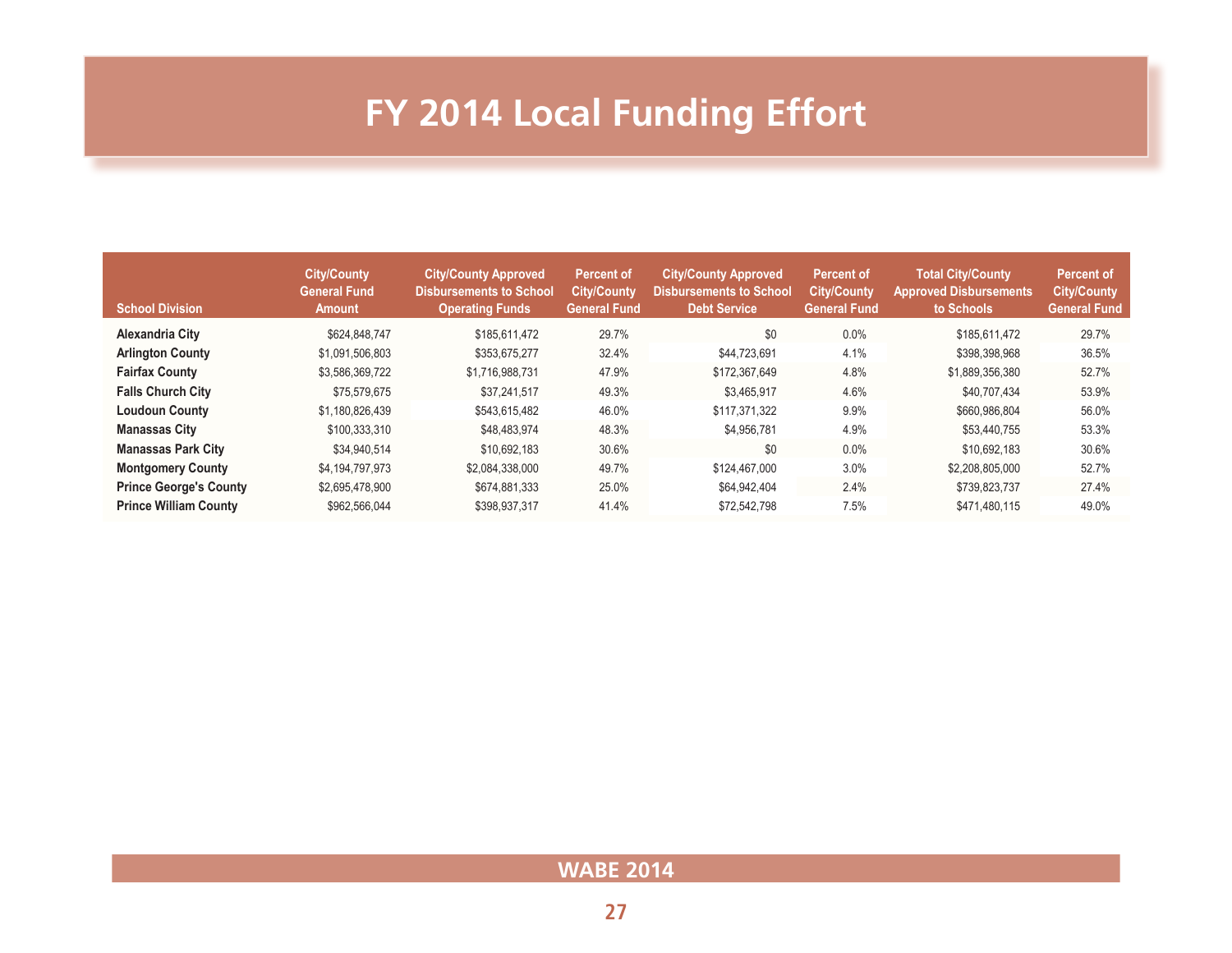### **FY 2014 Approved Staffing Ratios**

**Budgeted Ratios of Students Per Teacher**

| <b>School Division</b>              | Kindergarten | <b>Elementary</b>  | Middle /<br><b>Intermediate</b> | Secondary /<br><b>High</b> |
|-------------------------------------|--------------|--------------------|---------------------------------|----------------------------|
| Alexandria City <sup>1</sup>        | 22.0         | Grades 1-3<br>24.0 | n/a                             | n/a                        |
|                                     |              | Grades 4-5<br>26.0 |                                 |                            |
| <b>Arlington County</b>             | 23.0         | Grade 1<br>20.0    | 23.4                            | 25.4                       |
|                                     |              | Grades 2-3<br>22.0 |                                 |                            |
|                                     |              | Grades 4-5<br>23.0 |                                 |                            |
| Fairfax County <sup>2</sup>         | 26.3         | 26.3               | 26.9                            | 29.5                       |
| <b>Falls Church City</b>            | 22.0         | 22.0               | 24.0                            | 24.0                       |
| <b>Loudoun County</b>               | 24.0         | 24.0               | 23.6                            | 27.9                       |
| <b>Manassas City</b>                | 24.0         | 24.0               | 24.0                            | 24.0                       |
| <b>Manassas Park City</b>           | 24.0         | Grades 1-3<br>24.0 | 21.0                            | 21.0                       |
|                                     |              | Grades 4-5<br>25.0 |                                 |                            |
| <b>Montgomery County</b>            | 19.0         | 22.0               | 25.4                            | 25.7                       |
| Prince George's County <sup>3</sup> | n/a          | n/a                | n/a                             | n/a                        |
| <b>Prince William County</b>        | 24.0         | Grades 1-3<br>24.0 | 21.0                            | 21.3                       |
|                                     |              | Grades 4-5<br>25.0 |                                 |                            |

<sup>1</sup> Alexandria City does not allocate positions based on staffing ratios for middle and high school classrooms.

<span id="page-27-0"></span>Approved Pupil Teacher Ratios

 $2$  Fairfax County staffing ratios also take into account the number of students eligible for free and reduced price lunch and ESOL services. For a complete listing of staffing formulas, see th[e Fairfax County Public Schools website:](http://www.fcps.edu/index.shtml) http://www.fcps.edu/index.shtml

<sup>3</sup> Due to the implementation of Student Based Budgeting (SBB), student:classroom teacher ratios are not instituted. SBB gives Principals the autonomy to allocate staff based on the students enrolled and the specific needs of those students.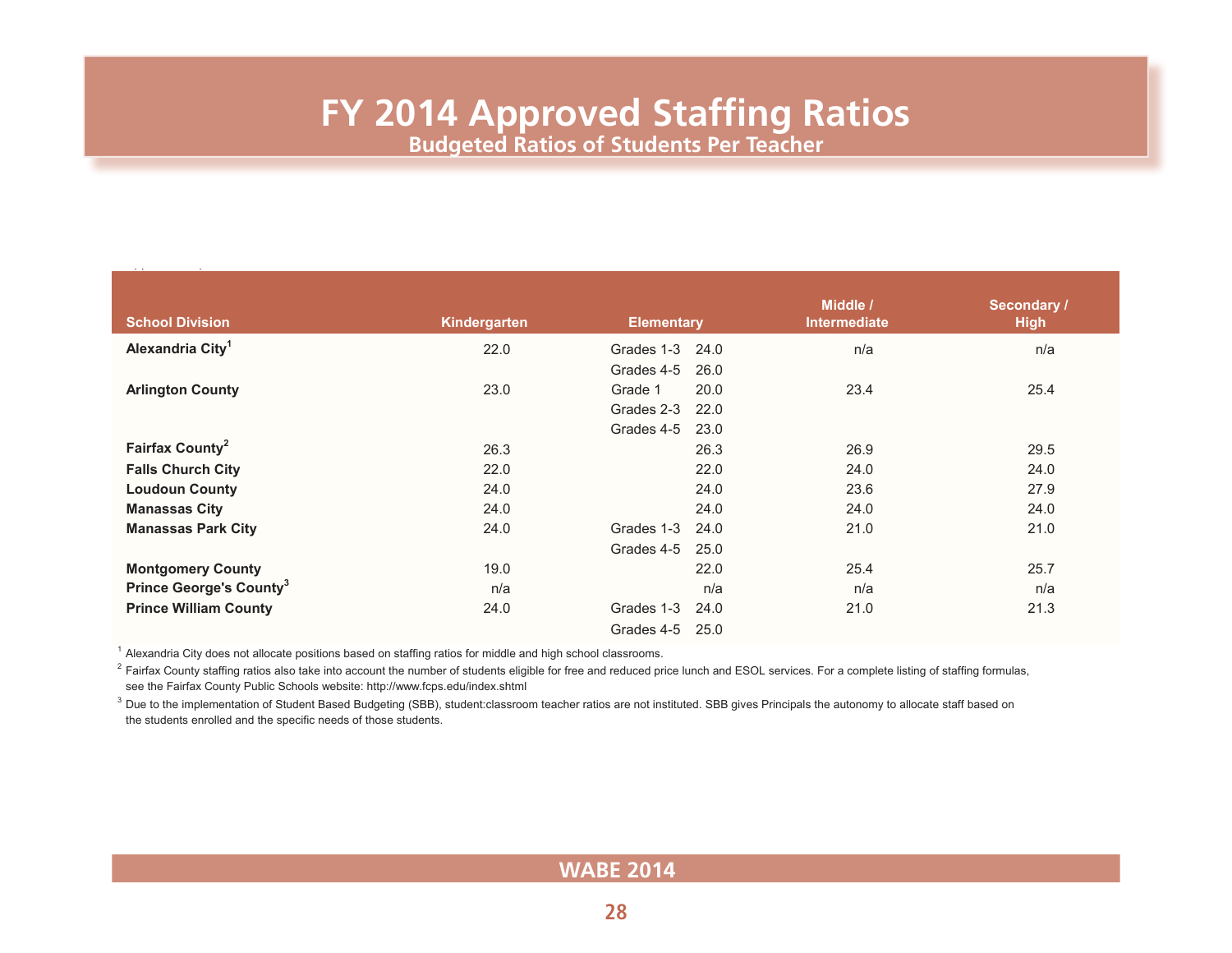# **FY 2014 Average Class Size**

<span id="page-28-0"></span>

|                               |                   | Students per Classroom Teacher <sup>1</sup> |                         | <b>Students per Teacher-Scale Position<sup>2</sup></b> |                                 |                         |  |
|-------------------------------|-------------------|---------------------------------------------|-------------------------|--------------------------------------------------------|---------------------------------|-------------------------|--|
| <b>School Division</b>        | <b>Elementary</b> | Middle /<br><b>Intermediate</b>             | <b>Secondary / High</b> | <b>Elementary</b>                                      | Middle /<br><b>Intermediate</b> | <b>Secondary / High</b> |  |
| <b>Alexandria City</b>        | 20.1              | 17.6                                        | 25.5                    | 9.2                                                    | 10.6                            | 14.2                    |  |
| <b>Arlington County</b>       | 21.1              | 20.4                                        | 19.5                    | 10.4                                                   | 16.1                            | 16.6                    |  |
| <b>Fairfax County</b>         | 21.4              | 24.3                                        | 25.0                    | 14.3                                                   | 20.1                            | 21.0                    |  |
| <b>Falls Church City</b>      | 21.5              | 24.2                                        | 20.4                    | 12.3                                                   | 16.6                            | 14.0                    |  |
| <b>Loudoun County</b>         | 23.4              | 23.1                                        | 25.1                    | 16.7                                                   | 20.0                            | 22.4                    |  |
| <b>Manassas City</b>          | 21.6              | 24.9                                        | 27.0                    | 13.6                                                   | 16.5                            | 18.8                    |  |
| <b>Manassas Park City</b>     | 19.6              | 29.5                                        | 31.1                    | 12.6                                                   | 21.3                            | 21.1                    |  |
| <b>Montgomery County</b>      | 18.9              | 25.5                                        | 27.3                    | 13.7                                                   | 21.6                            | 23.9                    |  |
| <b>Prince George's County</b> | 19.4              | 19.7                                        | 25.1                    | 12.2                                                   | 15.4                            | 21.4                    |  |
| <b>Prince William County</b>  | 23.3              | 30.8                                        | 30.3                    | 15.6                                                   | 21.3                            | 22.7                    |  |

Note: Chart excludes teachers and students in pre-K, kindergarten, alternative schools, and self-contained special education.

 $1$  Classroom teachers are positions used to determine class size.

<sup>2</sup> Students per teacher-scale positions include classroom teachers and other teachers such as ESOL/ESL, librarians, reading, coaches, mentors, music, art, physical education, etc.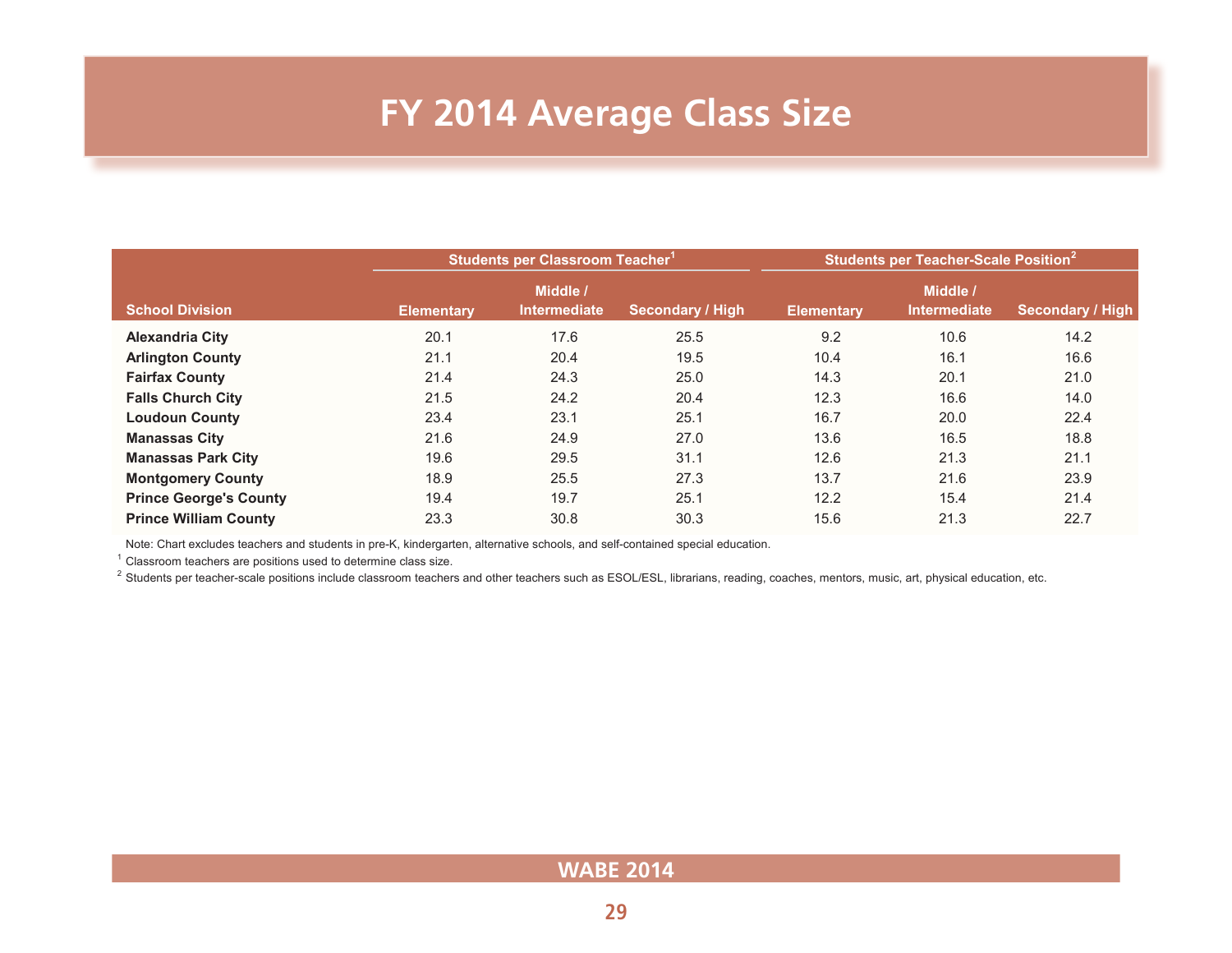# <span id="page-29-0"></span>**FY 2014 Kindergarten Students Per Teacher**

|                               |                 | Number of Schools Offering Half- or Full-Day Kindergarten |              |            | <b>Students per Classroom Teacher</b> |                 |
|-------------------------------|-----------------|-----------------------------------------------------------|--------------|------------|---------------------------------------|-----------------|
|                               |                 |                                                           |              |            |                                       |                 |
| <b>School Division</b>        | <b>Half-Day</b> | <b>Full-Day</b>                                           | <b>Total</b> | % Full-Day | Half-Day                              | <b>Full-Day</b> |
| <b>Alexandria City</b>        | 0               | 13                                                        | 13           | 100.0%     | n/a                                   | 20.8            |
| <b>Arlington County</b>       | 0               | 22                                                        | 22           | 100.0%     | n/a                                   | 19.4            |
| <b>Fairfax County</b>         | 0               | 138                                                       | 138          | 100.0%     | n/a                                   | 21.9            |
| <b>Falls Church City</b>      | 0               |                                                           |              | 100.0%     | n/a                                   | 19.6            |
| <b>Loudoun County</b>         | 55              | 0                                                         | 55           | $0.0\%$    | 18.0                                  | 0.0             |
| <b>Manassas City</b>          | 0               | 5                                                         | 5            | 100.0%     | n/a                                   | 21.6            |
| <b>Manassas Park City</b>     | $\Omega$        |                                                           |              | 100.0%     | n/a                                   | 27.0            |
| <b>Montgomery County</b>      |                 | 133                                                       | 133          | 100.0%     | n/a                                   | 19.2            |
| <b>Prince George's County</b> | 0               | 142                                                       | 142          | 100.0%     | n/a                                   | 19.6            |
| <b>Prince William County</b>  |                 | 57                                                        | 57           | 100.0%     | n/a                                   | 23.8            |

Note: Excludes pre-K teachers and students and self-contained special education teachers and students.

 $1$  Half-day teachers teach two kindergarten classes per day.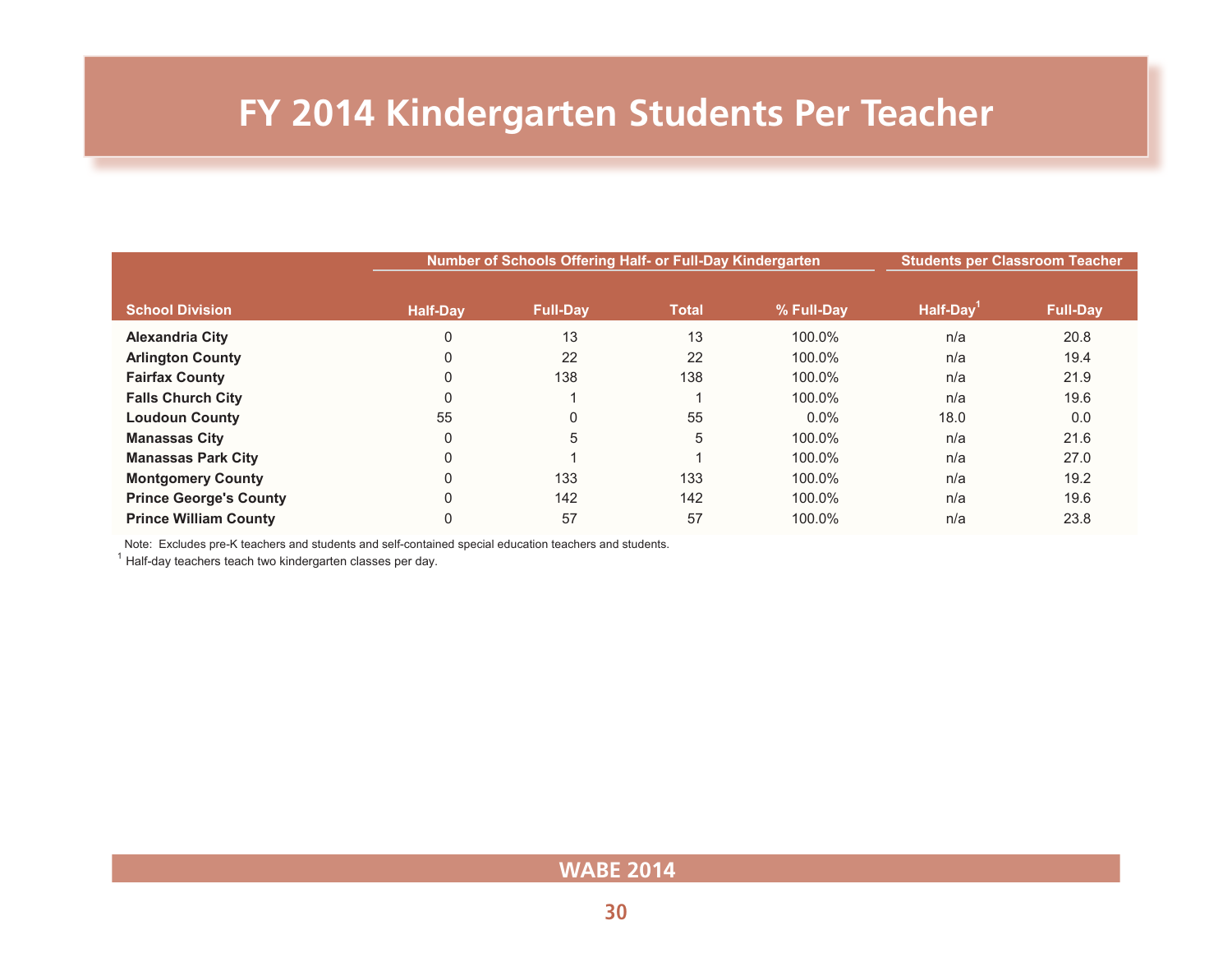# **Cost Per Pupil**

<span id="page-30-0"></span>

| <b>School Division</b>        | FY 2012 Approved | FY 2013 Approved | FY 2014 Approved |
|-------------------------------|------------------|------------------|------------------|
| <b>Alexandria City</b>        | \$17,618         | \$17,024         | \$16,880         |
| Arlington County <sup>1</sup> | \$18,047         | \$18,675         | \$18,678         |
| <b>Fairfax County</b>         | \$12,820         | \$13,564         | \$13,472         |
| <b>Falls Church City</b>      | \$16,309         | \$16,612         | \$16,991         |
| <b>Loudoun County</b>         | \$11,014         | \$11,770         | \$11,638         |
| <b>Manassas City</b>          | \$11,478         | \$12,108         | \$11,984         |
| <b>Manassas Park City</b>     | \$9,888          | \$10,619         | \$10,173         |
| <b>Montgomery County</b>      | \$14,776         | \$14,880         | \$15,326         |
| <b>Prince George's County</b> | \$11,753         | \$12,296         | \$11,563         |
| <b>Prince William County</b>  | \$9,852          | \$10,163         | \$10,158         |

Note: Uniform formulas were developed by the WABE committee for consistency areawide. These numbers are comparable; however, the cost per pupil

reported here may differ from that reported in individual districts' budget documents or other reports.<br>1 Arlington revised their FY 2014 Cost Per Pupil in November 2013

Arlington revised their FY 2014 Cost Per Pupil in November 2013.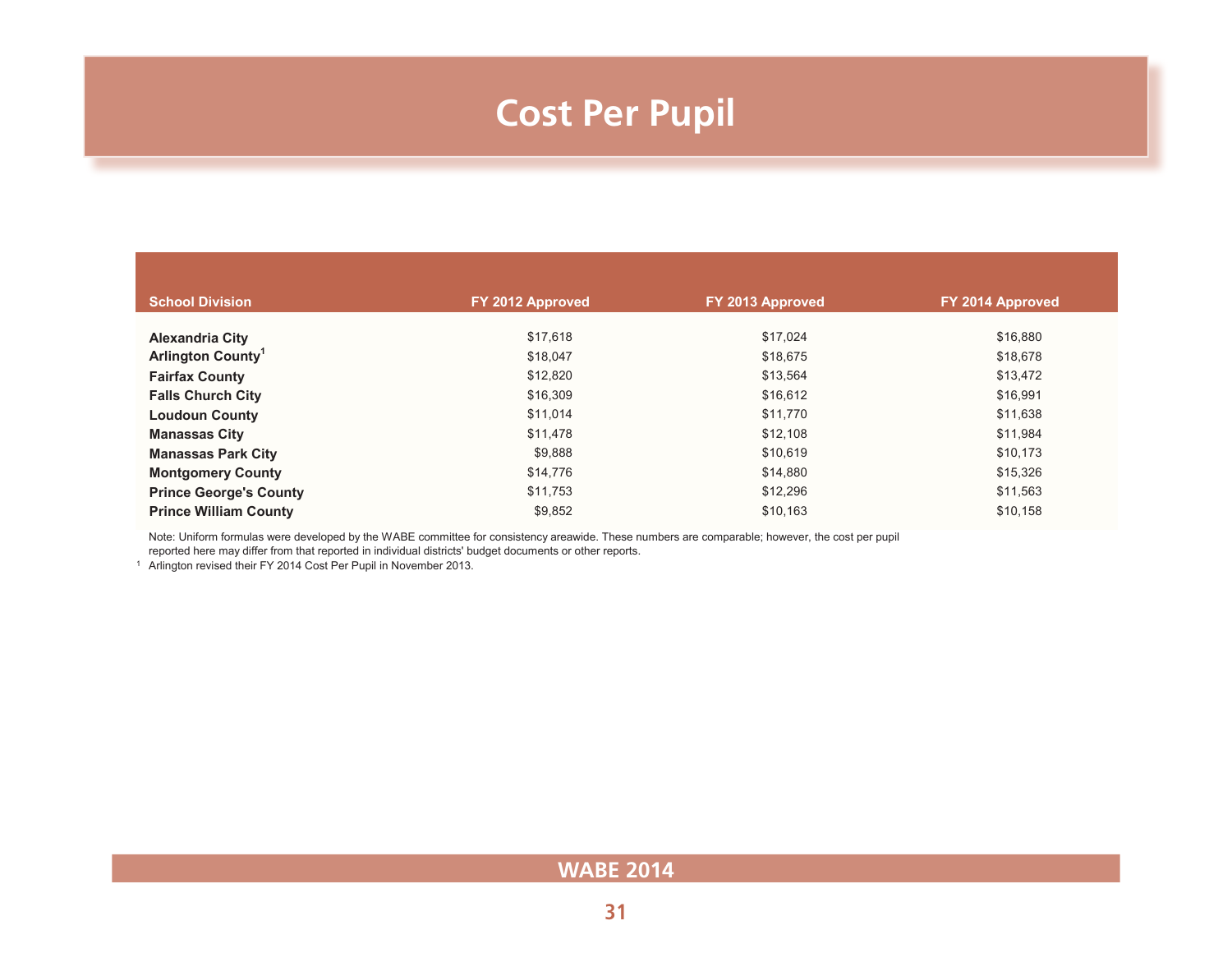# **Cost Per Pupil**

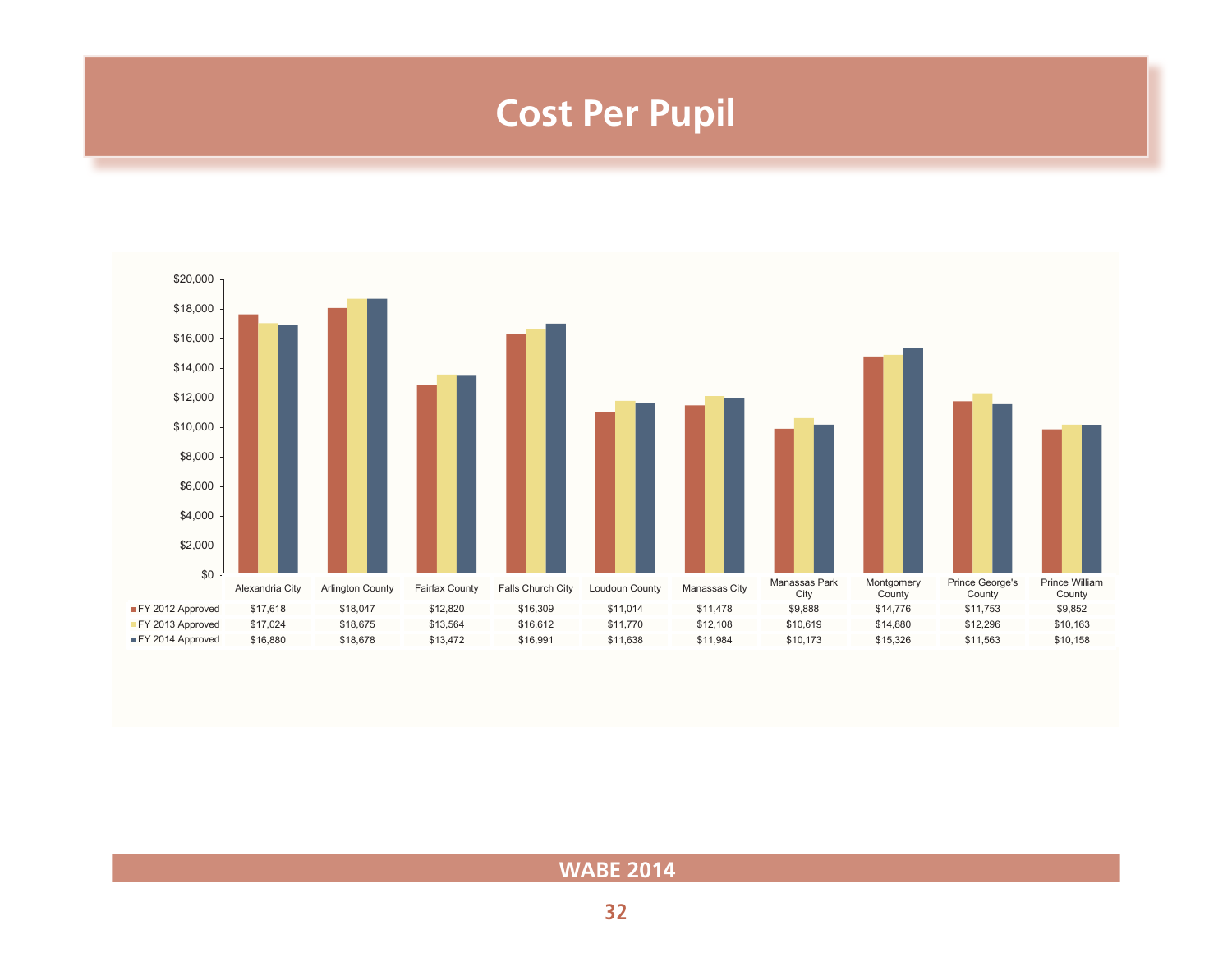# <span id="page-32-0"></span>**FY 2014 Authorized Position Definitions1**

**(for charts on pages 34 - 37)**

#### **School-Based Positions**

- Teachers: Include all instructors under contract, regular classroom teachers, special education teachers, ESOL, coaches, mentors, vocational education teachers, speech therapists, physical therapists, guidance counselors, librarians, homebound teachers under contract, music, physical education, and itinerant teachers.
- School-Based Administrators: Include principals, assistant principals, guidance directors, and student activity directors.
- Instructional Assistants: Include instructional aides and teacher aides.
- Nonmanagement/All Others: Include school clerical staff, custodial staff, and other school-based support positions.

#### **Nonschool-Based Positions**

- Technical/Support: Include accountants, financial analysts, personnel analysts, management analysts, computer programmers and analysts, professional engineers, and architects.
- Management: Include directors, coordinators, senior analysts, department administrators and supervisors, special assistants, executive assistants, and area administrators.
- Educational Specialists: Examples include curriculum specialists, program specialists, nonschool-based social workers, psychologists, and psychometrists.
- Clerical: Include nonschool-based clerical staff.
- Custodial/Maintenance: Include nonschool-based custodial, maintenance, print shop, and warehouse employees.

#### **Leadership Team/Cabinet**

• Division, deputy, associate, assistant, and area superintendents.

1 Bus drivers, bus driver aides, and cafeteria staff are not included in this calculation.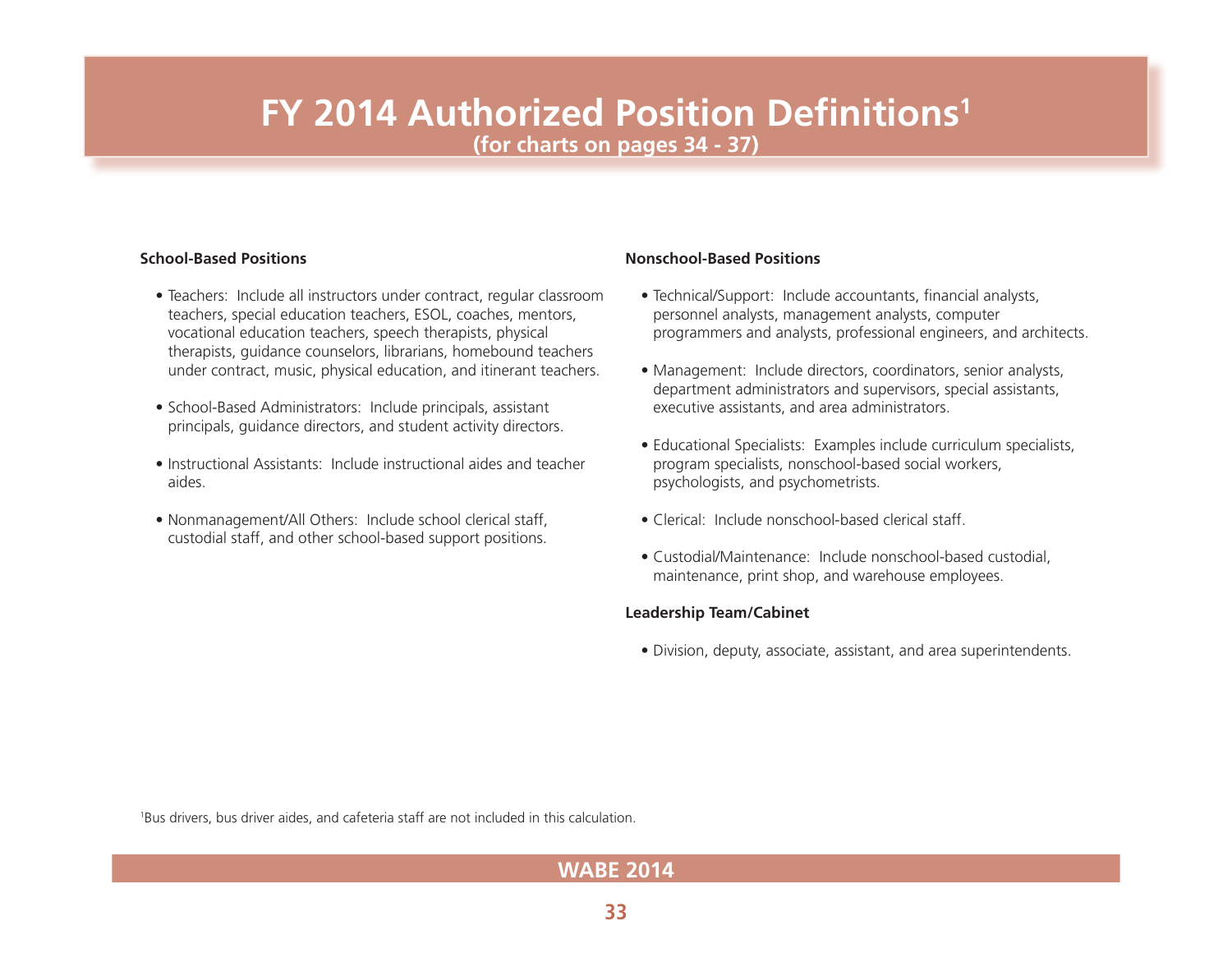# **FY 2014 Authorized Positions**

**School Operating Fund**

<span id="page-33-0"></span>

|                                                       | <b>Alexandria</b> | <b>Arlington</b> | <b>Fairfax</b> | <b>Falls Church</b> | Loudoun       |
|-------------------------------------------------------|-------------------|------------------|----------------|---------------------|---------------|
|                                                       | <b>City</b>       | <b>County</b>    | <b>County</b>  | <b>City</b>         | <b>County</b> |
| <b>School-Based Positions</b>                         |                   |                  |                |                     |               |
| <b>Teachers</b>                                       | 1,243.5           | 2,262.7          | 15,373.9       | 222.1               | 5,421.5       |
| School-Based Administrators <sup>1</sup>              | 67.5              | 107.5            | 652.5          | 11.0                | 291.0         |
| <b>Educational Specialists</b>                        | 150.7             | 33.8             | 522.3          | 11.2                | 117.0         |
| <b>Instructional Assistants</b>                       | 218.0             | 543.0            | 3,084.8        | 62.2                | 1,285.7       |
| Nonmanagement/All Others <sup>1</sup>                 | 153.3             | 429.1            | 2,826.7        | 48.3                | 1,030.8       |
| <b>Total School-Based Positions</b>                   | 1,833.0           | 3,376.1          | 22,460.2       | 354.8               | 8,146.0       |
| <b>Nonschool-Based Positions</b>                      |                   |                  |                |                     |               |
| Leadership Team                                       | 7.0               | 10.0             | 19.0           | 3.0                 | 8.0           |
| Technical/Support                                     | 72.0              | 91.3             | 747.5          | 9.9                 | 119.8         |
| Management                                            | 37.5              | 54.0             | 150.0          | 7.0                 | 103.0         |
| <b>Educational Specialists</b>                        | 18.5              | 48.6             | 129.0          | 0.0                 | 21.0          |
| <b>Office Support Staff</b>                           | 48.4              | 58.3             | 229.4          | 3.5                 | 148.5         |
| Custodial/Maintenance                                 | 17.0              | 84.0             | 412.0          | 7.0                 | 203.5         |
| <b>Total Nonschool-Based Positions</b>                | 200.4             | 346.2            | 1,686.9        | 30.4                | 603.8         |
| TOTAL AUTHORIZED POSITIONS <sup>2</sup>               | 2,033.4           | 3,722.3          | 24,147.1       | 385.2               | 8,749.8       |
| (School Based + Non-School Based)                     |                   |                  |                |                     |               |
| Other Operating Fund Positions <sup>3</sup>           | 131.0             | 177.5            | 1,853.0        | 22.6                | 888.5         |
| <b>Total Non-Operating Fund Positions<sup>4</sup></b> | 120.5             | 209.3            | 470.2          | 8.6                 | 524.0         |

Note: Numbers may not add due to rounding.

<sup>1</sup> See page 36 for further details.

 $^2$  Entitlement grant positions are included here although these positions are not part of the School Operating Fund.

<sup>3</sup> Includes bus drivers, bus drivers' aides, and cafeteria staff. (Fairfax County contracts for bus drivers and aides).

4 Includes all positions funded in Other Funds.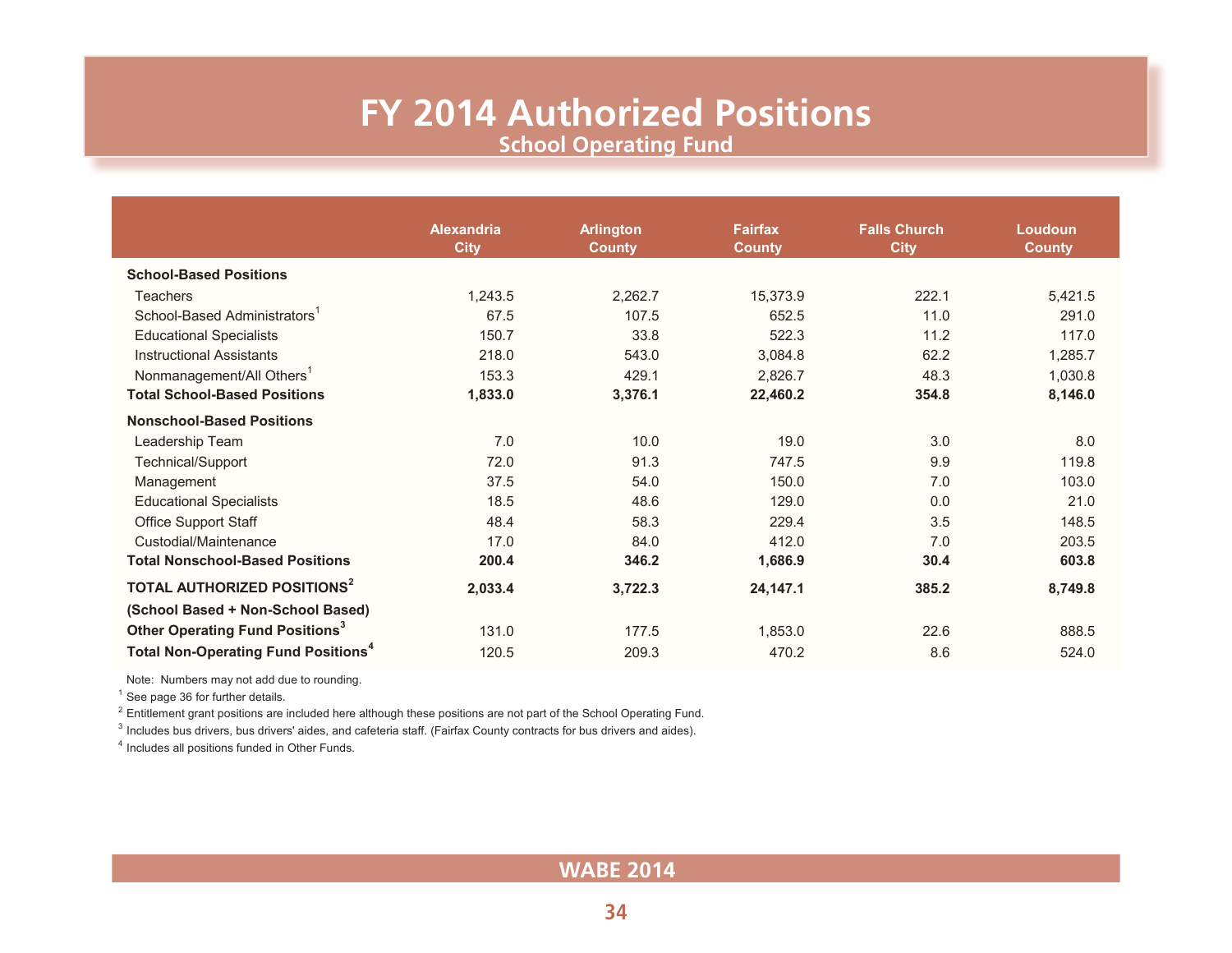# **FY 2014 Authorized Positions**

**School Operating Fund**

|                                                       | <b>Manassas</b> | <b>Manassas Park</b> | <b>Montgomery</b> | <b>Prince George's</b> | <b>Prince William</b> |
|-------------------------------------------------------|-----------------|----------------------|-------------------|------------------------|-----------------------|
|                                                       | <b>City</b>     | <b>City</b>          | <b>County</b>     | <b>County</b>          | <b>County</b>         |
| <b>School-Based Positions</b>                         |                 |                      |                   |                        |                       |
| <b>Teachers</b>                                       | 555.7           | 223.0                | 11,939.9          | 8,397.4                | 5,746.1               |
| School-Based Administrators <sup>1</sup>              | 24.0            | 11.0                 | 526.5             | 457.0                  | 285.6                 |
| <b>Educational Specialists</b>                        | 44.5            | 10.0                 | 250.8             | 353.5                  | 80.9                  |
| <b>Instructional Assistants</b>                       | 104.5           | 27.0                 | 2,603.6           | 1,317.5                | 641.7                 |
| Nonmanagement/All Others <sup>1</sup>                 | 120.5           | 39.0                 | 2,180.4           | 1,770.1                | 1,269.5               |
| <b>Total School-Based Positions</b>                   | 849.2           | 310.0                | 17,501.2          | 12,295.5               | 8,023.8               |
| <b>Nonschool-Based Positions</b>                      |                 |                      |                   |                        |                       |
| Leadership Team                                       | 2.0             | 2.0                  | 21.0              | 22.0                   | 12.0                  |
| Technical/Support                                     | 9.0             | 5.0                  | 486.4             | 369.0                  | 161.3                 |
| Management                                            | 29.3            | 7.0                  | 238.8             | 203.0                  | 140.9                 |
| <b>Educational Specialists</b>                        | 31.0            | 0.0                  | 180.5             | 893.5                  | 111.6                 |
| Office Support Staff                                  | 10.2            | 8.0                  | 297.8             | 228.1                  | 99.1                  |
| Custodial/Maintenance                                 | 10.0            | 4.0                  | 488.1             | 431.5                  | 248.0                 |
| <b>Total Nonschool-Based Positions</b>                | 91.5            | 26.0                 | 1,712.6           | 2,147.1                | 772.9                 |
| TOTAL AUTHORIZED POSITIONS <sup>2</sup>               | 940.7           | 336.0                | 19,213.8          | 14,442.6               | 8,796.7               |
| (School Based + Non-School Based)                     |                 |                      |                   |                        |                       |
| Other Operating Fund Positions <sup>3</sup>           | 76.1            | 40.0                 | 2,001.5           | 1,898.8                | 930.1                 |
| <b>Total Non-Operating Fund Positions<sup>4</sup></b> | 0.0             | 31.0                 | 619.5             | 1,329.9                | 646.8                 |

Note: Numbers may not add due to rounding.

<sup>1</sup> See page 37 for further details.

 $^2$  Entitlement grant positions are included here although these positions are not part of the School Operating Fund.

 $3$  Includes bus drivers, bus drivers' aides, and cafeteria staff.

<sup>4</sup> Includes all positions funded in Other Funds.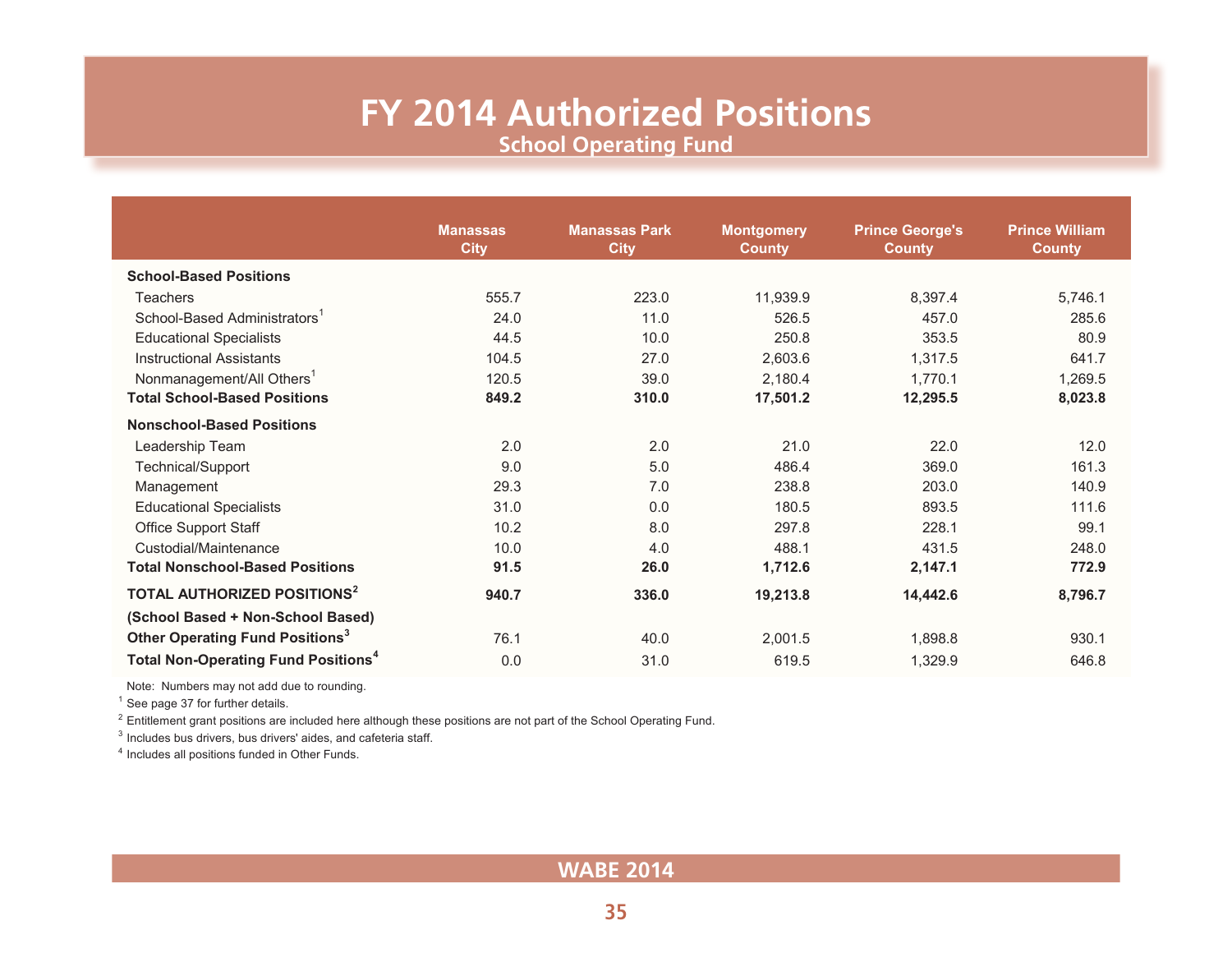# <span id="page-35-0"></span>**FY 2014 School-Based Positions - Details**

|                                   | <b>Alexandria</b><br><b>City</b> | <b>Arlington</b><br>County <sup>1</sup> | <b>Fairfax</b><br><b>County</b> | <b>Falls Church</b><br><b>City</b> | Loudoun<br><b>County</b> |
|-----------------------------------|----------------------------------|-----------------------------------------|---------------------------------|------------------------------------|--------------------------|
| <b>Administrators</b>             |                                  |                                         |                                 |                                    |                          |
| Principals                        | 20.0                             | 36.0                                    | 196.0                           | 4.0                                | 84.5                     |
| <b>Assistant Principals</b>       | 36.0                             | 47.5                                    | 376.0                           | 4.4                                | 116.5                    |
| <b>Guidance Directors</b>         | 2.0                              | 8.0                                     | 53.0                            | 1.0                                | 14.0                     |
| <b>Student Activity Directors</b> | 0.0                              | 3.0                                     | 25.0                            | 1.2                                | 0.0                      |
| Other                             | 9.5                              | 13.0                                    | 2.5                             | 0.4                                | 76.0                     |
| Nonmanagement / All Others        |                                  |                                         |                                 |                                    |                          |
| <b>School Office Staff</b>        | 34.1                             | 177.9                                   | 1,074.1                         | 14.3                               | 387.4                    |
| <b>Custodial Staff</b>            | 65.4                             | 192.0                                   | 1,388.0                         | 22.0                               | 493.0                    |
| Noninstructional Specialists      | 0.0                              | 13.0                                    | 199.6                           | 5.5                                | 43.0                     |
| Security                          | 23.1                             | 18.0                                    | 165.0                           | 3.0                                | 15.0                     |
| Other                             | 30.7                             | 28.2                                    | 0.0                             | 3.5                                | 92.4                     |

 $1$  Arlington County Public Schools has 18 school resource assistants. Additional security is provided by the Arlington County Police Department.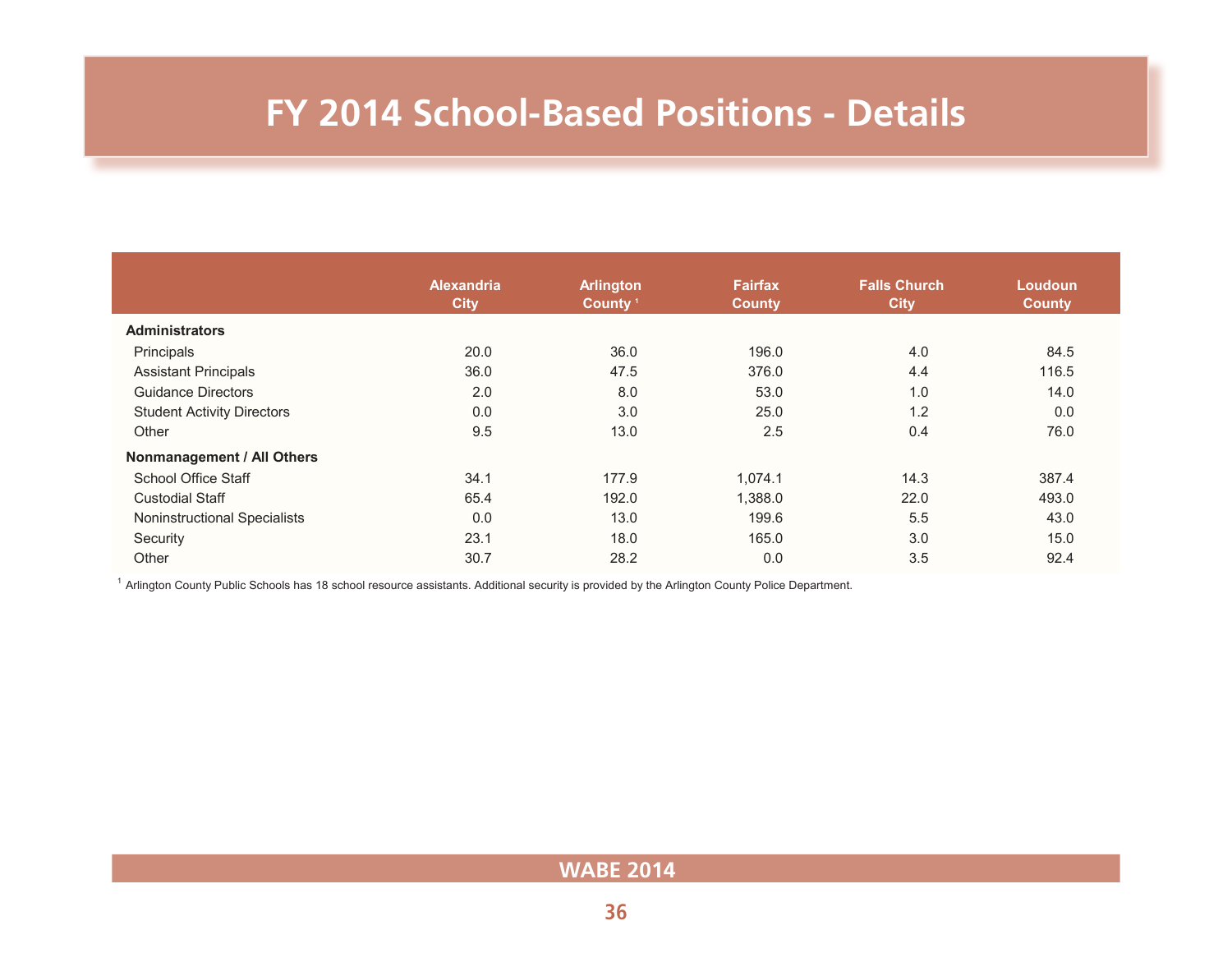# **FY 2014 School-Based Positions - Details**

|                                   | <b>Manassas</b><br><b>City</b> | <b>Manassas Park</b><br><b>City</b> | <b>Montgomery</b><br><b>County</b> | <b>Prince George's</b><br><b>County</b> | <b>Prince William</b><br><b>County</b> |
|-----------------------------------|--------------------------------|-------------------------------------|------------------------------------|-----------------------------------------|----------------------------------------|
| <b>Administrators</b>             |                                |                                     |                                    |                                         |                                        |
| Principals                        | 8.0                            | 4.0                                 | 204.5                              | 203.0                                   | 91.5                                   |
| <b>Assistant Principals</b>       | 14.0                           | 4.0                                 | 287.0                              | 252.0                                   | 121.0                                  |
| Guidance Directors                | 1.0                            | 1.0                                 | 0.0                                | 0.0                                     | 27.0                                   |
| <b>Student Activity Directors</b> | 1.0                            | 2.0                                 | 0.0                                | 0.0                                     | 11.0                                   |
| Other                             | 0.0                            | 0.0                                 | 35.0                               | 2.0                                     | 35.1                                   |
| Nonmanagement / All Others        |                                |                                     |                                    |                                         |                                        |
| <b>School Office Staff</b>        | 52.0                           | 10.0                                | 676.4                              | 538.5                                   | 498.5                                  |
| <b>Custodial Staff</b>            | 50.5                           | 21.0                                | 1,292.0                            | 948.6                                   | 448.6                                  |
| Noninstructional Specialists      | 0.0                            | 2.0                                 | 0.0                                | 0.0                                     | 85.5                                   |
| Security                          | 9.0                            | 0.0 <sup>1</sup>                    | 208.0                              | 18.0                                    | 49.6                                   |
| Other                             | 9.0                            | 6.0                                 | 4.0                                | 265.0                                   | 187.3                                  |

<sup>1</sup> Manassas Park City Schools reimburses the City of Manassas Park for a portion of the salary of the police officer that serves as the School Resource Officer for the Middle School and High School campus.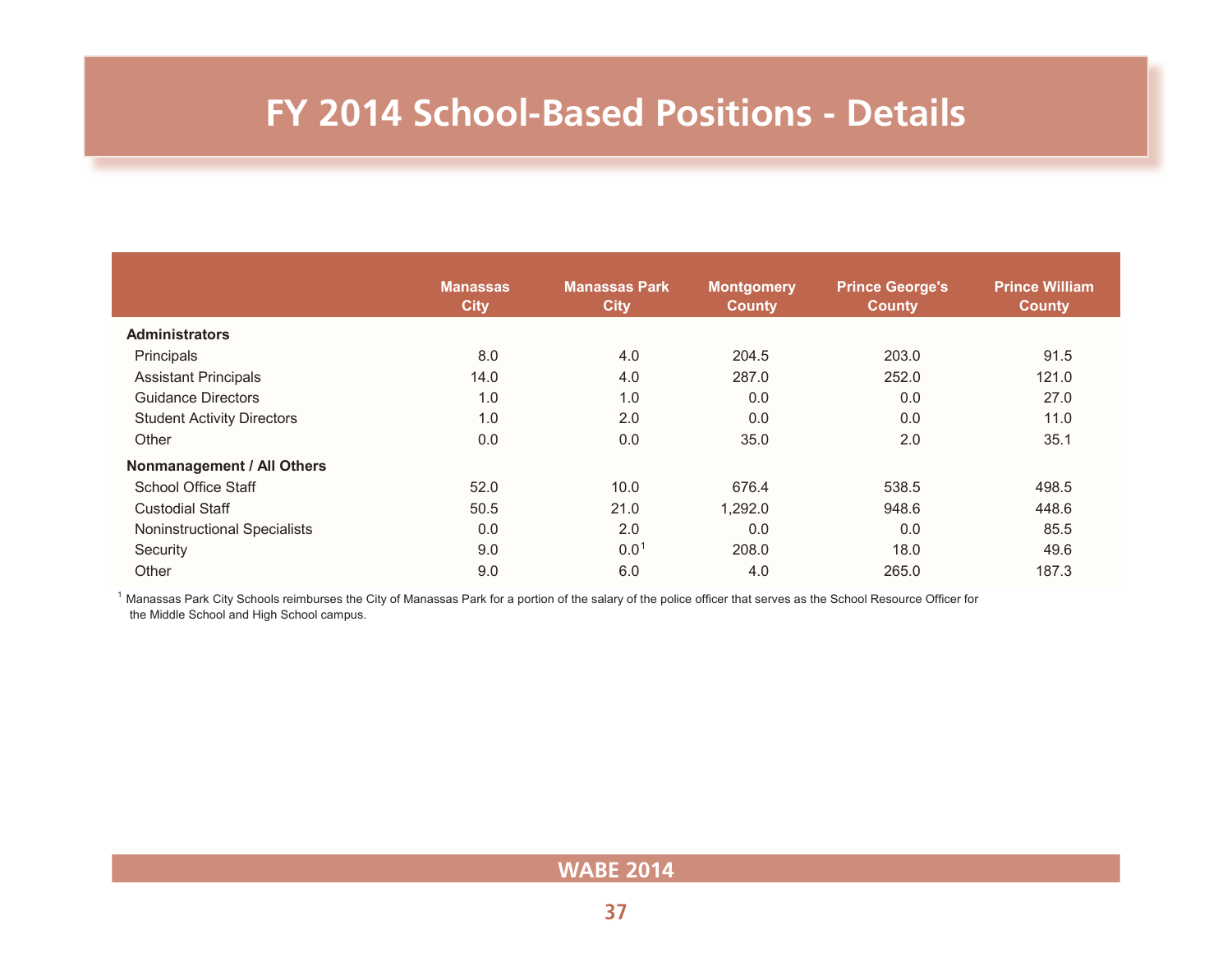# **FY 2014 Salary Information**

**Teacher and Instructional Assistant Salaries**

<span id="page-37-0"></span>

|                               |                                 |                                   |                                                 |          | <b>Teacher Salary</b>                         |                                              |                           | <b>Instructional Assistant</b> |                                 |
|-------------------------------|---------------------------------|-----------------------------------|-------------------------------------------------|----------|-----------------------------------------------|----------------------------------------------|---------------------------|--------------------------------|---------------------------------|
| <b>School Division</b>        | <b>Scheduled</b><br><b>Days</b> | <b>Hours</b><br>per<br><b>Day</b> | Step $1 +$<br><b>Bachelors</b><br><b>Degree</b> | Average  | Step $1 +$<br><b>Masters</b><br><b>Degree</b> | Step $9+$<br><b>Masters</b><br><b>Degree</b> | <b>Maximum</b>            | <b>Beginning Hourly</b>        | <b>Maximum</b><br><b>Hourly</b> |
| <b>Alexandria City</b>        | 197                             | 7.25                              | \$46,774                                        | \$73,705 | \$53,651                                      | \$70,808                                     | \$106,197                 | \$15.94                        | \$28.24                         |
| <b>Arlington County</b>       | 194                             | 7.50                              | $$47,282$ <sup>2</sup>                          | \$74,903 | $$52,130$ <sup>2</sup>                        | $$71,982$ <sup>2</sup>                       | $$109,078$ <sup>2,4</sup> | \$15.03 <sup>2</sup>           | $$29.84$ <sup>2</sup>           |
|                               |                                 |                                   | $$44,788$ <sup>3</sup>                          |          | $$49,380$ <sup>3</sup>                        | $$68,185$ <sup>3</sup>                       | $$103,324$ <sup>3,4</sup> | \$14.24 <sup>3</sup>           | $$28.26$ <sup>3</sup>           |
| <b>Fairfax County</b>         | 194                             | 7.50                              | \$46,756                                        | \$67,245 | \$52,530                                      | \$59,590                                     | \$100,898                 | \$14.47                        | \$30.40                         |
| <b>Falls Church City</b>      | $191^{6}$                       | 7.50                              | \$44.733                                        | \$64,750 | \$49,934                                      | \$63,012                                     | \$100,437                 | \$14.82                        | \$27.27                         |
| <b>Loudoun County</b>         | 197                             | 7.50                              | \$46,422                                        | \$62,978 | \$52,020                                      | \$55,078                                     | \$103,074                 | \$15.47                        | \$28.94                         |
| <b>Manassas City</b>          | 195                             | 7.50                              | \$46,078                                        | \$63,228 | \$51,478                                      | \$58,562                                     | \$103,412                 | \$16.10                        | \$28.17                         |
| <b>Manassas Park City</b>     | 195                             | 7.50                              | \$43,219                                        | \$57,993 | \$49,219                                      | \$55,879                                     | \$103,656                 | $$14.64$ $$$                   | $$29.41$ $$$                    |
| <b>Montgomery County</b>      | 193                             | 8.00                              | \$46,410                                        | \$74,038 | \$51,128                                      | \$67,723                                     | \$103,634                 | \$17.01                        | \$27.35                         |
| <b>Prince George's County</b> | 192                             | 7.50                              | \$44,799                                        | \$63,793 | \$49,107                                      | \$60,188                                     | \$91,752                  | $$11.74 - $18.10$ <sup>9</sup> | $$22.95 - $32.01$ <sup>9</sup>  |
| <b>Prince William County</b>  | 195                             | 7.50                              | \$45,370                                        | \$60,408 | \$50,778                                      | \$60,662                                     | \$106,448                 | \$14.52                        | \$30.53                         |

 $1$  Arlington County has 194 scheduled workdays and 6 unscheduled days.

<sup>2</sup> Retirement eligible.

<sup>3</sup> Non-retirement eligible.

<sup>4</sup> Teachers in Career Advancement Program (CAP) follow a different salary schedule. Maximum teacher salary is \$114,528 in CAP-1 (retirement eligible) and \$120,253 in CAP-2 (retirement eligible); maximum teacher salary is \$108,487 in CAP-1 (non-retirement eligible) and \$113,910 in CAP-2 (non-retirement eligible).

<sup>5</sup> Fairfax County teacher salaries and instructional assistant hourly rates include a 2% market scale adjustment effective January 1, 2014.

 $6$  Falls Church City Public Schools has 191 scheduled workdays and 9 unscheduled days.

 $7$  Manassas Park City Schools has 195 scheduled workdays and 5 unscheduled days.

<sup>8</sup> Instructional Assistants in Manassas Park City Schools are salaried and not hourly positions.

<sup>9</sup> Instructional Assistants in Prince George's County Schools are classified as Paraprofessional Educators who are paid at a varied scale dependent upon level of education.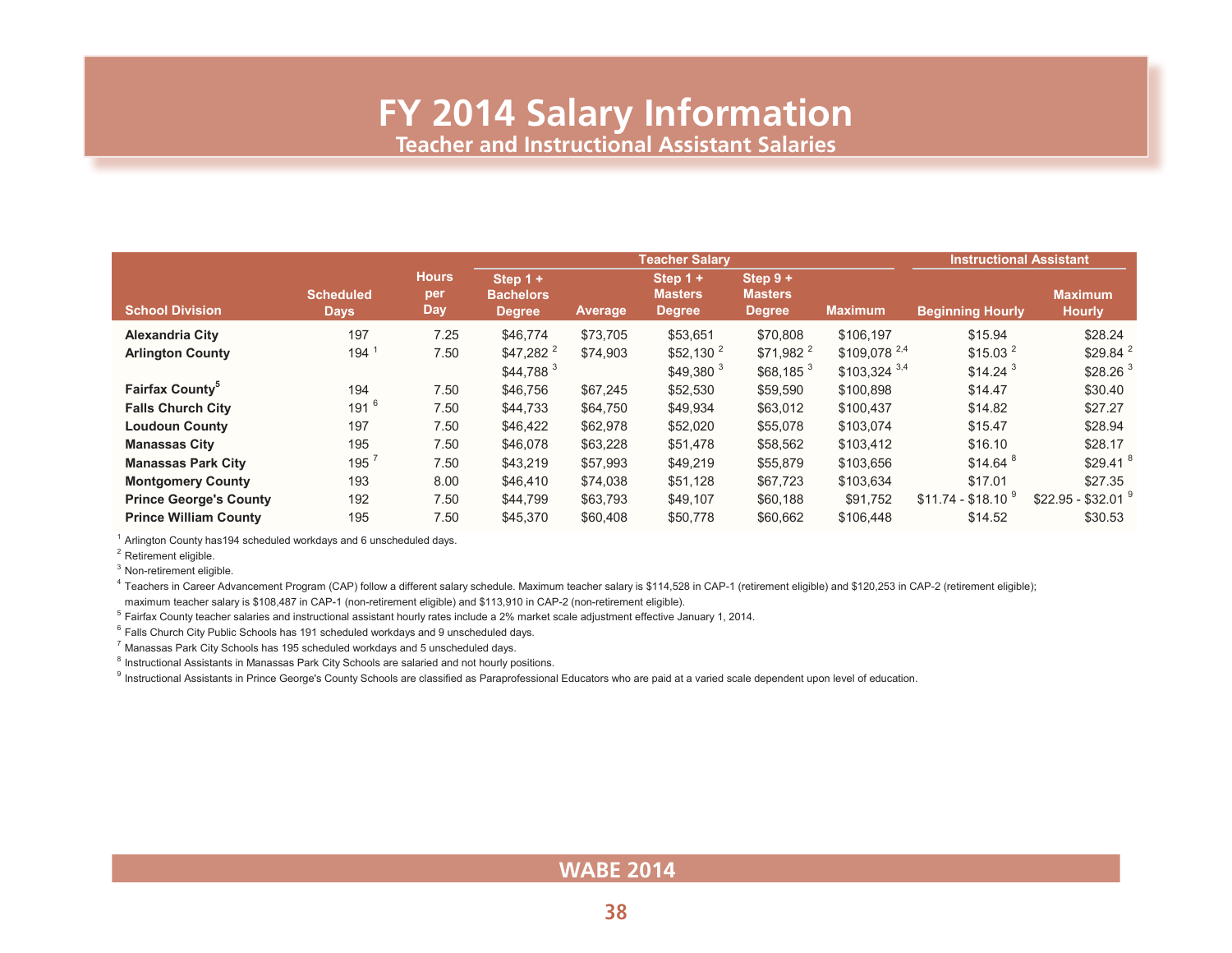# **FY 2014 Salary Information**

**Bus Driver and School Board Salaries**

|                                   | <b>Bus Driver Salary</b>          |                                 |                          |                                |                                     |
|-----------------------------------|-----------------------------------|---------------------------------|--------------------------|--------------------------------|-------------------------------------|
| <b>School Division</b>            | <b>Beginning</b><br><b>Hourly</b> | <b>Maximum</b><br><b>Hourly</b> | <b>Members</b>           | <b>Member</b><br><b>Salary</b> | <b>Chairperson</b><br><b>Salary</b> |
| <b>Alexandria City</b>            | \$17.42                           | \$29.08                         | 9                        | \$15,000                       | \$17,000                            |
| Arlington County <sup>1</sup>     | $$18.42 - $22.59$ <sup>2</sup>    | \$29.84-\$36.49 <sup>2</sup>    | 5                        | \$22,040                       | \$24,080                            |
|                                   | $$17.45 - $21.40$ <sup>3</sup>    | $$28.26 - $34.57$ <sup>3</sup>  |                          |                                |                                     |
| <b>Fairfax County<sup>4</sup></b> | \$18.52                           | \$32.62                         | 12                       | \$20,000                       | \$22,000                            |
| <b>Falls Church City</b>          | \$17.60                           | \$32.38                         | $\overline{\phantom{a}}$ | \$3,600                        | \$6,000                             |
| <b>Loudoun County</b>             | \$17.65                           | \$33.17                         | 9                        | \$20,000                       | \$22,000                            |
| <b>Manassas City</b>              | \$18.63                           | \$32.61                         | 7                        | \$6,000                        | \$7,100                             |
| <b>Manassas Park City</b>         | \$16.99 <sup>5</sup>              | \$30.30                         | 5                        | \$3,000                        | \$3,500                             |
| <b>Montgomery County</b>          | \$16.36                           | \$25.96                         | 7                        | \$18,500                       | \$22,500                            |
| <b>Prince George's County</b>     | \$17.18                           | \$31.26                         | 9                        | \$18,000                       | \$19,000                            |
| <b>Prince William County</b>      | \$15.86                           | \$33.35                         | 8                        | \$12,000                       | \$13,100                            |

1 Salary per hour varies among the type of bus driver. Additional details on types of bus drivers are provided in the APS pay plan at www.apsva.us/jobs.

2 Retirement eligible.

3 Non-retirement eligible.

4 Fairfax County bus driver hourly rates include a 2% market scale adjustment effective January 1, 2014.

<sup>5</sup> Manassas Park City revised their Bus Driver beginning hourly rate in November 2013 due to an error.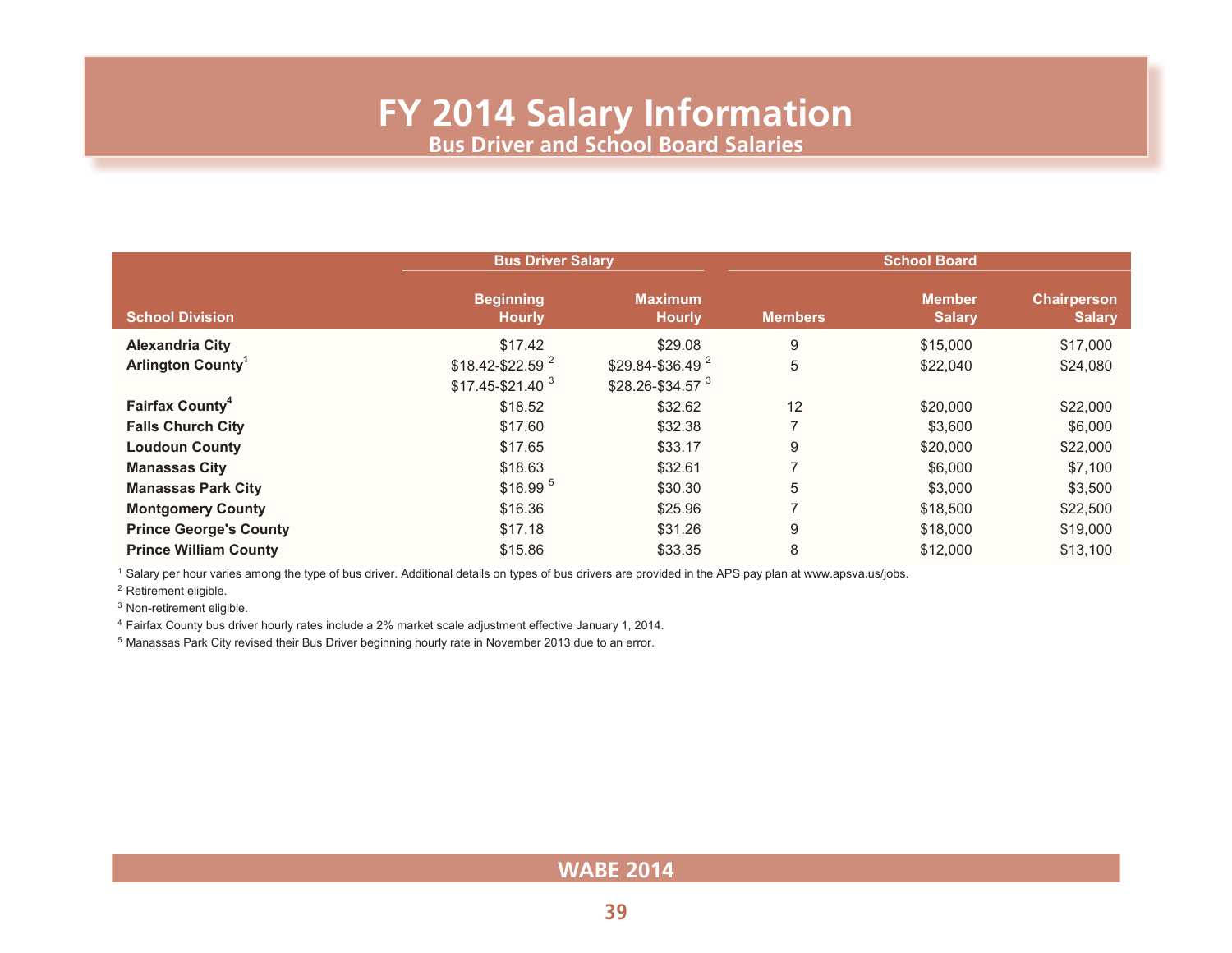# **Student Demographics**

<span id="page-39-0"></span>

|                               |                                                                           | 2011-2012 Graduation Information                  | FY 2013 Actual<br><b>Free or Reduced Price Lunch Eligibility</b> |                                    |                                                 |
|-------------------------------|---------------------------------------------------------------------------|---------------------------------------------------|------------------------------------------------------------------|------------------------------------|-------------------------------------------------|
| <b>School Division</b>        | % of Graduates<br>Going on to<br><b>Postsecondary</b><br><b>Education</b> | 2012 Cohort<br><b>Graduation Rate<sup>1</sup></b> | 2012 Cohort<br><b>Dropout Rate<sup>1</sup></b>                   | <b>Students</b><br><b>Eligible</b> | <b>Percent of District</b><br><b>Enrollment</b> |
| <b>Alexandria City</b>        | 83.0%                                                                     | 81.8%                                             | 11.9%                                                            | 7,370                              | 56.2%                                           |
| <b>Arlington County</b>       | 91.9%                                                                     | 89.2%                                             | $7.7\%$                                                          | 7,049                              | 31.1%                                           |
| <b>Fairfax County</b>         | 96.3%                                                                     | 91.3%                                             | 5.9%                                                             | 47,874                             | 26.4%                                           |
| <b>Falls Church City</b>      | 95.0%                                                                     | 97.1%                                             | 0.6%                                                             | 151                                | 6.6%                                            |
| <b>Loudoun County</b>         | 92.1%                                                                     | 95.2%                                             | 2.9%                                                             | 11,911                             | 17.4%                                           |
| <b>Manassas City</b>          | 82.0%                                                                     | 80.3%                                             | 8.4%                                                             | 4,015                              | 55.2%                                           |
| <b>Manassas Park City</b>     | 85.0%                                                                     | 85.1%                                             | 8.5%                                                             | 1,806                              | 57.0%                                           |
| <b>Montgomery County</b>      | 92.0%                                                                     | n/a                                               | $6.8\%$ <sup>2</sup>                                             | 49,344                             | 33.2%                                           |
| <b>Prince George's County</b> | 79.1%                                                                     | n/a                                               | 7.4%                                                             | 74,019                             | 59.8%                                           |
| <b>Prince William County</b>  | 84.3%                                                                     | 89.1%                                             | 7.3%                                                             | 32,062                             | 38.2%                                           |

<sup>1</sup> Graduation data for Virginia school divisions is from the Department of Education's website at http://www.doe.virginia.gov/statistics\_reports/graduation\_completion/cohort\_reports/index.shtml.

 $^2$  Montgomery County's 2012 Cohort Dropout Rate is based on a four year cohort rate reported by the State of Maryland and requied by Federal Law.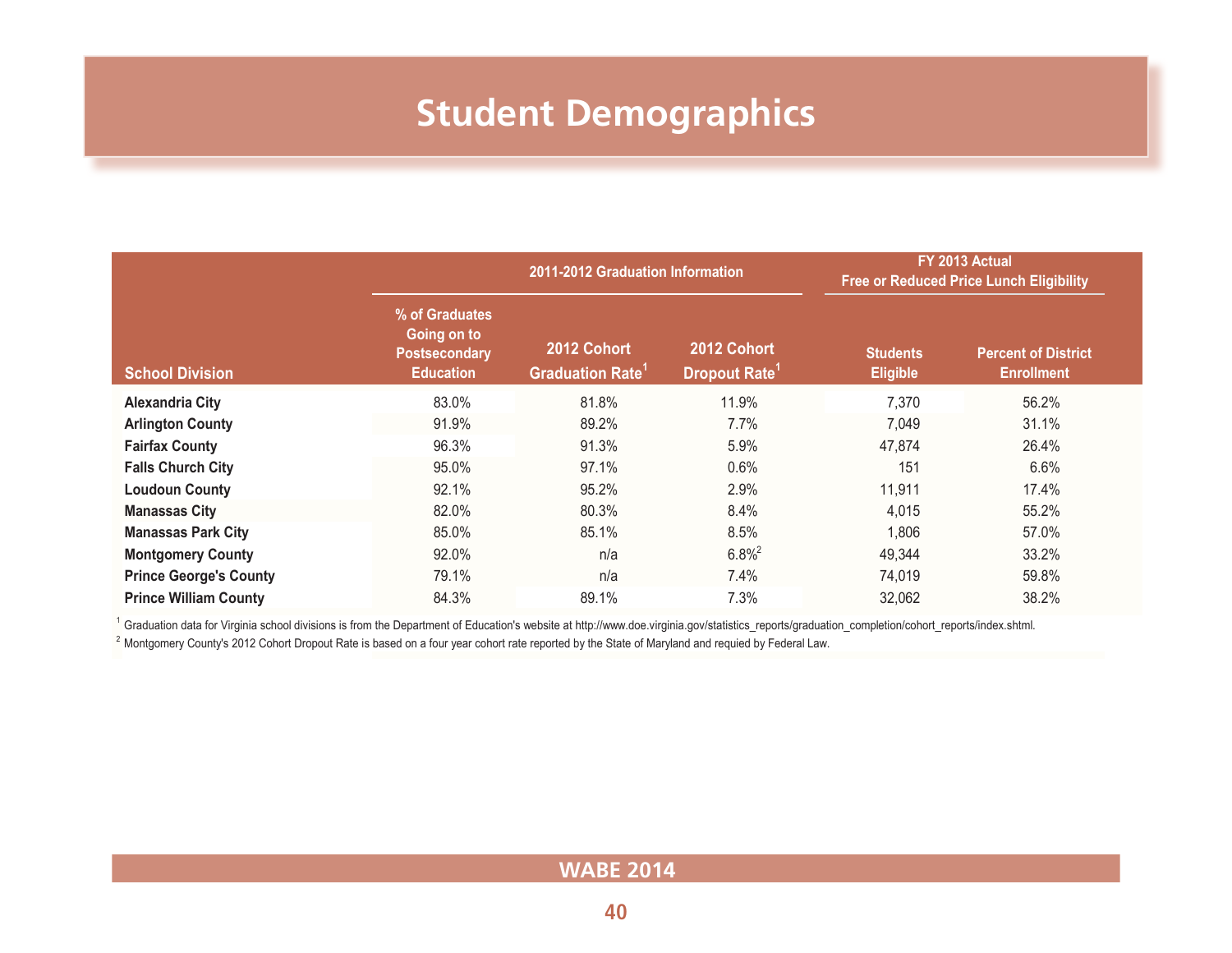### **SAT Scores School Year 2012-2013**

<span id="page-40-0"></span>

| <b>School Division</b>        | Average<br><b>Math</b> | <b>Average Critical</b><br>Reading <sup>1</sup> | <b>Average Writing</b> | <b>Total</b> | <b>Percent of Seniors</b><br><b>Taking Tests</b> |
|-------------------------------|------------------------|-------------------------------------------------|------------------------|--------------|--------------------------------------------------|
| <b>Alexandria City</b>        | 477                    | 485                                             | 474                    | 1436         | 65.0%                                            |
| <b>Arlington County</b>       | 554                    | 554                                             | 537                    | 1645         | 69.9%                                            |
| <b>Fairfax County</b>         | 568                    | 554                                             | 541                    | 1663         | 72.0%                                            |
| <b>Falls Church City</b>      | 593                    | 587                                             | 585                    | 1765         | 81.0%                                            |
| <b>Loudoun County</b>         | 539                    | 539                                             | 528                    | 1606         | 79.0%                                            |
| <b>Manassas City</b>          | 492                    | 486                                             | 479                    | 1457         | 73.0%                                            |
| <b>Manassas Park City</b>     | 500                    | 505                                             | 491                    | 1496         | 67.0%                                            |
| <b>Montgomery County</b>      | 561                    | 546                                             | 542                    | 1649         | 69.1%                                            |
| <b>Prince George's County</b> | 399                    | 413                                             | 395                    | 1207         | 87.4%                                            |
| <b>Prince William County</b>  | 503                    | 507                                             | 488                    | 1498         | 56.1%                                            |

<sup>1</sup> Formerly verbal.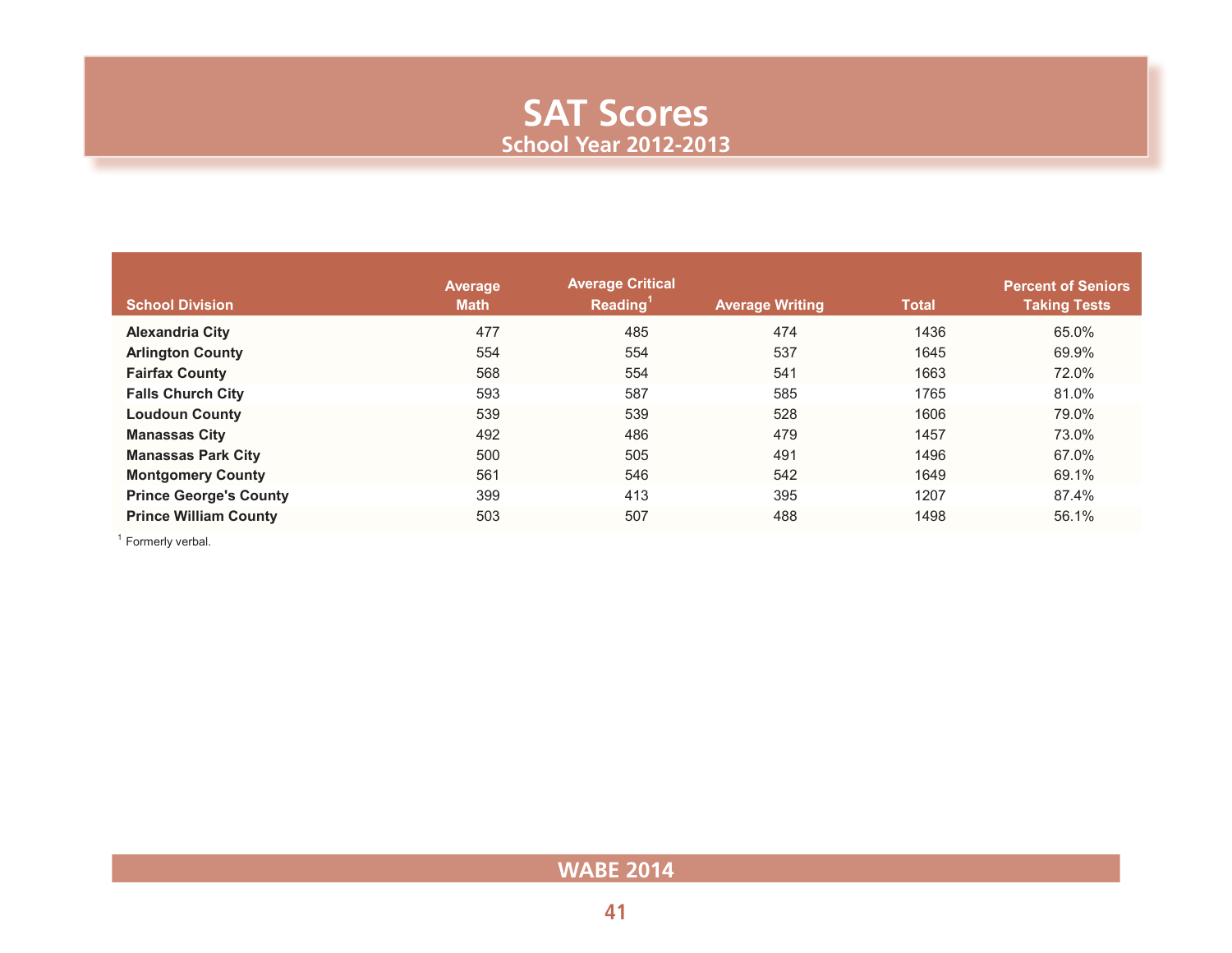### **Teacher Cost Comparison**

<span id="page-41-0"></span>**(Salary and benefits costs for a teacher position based on a hypothetical annual salary of \$65,000 and based on the average teacher salary.)**

| <b>School Division</b>        | FY 2014 Annual<br><b>Employer Cost for</b><br><b>Hypothetical</b><br><b>Teacher Salary</b> | FY 2014 Annual<br><b>Employer Cost for</b><br><b>Average Teacher</b><br><b>Salary</b> |
|-------------------------------|--------------------------------------------------------------------------------------------|---------------------------------------------------------------------------------------|
| <b>Alexandria City</b>        | \$98,097                                                                                   | \$112,256                                                                             |
| <b>Arlington County</b>       | \$95,522                                                                                   | \$107,603                                                                             |
| <b>Fairfax County</b>         | \$96,402                                                                                   | \$97,579                                                                              |
| <b>Falls Church City</b>      | \$93,478                                                                                   | \$93,174                                                                              |
| <b>Loudoun County</b>         | \$95,048                                                                                   | \$92,589                                                                              |
| <b>Manassas City</b>          | \$90,453                                                                                   | \$88,311                                                                              |
| <b>Manassas Park City</b>     | \$90,183                                                                                   | \$81,661                                                                              |
| <b>Montgomery County</b>      | \$94,109                                                                                   | \$107,484                                                                             |
| <b>Prince George's County</b> | \$92,714                                                                                   | \$91,218                                                                              |
| <b>Prince William County</b>  | \$91,906                                                                                   | \$85,787                                                                              |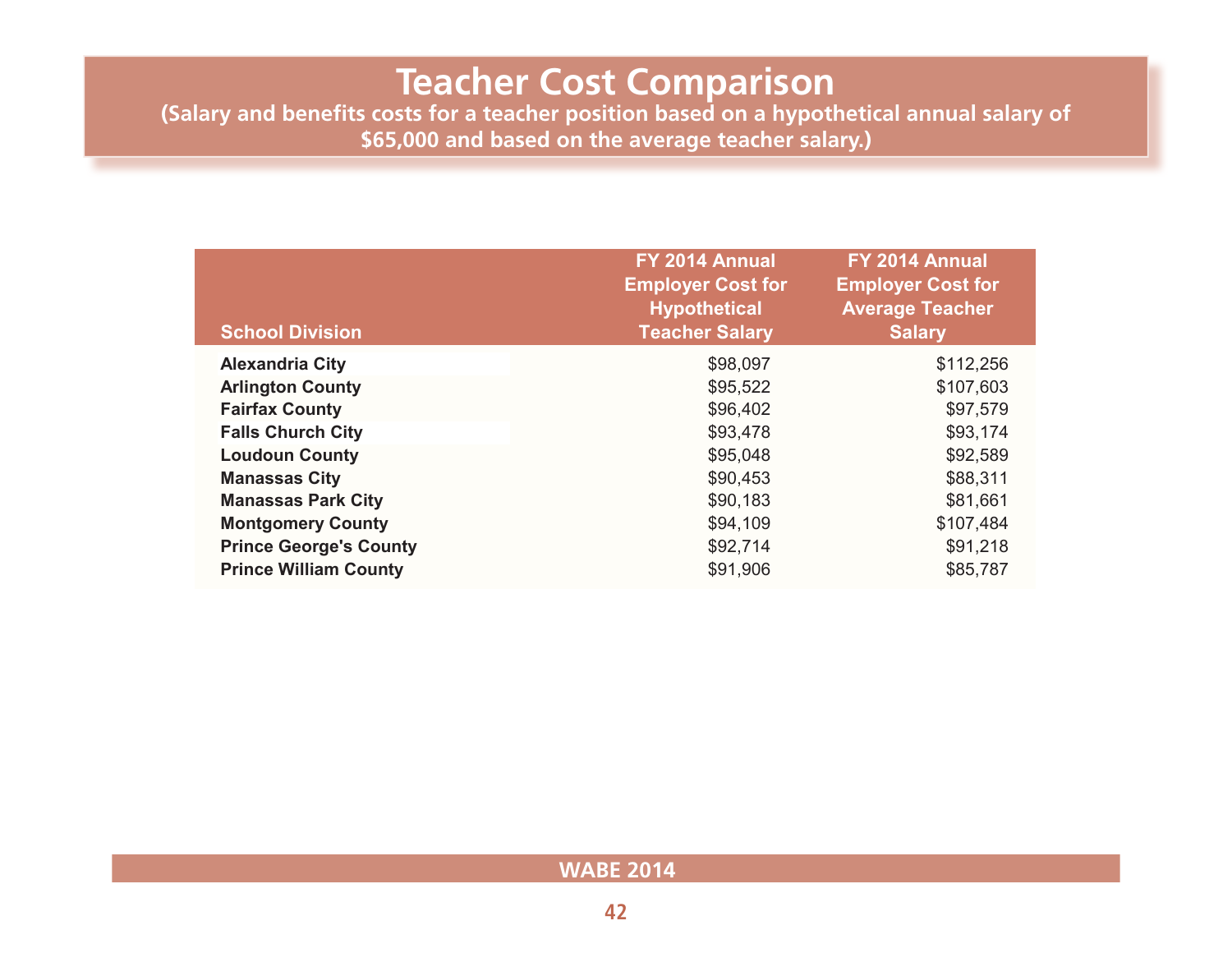### **Salary and Benefits Summary Alexandria City Public Schools**

<span id="page-42-0"></span>**Percent of Hypothetical Salary FY 2014 Annual Employer Cost for Hypothetical Teacher Salary Percent of Average Salary FY 2014 Annual Employer Cost for Average Teacher Salary Salary \$65,000 \$76,705 Benefits** Social Security 7.65% \$4,973 7.65% \$5,868 Retirement VRS Retirement 11.66% \$7,579 11.66% \$8,944 VRS Life Insurance 0.54% \$353 0.54% \$417 VRS Retiree Health Credit **1.11%** \$722 1.11% \$851 Health Insurance: POS - Family Coverage 28.96% \$18,821 24.54% \$18,821 Name: United Health Care Dental/Vision 1.00% \$650 0.85% \$650 **Total Benefits 52.92% \$33,097 46.35% \$35,551 Total Salary and Benefits \$98,097 \$112,256**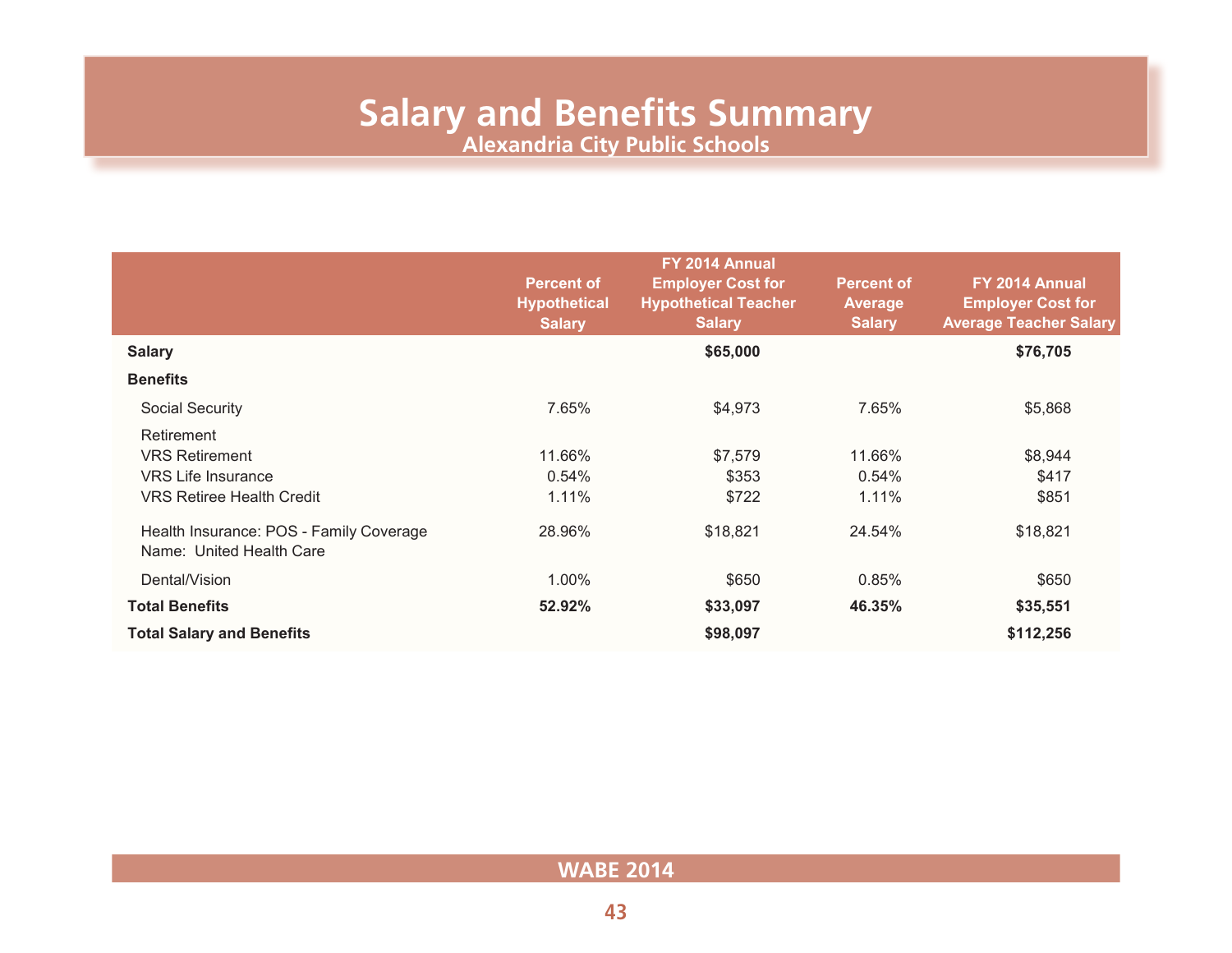**Arlington County Public Schools**

<span id="page-43-0"></span>

|                                                                                    | <b>Percent of</b><br><b>Hypothetical</b><br><b>Salary</b> | FY 2014 Annual<br><b>Employer Cost for</b><br><b>Hypothetical Teacher</b><br><b>Salary</b> | <b>Percent of</b><br>Average<br><b>Salary</b> | FY 2014 Annual<br><b>Employer Cost for</b><br><b>Average Teacher Salary</b> |
|------------------------------------------------------------------------------------|-----------------------------------------------------------|--------------------------------------------------------------------------------------------|-----------------------------------------------|-----------------------------------------------------------------------------|
| <b>Salary</b>                                                                      |                                                           | \$65,000                                                                                   |                                               | \$74,903                                                                    |
| <b>Benefits</b>                                                                    |                                                           |                                                                                            |                                               |                                                                             |
| Social Security                                                                    | 7.65%                                                     | \$4,973                                                                                    | 7.65%                                         | \$5,730                                                                     |
| Retirement<br>Virginia Retirement System (VRS)<br><b>VRS Retiree Health Credit</b> | 11.66%<br>1.10%                                           | \$7,579<br>\$715                                                                           | 11.66%<br>1.10%                               | \$8,734<br>\$824                                                            |
| 401(a) match 0.4% or \$240, whichever is greater                                   | 0.40%                                                     | \$260                                                                                      | 0.40%                                         | \$300                                                                       |
| Life Insurance                                                                     | 1.19%                                                     | \$774                                                                                      | 1.19%                                         | \$891                                                                       |
| Health Insurance: POS - Family Coverage<br>Name: CIGNA                             | 24.13%                                                    | \$15,687                                                                                   | 20.94%                                        | \$15,687                                                                    |
| Dental                                                                             | 0.82%                                                     | \$534                                                                                      | 0.71%                                         | \$534                                                                       |
| <b>Total Benefits</b>                                                              | 46.96%                                                    | \$30,522                                                                                   | 43.66%                                        | \$32,700                                                                    |
| <b>Total Salary and Benefits</b>                                                   |                                                           | \$95,522                                                                                   |                                               | \$107,603                                                                   |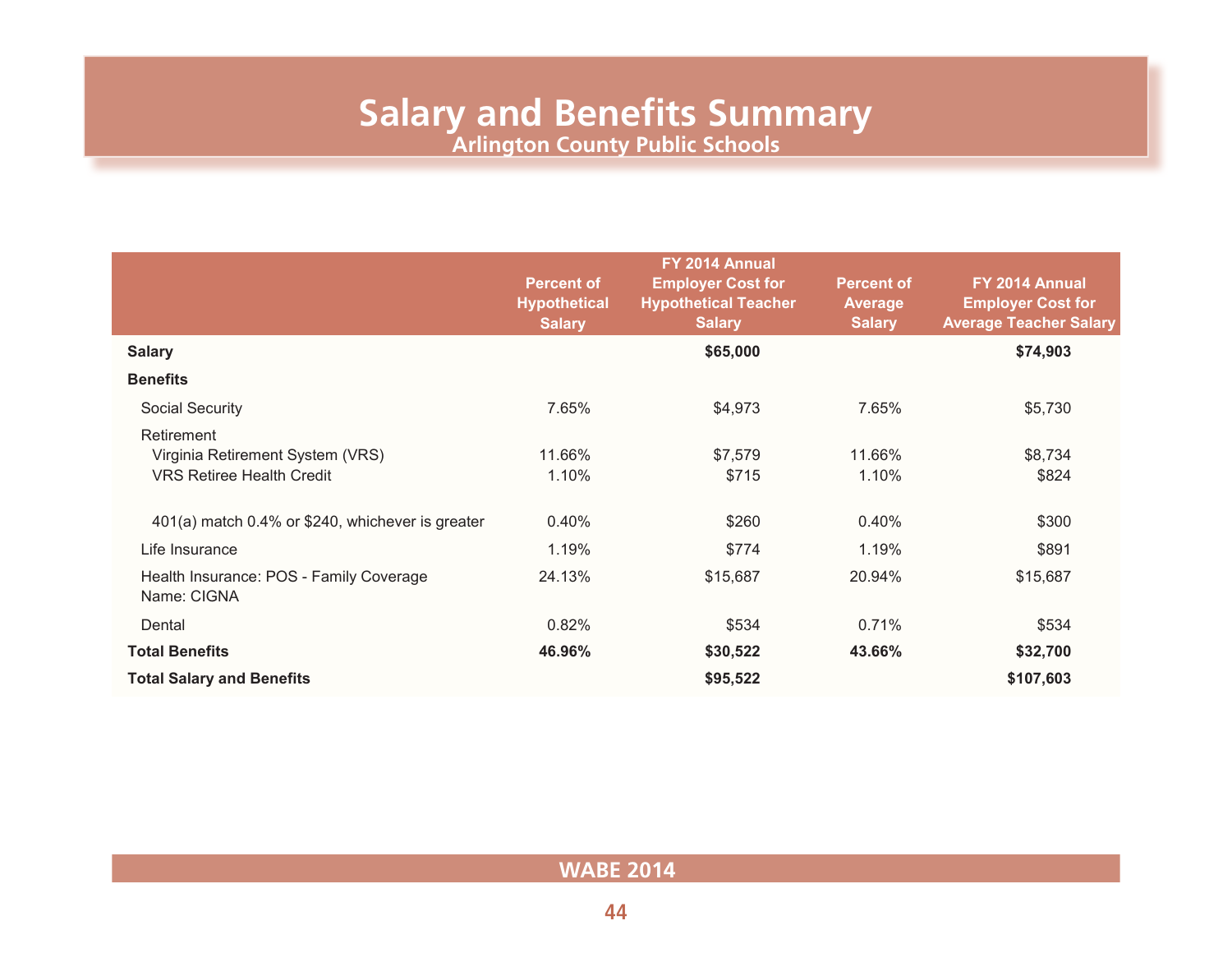**Fairfax County Public Schools**

<span id="page-44-0"></span>

|                                                                                                                                                              | <b>Percent of</b><br><b>Hypothetical</b><br><b>Salary</b> | FY 2014 Annual<br><b>Employer Cost for</b><br><b>Hypothetical Teacher</b><br><b>Salary</b> | <b>Percent of</b><br><b>Average</b><br><b>Salary</b> | FY 2014 Annual<br><b>Employer Cost for</b><br><b>Average Teacher Salary</b> |
|--------------------------------------------------------------------------------------------------------------------------------------------------------------|-----------------------------------------------------------|--------------------------------------------------------------------------------------------|------------------------------------------------------|-----------------------------------------------------------------------------|
| <b>Salary</b>                                                                                                                                                |                                                           | \$65,000                                                                                   |                                                      | \$65,927                                                                    |
| <b>Benefits</b>                                                                                                                                              |                                                           |                                                                                            |                                                      |                                                                             |
| Social Security                                                                                                                                              | 7.65%                                                     | \$4,973                                                                                    | 7.65%                                                | \$5,043                                                                     |
| Retirement<br>Virginia Retirement System (VRS)<br><b>VRS Retiree Health Credit</b><br>Employees' Supplementary Retirement System of<br>Fairfax County (ERFC) | 11.66%<br>$1.11\%$<br>5.60%                               | \$7,579<br>\$722<br>\$3,640                                                                | 11.66%<br>1.11%<br>5.60%                             | \$7,687<br>\$732<br>\$3,692                                                 |
| Life Insurance                                                                                                                                               | 0.87%                                                     | \$566                                                                                      | 0.87%                                                | \$574                                                                       |
| Health Insurance: POS - Family Coverage<br>Name: CareFirst BC/BS PPO                                                                                         | 20.12%                                                    | \$13,076                                                                                   | 20.12%                                               | \$13,076                                                                    |
| Dental/Vision                                                                                                                                                | 1.30%                                                     | \$848                                                                                      | 1.30%                                                | \$848                                                                       |
| <b>Total Benefits</b>                                                                                                                                        | 48.31%                                                    | \$31,402                                                                                   | 48.01%                                               | \$31,652                                                                    |
| <b>Total Salary and Benefits</b>                                                                                                                             |                                                           | \$96,402                                                                                   |                                                      | \$97,579                                                                    |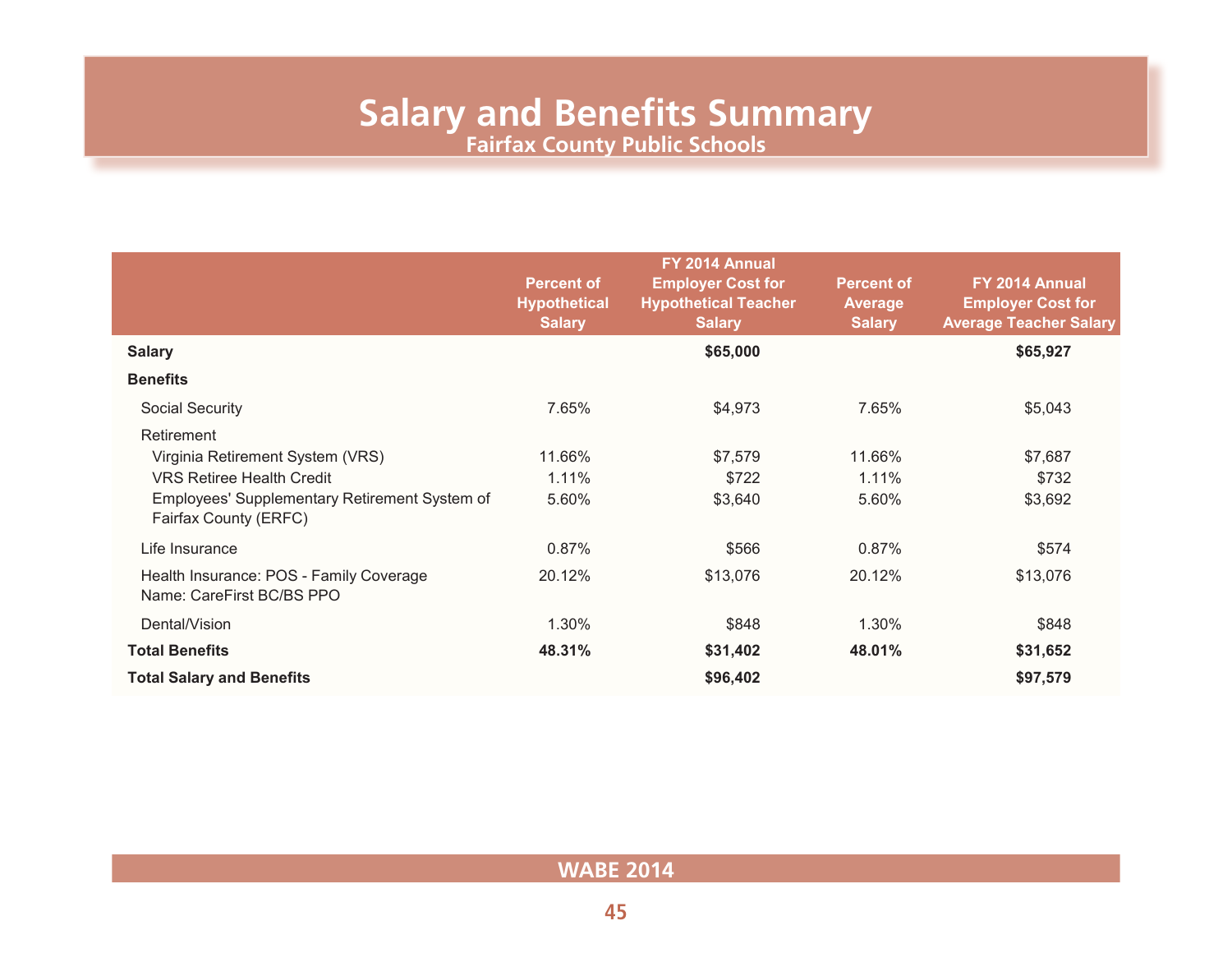### **Salary and Benefits Summary Falls Church City Public Schools**

<span id="page-45-0"></span>

|                                                                                           | <b>Percent of</b><br><b>Hypothetical</b><br><b>Salary</b> | FY 2014 Annual<br><b>Employer Cost for</b><br><b>Hypothetical Teacher</b><br><b>Salary</b> | <b>Percent of</b><br><b>Average</b><br><b>Salary</b> | FY 2014 Annual<br><b>Employer Cost for</b><br><b>Average Teacher Salary</b> |
|-------------------------------------------------------------------------------------------|-----------------------------------------------------------|--------------------------------------------------------------------------------------------|------------------------------------------------------|-----------------------------------------------------------------------------|
| <b>Salary</b>                                                                             |                                                           | \$65,000                                                                                   |                                                      | \$64,750                                                                    |
| <b>Benefits</b>                                                                           |                                                           |                                                                                            |                                                      |                                                                             |
| <b>Social Security</b>                                                                    | 7.65%                                                     | \$4,973                                                                                    | 7.65%                                                | \$4,953                                                                     |
| Retirement<br>Virginia Retirement System (VRS) Tier 1<br><b>VRS Retiree Health Credit</b> | 11.66%<br>1.11%                                           | \$7,579<br>\$722                                                                           | 11.66%<br>1.11%                                      | \$7,550<br>\$719                                                            |
| Life Insurance                                                                            | 1.19%                                                     | \$774                                                                                      | 1.19%                                                | \$771                                                                       |
| Health Insurance: POS - Family Coverage<br>Name: United Health Care                       | 22.20%                                                    | \$14,431                                                                                   | 22.29%                                               | \$14,431                                                                    |
| <b>Total Benefits</b>                                                                     | 43.81%                                                    | \$28,478                                                                                   | 43.90%                                               | \$28,424                                                                    |
| <b>Total Salary and Benefits</b>                                                          |                                                           | \$93,478                                                                                   |                                                      | \$93,174                                                                    |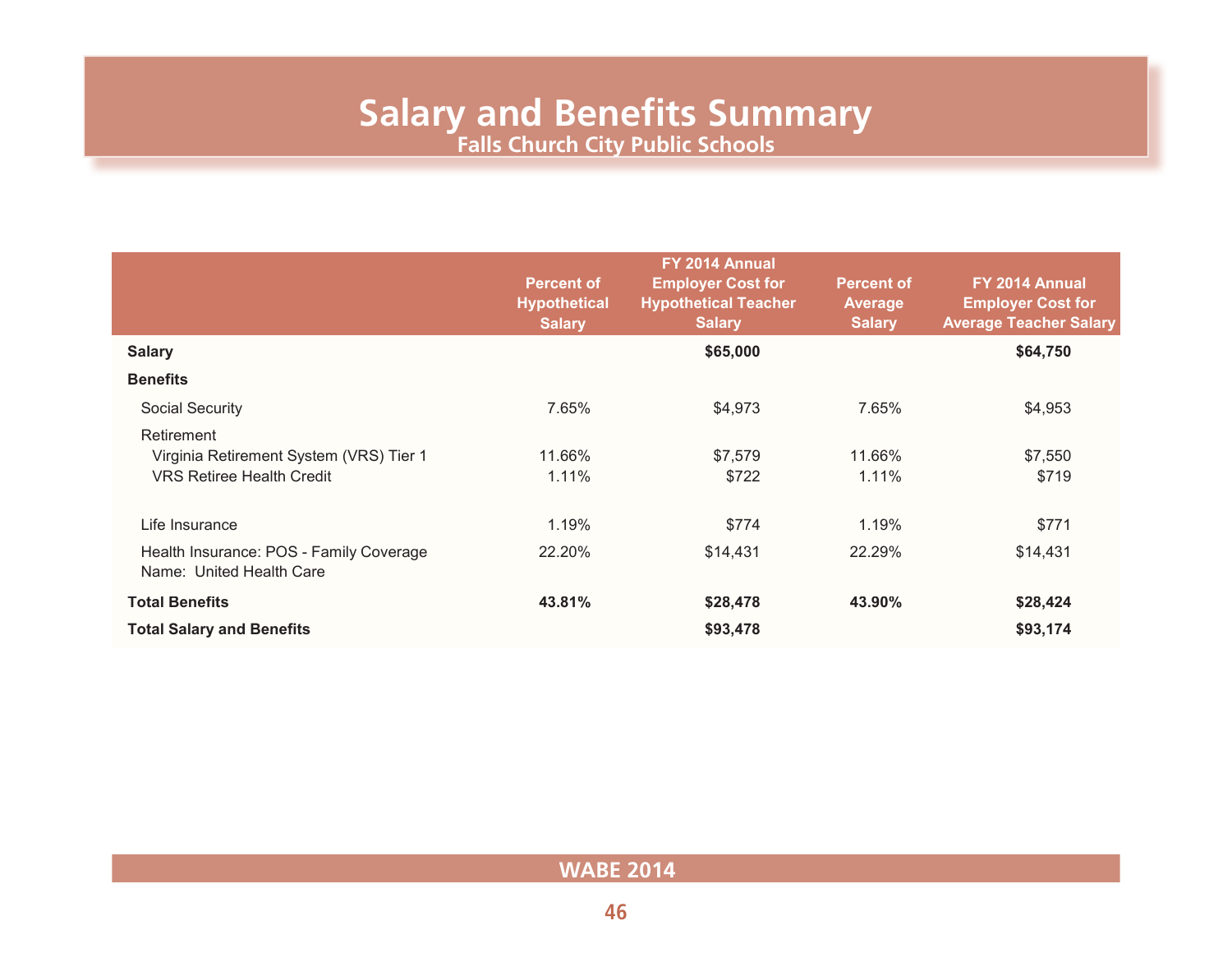**Loudoun County Public Schools**

<span id="page-46-0"></span>

|                                                                                    | <b>Percent of</b><br><b>Hypothetical</b><br><b>Salary</b> | FY 2014 Annual<br><b>Employer Cost for</b><br><b>Hypothetical Teacher</b><br><b>Salary</b> | <b>Percent of</b><br><b>Average</b><br><b>Salary</b> | FY 2014 Annual<br><b>Employer Cost for</b><br><b>Average Teacher Salary</b> |
|------------------------------------------------------------------------------------|-----------------------------------------------------------|--------------------------------------------------------------------------------------------|------------------------------------------------------|-----------------------------------------------------------------------------|
| <b>Salary</b>                                                                      |                                                           | \$65,000                                                                                   |                                                      | \$62,978                                                                    |
| <b>Benefits</b>                                                                    |                                                           |                                                                                            |                                                      |                                                                             |
| Social Security                                                                    | 7.65%                                                     | \$4,973                                                                                    | 7.65%                                                | \$4,818                                                                     |
| Retirement<br>Virginia Retirement System (VRS)<br><b>VRS Retiree Health Credit</b> | 11.66%<br>1.11%                                           | \$7,579<br>\$722                                                                           | 11.66%<br>1.11%                                      | \$7,343<br>\$699                                                            |
| Life Insurance                                                                     | 1.19%                                                     | \$774                                                                                      | 1.19%                                                | \$749                                                                       |
| Health Insurance: POS - Family Coverage<br>Name: CIGNA                             | 22.65%                                                    | \$14,721                                                                                   | 23.37%                                               | \$14,721                                                                    |
| Dental/Vision                                                                      | 2.03%                                                     | \$1,280                                                                                    | 2.03%                                                | \$1,281                                                                     |
| <b>Total Benefits</b>                                                              | 46.23%                                                    | \$30,048                                                                                   | 47.02%                                               | \$29,611                                                                    |
| <b>Total Salary and Benefits</b>                                                   |                                                           | \$95,048                                                                                   |                                                      | \$92,589                                                                    |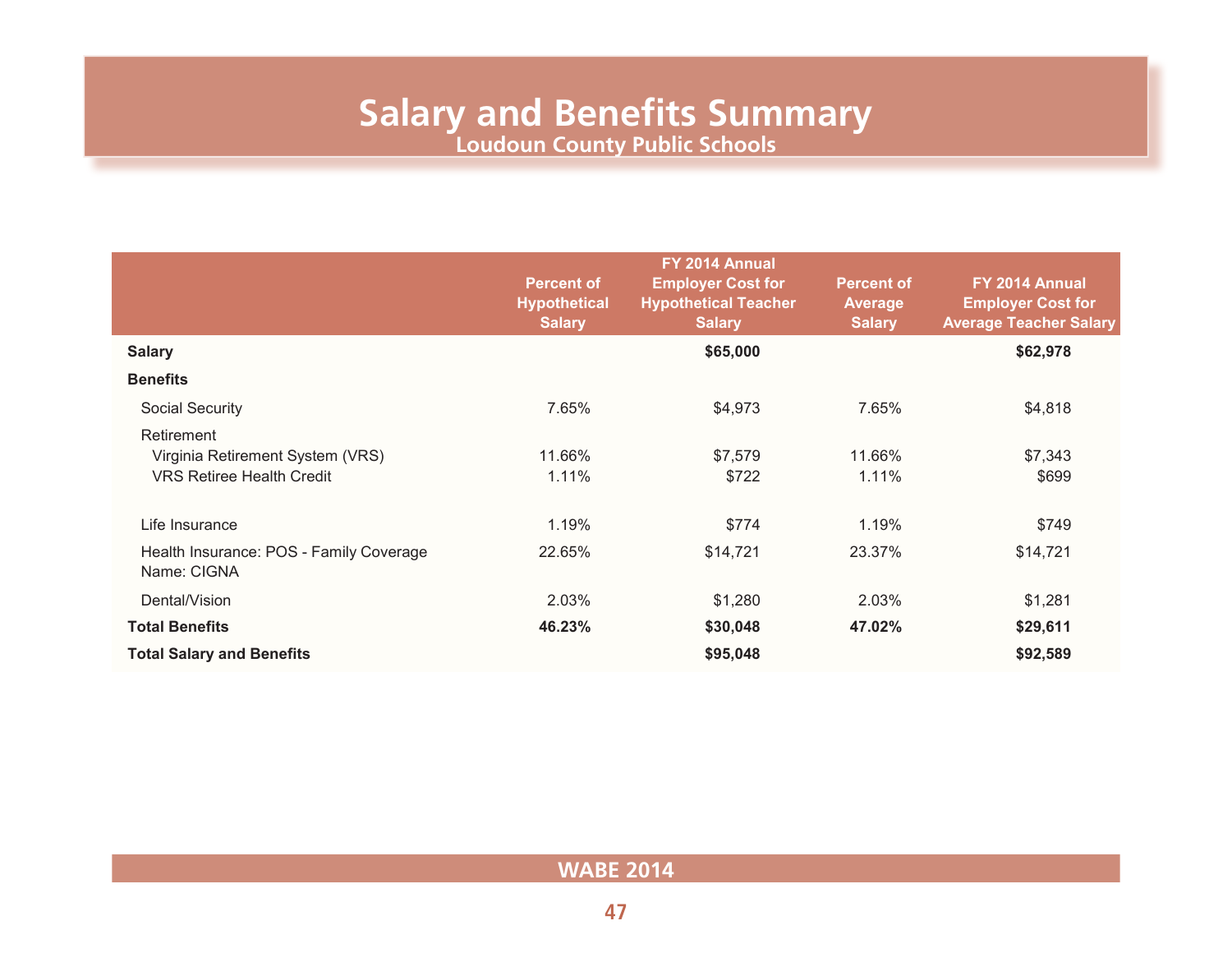**Manassas City Public Schools**

<span id="page-47-0"></span>

|                                               | <b>Percent of</b><br><b>Hypothetical</b><br><b>Salary</b> | FY 2014 Annual<br><b>Employer Cost for</b><br><b>Hypothetical Teacher</b><br><b>Salary</b> | <b>Percent of</b><br><b>Average</b><br><b>Salary</b> | FY 2014 Annual<br><b>Employer Cost for</b><br><b>Average Teacher Salary</b> |
|-----------------------------------------------|-----------------------------------------------------------|--------------------------------------------------------------------------------------------|------------------------------------------------------|-----------------------------------------------------------------------------|
| <b>Salary</b>                                 |                                                           | \$65,000                                                                                   |                                                      | \$63,228                                                                    |
| <b>Benefits</b>                               |                                                           |                                                                                            |                                                      |                                                                             |
| <b>Social Security</b>                        | 7.65%                                                     | \$4,973                                                                                    | 7.65%                                                | \$4,837                                                                     |
| Retirement                                    |                                                           |                                                                                            |                                                      |                                                                             |
| Pension                                       | 11.66%                                                    | \$7,579                                                                                    | 11.66%                                               | \$7,372                                                                     |
| <b>Retiree Health Credit</b>                  | 1.11%                                                     | \$722                                                                                      | 1.11%                                                | \$702                                                                       |
| Life Insurance                                | 0.48%                                                     | \$312                                                                                      | 0.48%                                                | \$303                                                                       |
| Health Insurance: POS - Family Coverage       | 18.26%                                                    | \$11,868                                                                                   | 18.77%                                               | \$11,868                                                                    |
| Name: Anthem Key Advantage 250 (Local Choice) |                                                           |                                                                                            |                                                      |                                                                             |
| <b>Total Benefits</b>                         | 39.16%                                                    | \$25,453                                                                                   | 39.67%                                               | \$25,083                                                                    |
| <b>Total Salary and Benefits</b>              |                                                           | \$90,453                                                                                   |                                                      | \$88,311                                                                    |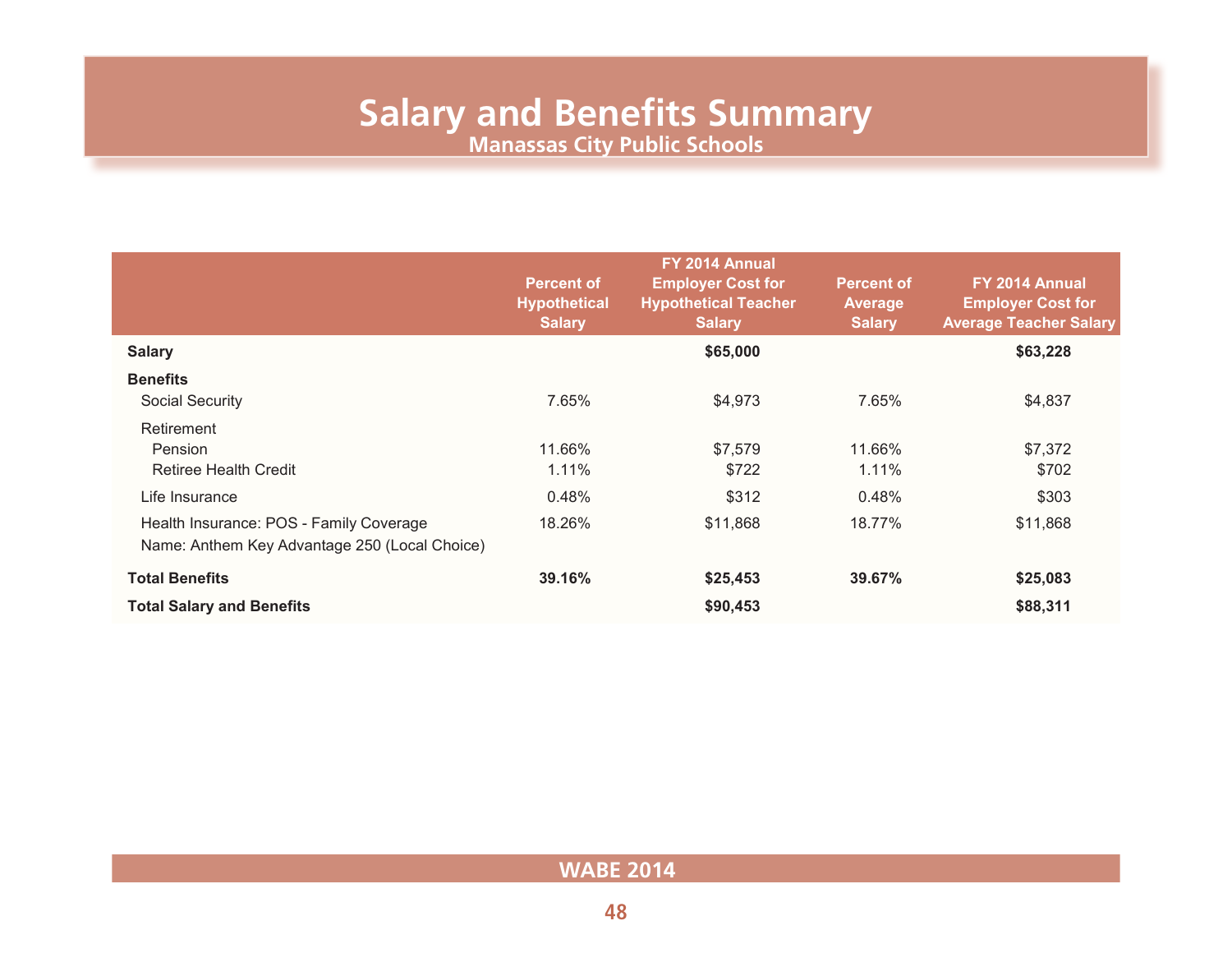### **Salary and Benefits Summary Manassas Park City Public Schools**

<span id="page-48-0"></span>**Percent of Hypothetical Salary FY 2014 Annual Employer Cost for Hypothetical Teacher Salary Percent of Average Salary FY 2014 Annual Employer Cost for Average Teacher Salary Salary \$65,000 \$57,993 Benefits** Social Security 7.65% \$4,973 7.65% \$4,436 Retirement Virginia Retirement System (VRS)+Partial EE Contribution 11.66% \$7,579 11.66% \$6,762 VRS Retiree Health **1.11% \$722** 1.11% \$644 Life Insurance 1.19% \$774 1.19% \$690 Health Insurance: POS - Family Coverage 17.13% \$11,136 19.20% \$11,136 Name: Anthem Key Advantage Expanded **Total Benefits 38.74% \$25,183 40.81% \$23,668 Total Salary and Benefits \$90,183 \$81,661**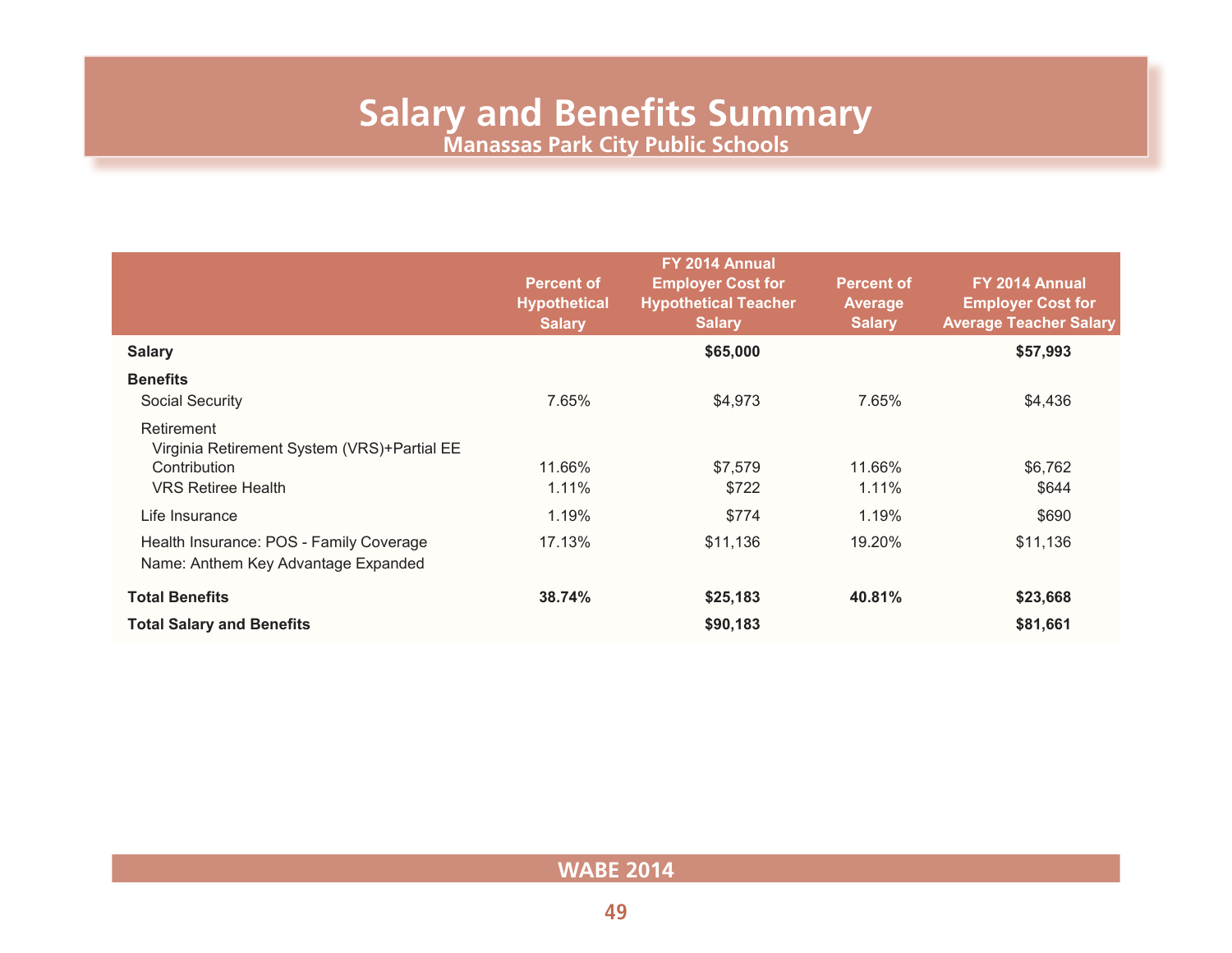**Montgomery County Public Schools**

<span id="page-49-0"></span>

|                                                                                           | <b>Percent of</b><br><b>Hypothetical</b><br><b>Salary</b> | FY 2014 Annual<br><b>Employer Cost for</b><br><b>Hypothetical Teacher</b><br><b>Salary</b> | <b>Percent of</b><br><b>Average</b><br><b>Salary</b> | FY 2014 Annual<br><b>Employer Cost for</b><br><b>Average Teacher Salary</b> |
|-------------------------------------------------------------------------------------------|-----------------------------------------------------------|--------------------------------------------------------------------------------------------|------------------------------------------------------|-----------------------------------------------------------------------------|
| <b>Salary</b>                                                                             |                                                           | \$65,000                                                                                   |                                                      | \$75,463                                                                    |
| <b>Benefits</b><br><b>Social Security</b>                                                 | 7.65%                                                     | \$4,973                                                                                    | 7.65%                                                | \$5,773                                                                     |
| Retirement<br>State Retirement & Pension System of Maryland<br>Local Pension <sup>1</sup> | 14.71%<br>5.42%                                           | \$9,562<br>\$3,523                                                                         | 14.71%<br>5.42%                                      | \$11,101<br>\$4,090                                                         |
| Life Insurance                                                                            | 0.05%                                                     | \$30.35                                                                                    | 0.05%                                                | \$35.23                                                                     |
| Health Insurance: POS - Family Coverage<br>Name: United Health Care POS                   | 15.82%                                                    | \$10,281                                                                                   | 13.62%                                               | \$10,281                                                                    |
| Dental/Vision                                                                             | 1.14%                                                     | \$741                                                                                      | 0.98%                                                | \$741                                                                       |
| <b>Total Benefits</b>                                                                     | 44.78%                                                    | \$29,109                                                                                   | 42.43%                                               | \$32,021                                                                    |
| <b>Total Salary and Benefits</b>                                                          |                                                           | \$94,109                                                                                   |                                                      | \$107,484                                                                   |

 $1$  The rate of 5.42% is an average rate. There are separate contribution rates that depend on whether the employee is in the state or local retirement plan.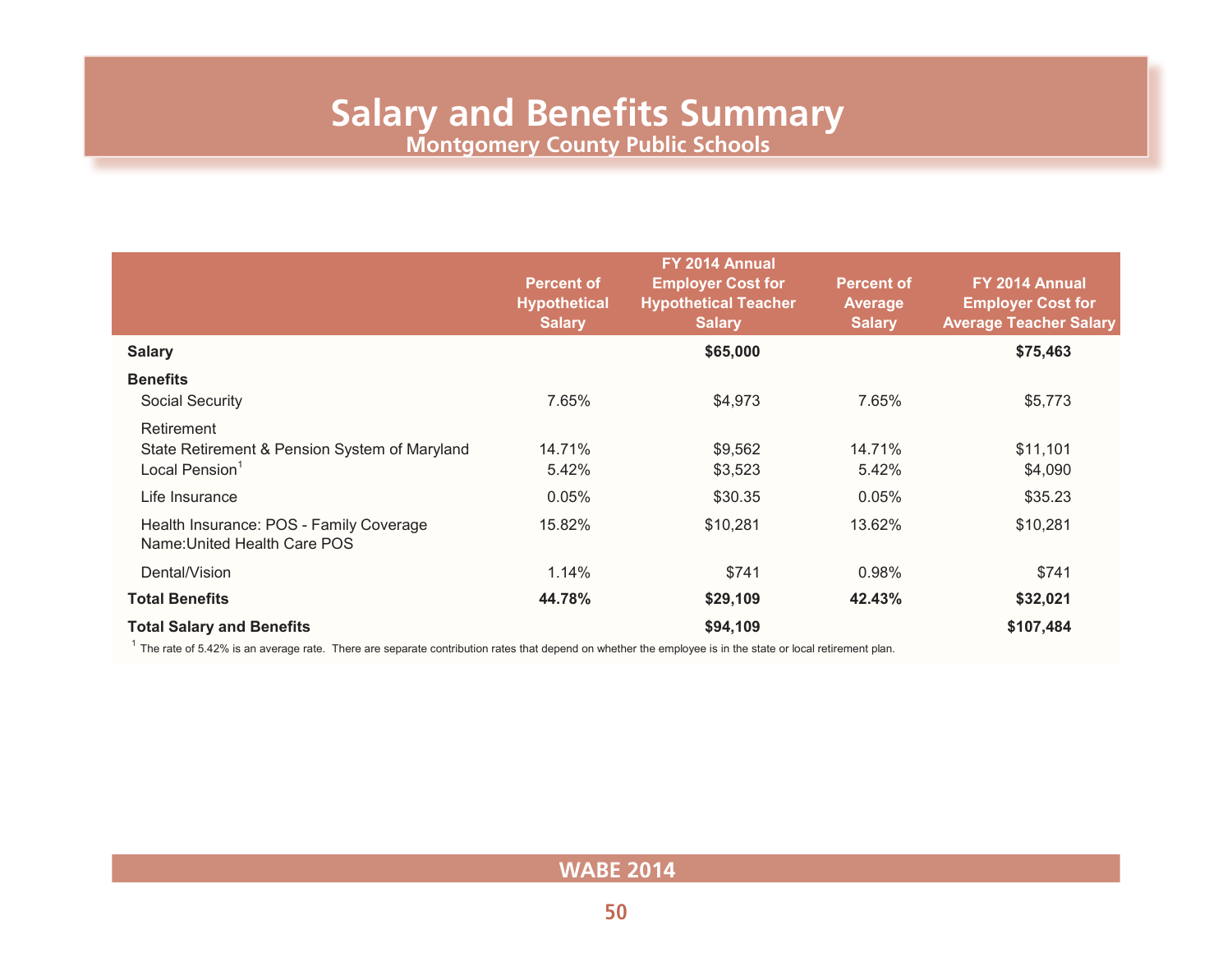**Prince George's County Public Schools**

<span id="page-50-0"></span>

|                                                                                   | <b>Percent of</b><br><b>Hypothetical</b><br><b>Salary</b> | FY 2014 Annual<br><b>Employer Cost for</b><br><b>Hypothetical Teacher</b><br><b>Salary</b> | <b>Percent of</b><br><b>Average</b><br><b>Salary</b> | FY 2014 Annual<br><b>Employer Cost for</b><br><b>Average Teacher Salary</b> |
|-----------------------------------------------------------------------------------|-----------------------------------------------------------|--------------------------------------------------------------------------------------------|------------------------------------------------------|-----------------------------------------------------------------------------|
| <b>Salary</b>                                                                     |                                                           | \$65,000                                                                                   |                                                      | \$63,793                                                                    |
| <b>Benefits</b>                                                                   |                                                           |                                                                                            |                                                      |                                                                             |
| Social Security                                                                   | 7.65%                                                     | \$4,973                                                                                    | 7.65%                                                | \$4,880                                                                     |
| Retirement                                                                        |                                                           |                                                                                            |                                                      |                                                                             |
| State Retirement & Pension System of Maryland                                     | 14.71%                                                    | \$9,562                                                                                    | 14.71%                                               | \$9,384                                                                     |
| Life Insurance                                                                    | 1.62%                                                     | \$1,053                                                                                    | 1.62%                                                | \$1,033                                                                     |
| Health Insurance: POS - Family Coverage<br>Name: Carefirst Blue Cross Blue Shield | 16.35%                                                    | \$10,624                                                                                   | 16.65%                                               | \$10,624                                                                    |
| Dental/Vision                                                                     | 2.31%                                                     | \$1,503                                                                                    | 2.36%                                                | \$1,503                                                                     |
| <b>Total Benefits</b>                                                             | 42.64%                                                    | \$27,714                                                                                   | 42.99%                                               | \$27,425                                                                    |
| <b>Total Salary and Benefits</b>                                                  |                                                           | \$92,714                                                                                   |                                                      | \$91,218                                                                    |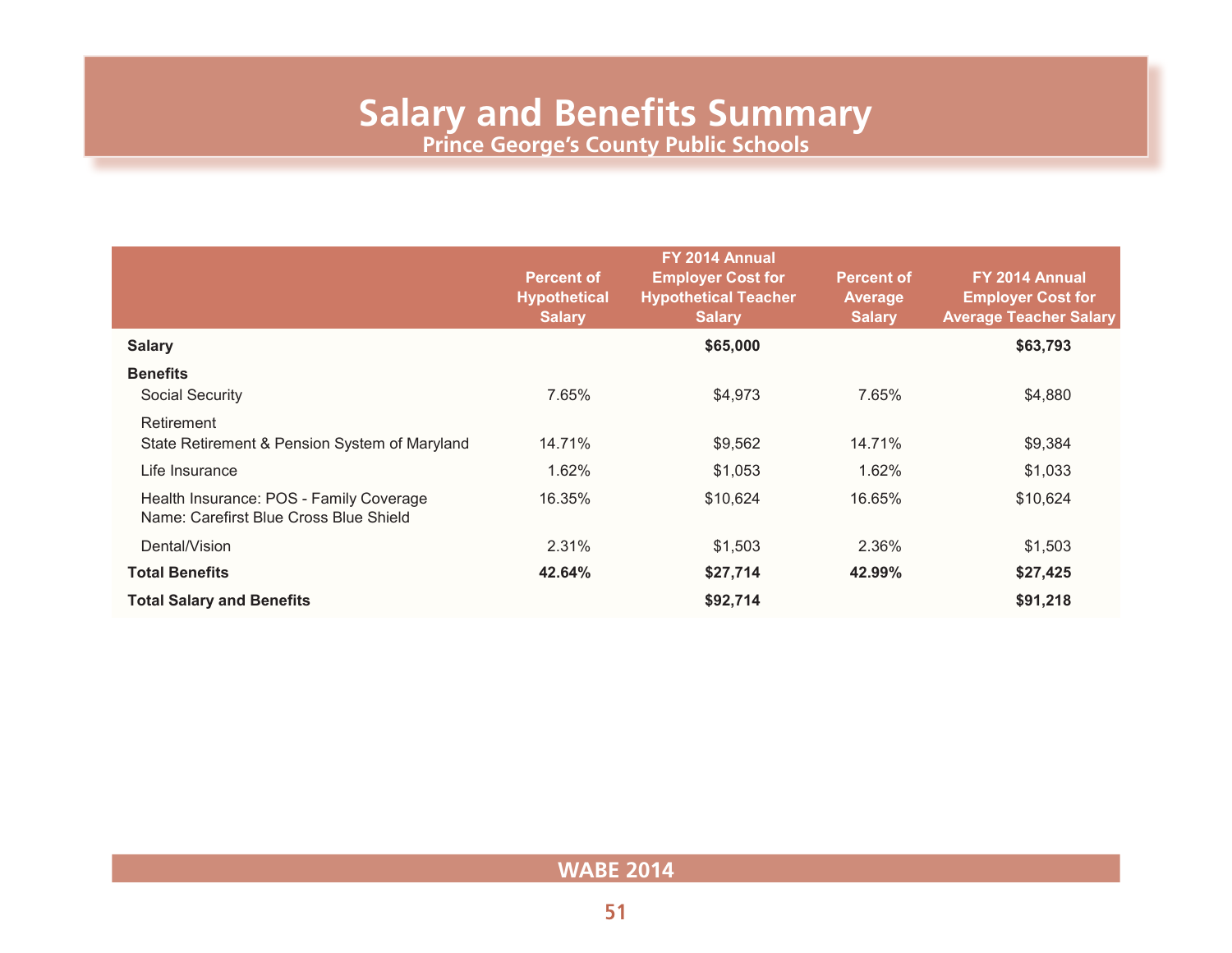**Prince William County Public Schools**

<span id="page-51-0"></span>

|                                                                            | <b>Percent of</b><br><b>Hypothetical</b><br><b>Salary</b> | FY 2014 Annual<br><b>Employer Cost for</b><br><b>Hypothetical Teacher</b><br><b>Salary</b> | <b>Percent of</b><br><b>Average</b><br><b>Salary</b> | FY 2014 Annual<br><b>Employer Cost for</b><br><b>Average Teacher Salary</b> |
|----------------------------------------------------------------------------|-----------------------------------------------------------|--------------------------------------------------------------------------------------------|------------------------------------------------------|-----------------------------------------------------------------------------|
| <b>Salary</b>                                                              |                                                           | \$65,000                                                                                   |                                                      | \$60,000                                                                    |
| <b>Benefits</b>                                                            | 7.65%                                                     |                                                                                            | 7.65%                                                |                                                                             |
| Social Security<br>Retirement                                              |                                                           | \$4,973                                                                                    |                                                      | \$4,590                                                                     |
| Virginia Retirement System (VRS)                                           | 11.66%                                                    | \$7,579                                                                                    | 11.66%                                               | \$6,996                                                                     |
| <b>VRS Health Care Credit</b>                                              | 1.11%                                                     | \$722                                                                                      | 1.11%                                                | \$666                                                                       |
| 403(b) Max 2% after 15 years                                               | 0.76%                                                     | \$494                                                                                      | $0.76\%$                                             | \$456                                                                       |
| Life Insurance                                                             | 1.19%                                                     | \$774                                                                                      | 1.19%                                                | \$714                                                                       |
| Health Insurance: POS - Family Coverage<br>Name: Anthem BC/BS Enhanced POS | 19.02%                                                    | \$12,365                                                                                   | 20.61%                                               | \$12,365                                                                    |
| <b>Total Benefits</b>                                                      | 41.39%                                                    | \$26,906                                                                                   | 42.98%                                               | \$25,787                                                                    |
| <b>Total Salary and Benefits</b>                                           |                                                           | \$91,906                                                                                   |                                                      | \$85,787                                                                    |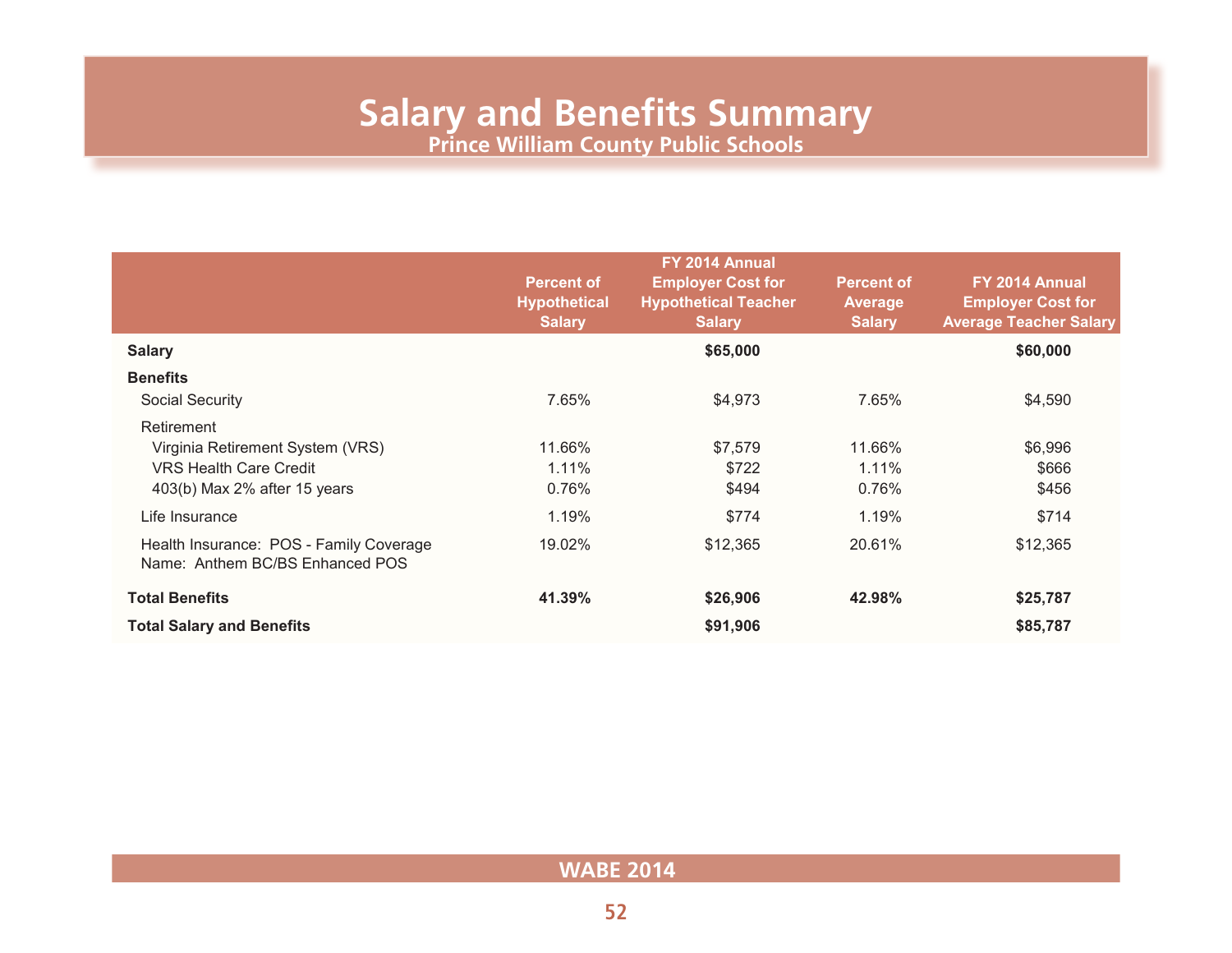# **FY 2014 Compensation Accounts**

<span id="page-52-0"></span>

| <b>School Division</b>        | <b>Full-Time Position</b><br><b>Salaries</b> | <b>Other</b><br>Compensation <sup>1</sup> | <b>Employee Benefits</b> | <b>Total Compensation</b> | <b>Turnover &amp;</b><br><b>Vacancy Savings</b> |
|-------------------------------|----------------------------------------------|-------------------------------------------|--------------------------|---------------------------|-------------------------------------------------|
| <b>Alexandria City</b>        | \$138,978,147                                | \$8.833.295                               | \$50,308,232             | \$198.119.674             | (\$3,123,412)                                   |
| <b>Arlington County</b>       | \$284,050,532                                | \$22,467,231                              | \$96,095,451             | \$402,613,214             | (\$3,580,349)                                   |
| <b>Fairfax County</b>         | \$1,417,687,470                              | \$126,182,748                             | \$623,005,877            | \$2,166,876,095           | (\$41,263,195)                                  |
| <b>Falls Church City</b>      | \$24,095,770                                 | \$1,830,980                               | \$8,583,960              | \$34,510,710              | \$0                                             |
| <b>Loudoun County</b>         | \$501,272,808                                | \$32,471,379                              | \$208,257,800            | \$742,001,987             | (\$12,184,366)                                  |
| <b>Manassas City</b>          | \$58.026.574                                 | \$2,557,321                               | \$18,362,370             | \$78,946,265              | (\$1,347,890)                                   |
| <b>Manassas Park City</b>     | \$19,758,000                                 | \$764.567                                 | \$6.796.812              | \$27,319,379              | \$0                                             |
| <b>Montgomery County</b>      | \$1,405,298,191                              | \$82,054,691                              | \$532,586,944            | \$2,019,939,826           | (\$26,866,071)                                  |
| <b>Prince George's County</b> | \$934,612,762                                | \$72,454,303                              | \$335,529,671            | \$1,342,596,736           | \$0                                             |
| <b>Prince William County</b>  | \$525,869,511                                | \$27,557,780                              | \$191,595,160            | \$745,022,451             | (\$9,685,292)                                   |

 $<sup>1</sup>$  Includes hourly and part-time accounts.</sup>

2 Falls Church City Public Schools budgets using current staff grade and step. Teacher vacancies are budgeted at MA+30, step 7; support staff vacancies are budgeted at Step 5. Therefore, no savings are anticipated between fiscal years when preparing budgets.

<sup>3</sup> Manassas Park City Schools budgets using current staff grade and step. Teacher vacancies are budgeted at MA, Step 4. Support staff are budgeted at the current salary. No turnover savings are anticipated when preparing the budget.